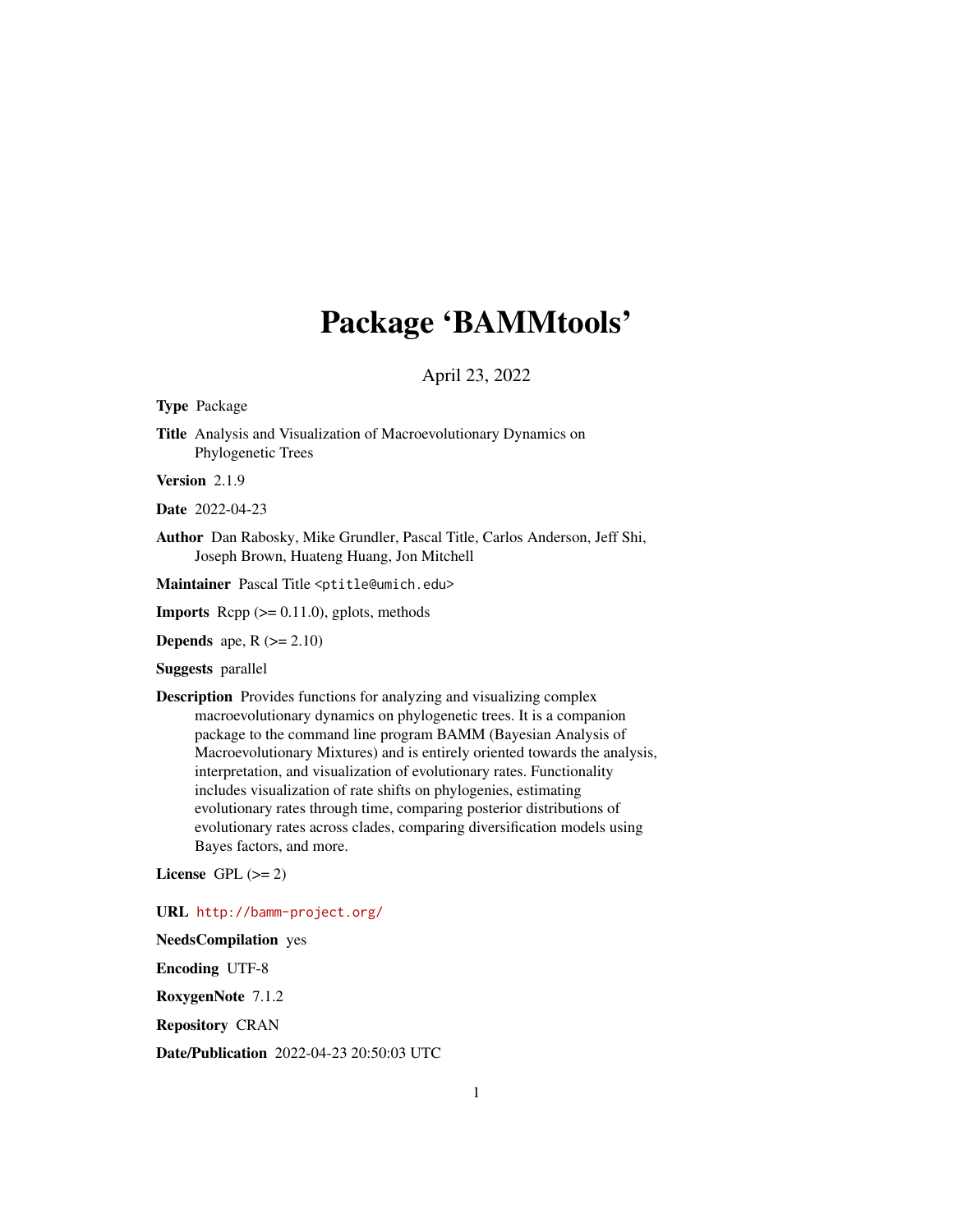# R topics documented:

|                          | 3  |
|--------------------------|----|
|                          | 5  |
|                          | 6  |
|                          | 8  |
|                          | 10 |
|                          | 10 |
|                          | 12 |
|                          | 13 |
|                          | 15 |
|                          | 19 |
|                          | 20 |
|                          | 22 |
|                          | 23 |
|                          | 24 |
|                          | 26 |
|                          | 27 |
|                          | 29 |
|                          | 30 |
|                          |    |
|                          | 34 |
|                          | 35 |
|                          | 36 |
|                          | 37 |
|                          | 39 |
|                          | 41 |
|                          | 42 |
|                          | 43 |
|                          | 45 |
|                          | 50 |
|                          | 52 |
|                          | 54 |
|                          | 55 |
|                          | 58 |
|                          | 59 |
|                          | 60 |
|                          | 61 |
|                          | 63 |
|                          | 64 |
| subsetEventData          | 66 |
| subtreeBAMM              | 67 |
|                          | 68 |
|                          | 69 |
| testTimeVariableBranches | 70 |
| traitDependentBAMM       | 72 |
| transparentColor         | 75 |
|                          | 76 |
|                          |    |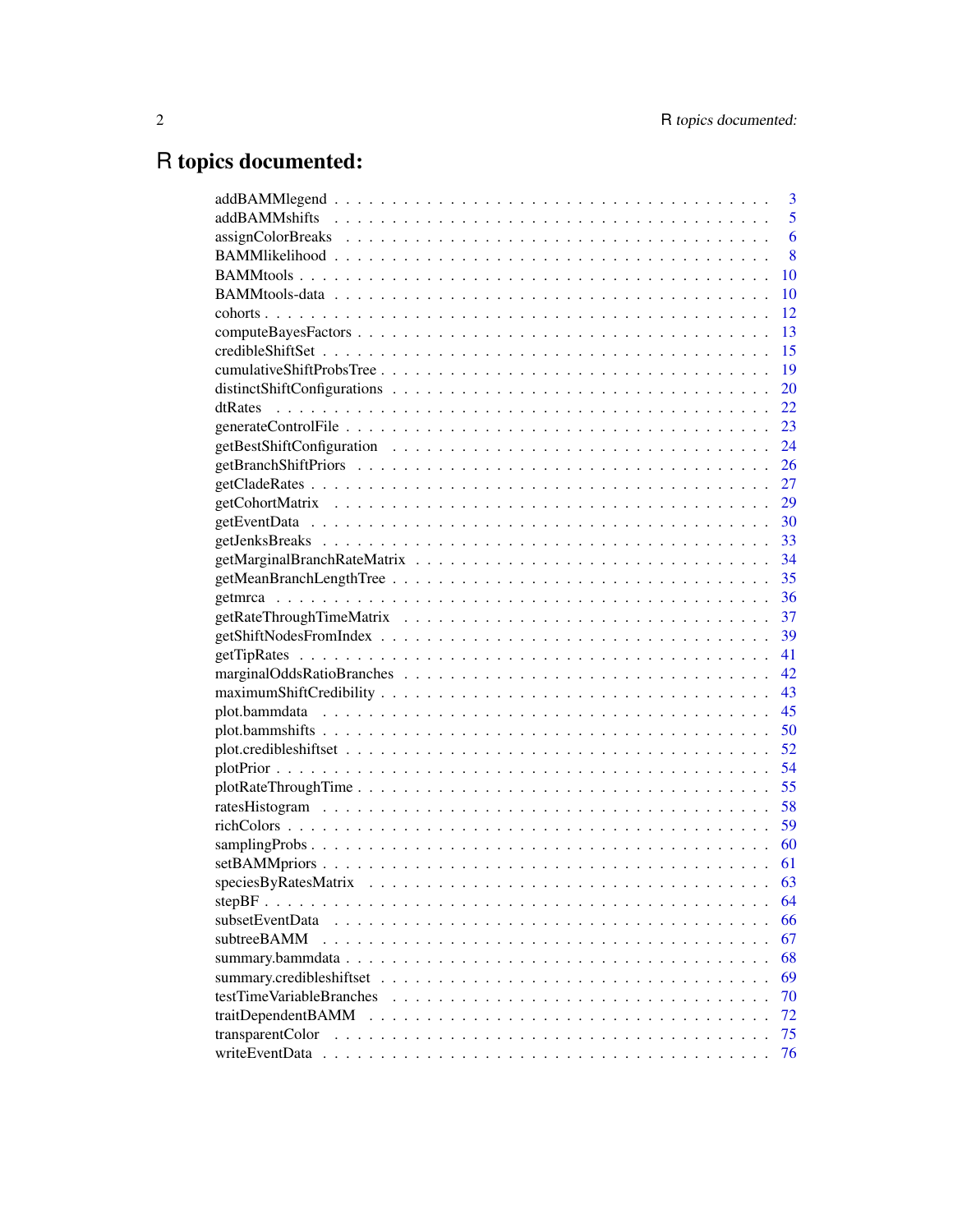#### <span id="page-2-0"></span>**Index** [77](#page-76-0)

addBAMMlegend *Add a color legend to a phylo-rate plot*

# Description

Add a legend to a phylorate plot, with greater manual control.

# Usage

```
addBAMMlegend(
 x,
 direction,
 side,
 location = "topleft",
 nTicks = 2,
 stretchInterval = FALSE,
 shortFrac = 0.02,
 longFrac = 0.3,
 axisOffset = 0.002,cex. axis = 0.8,labelDist = 0.7,
  ...
\mathcal{L}
```

| $\mathsf{x}$    | A plot.bammdata object.                                                                                                                 |
|-----------------|-----------------------------------------------------------------------------------------------------------------------------------------|
| direction       | Direction of color ramp. If omitted, then direction is automatically inferred,<br>otherwise can be specified as horizontal or vertical. |
| side            | Side for tick marks, see axis documentation. Automatically inferred if omitted.                                                         |
| location        | Either a location name (see Details), or coordinates for the corners of the bar<br>legend c(xmin, xmax, ymin, ymax).                    |
| nTicks          | Number of tick marks, besides min and max.                                                                                              |
| stretchInterval |                                                                                                                                         |
|                 | If color interval was defined, should the legend be stretched to the color interval,<br>or should the full range of rates be presented. |
| shortFrac       | Percent of the plot width range that will be used as the short dimention of the<br>legend. Only applies to preset location options.     |
| longFrac        | Percent of the plot width range that will be used as the long dimension of the<br>legend. Only applies to preset location options.      |
| axisOffset      | Distance from color bar for labels, as a percent of the plot width.                                                                     |
| cex.axis        | Size of axis labels.                                                                                                                    |
| labelDist       | Distance from axis to axis labels (passed to mgp).                                                                                      |
| $\cdots$        | Additional parameters to be passed to axis.                                                                                             |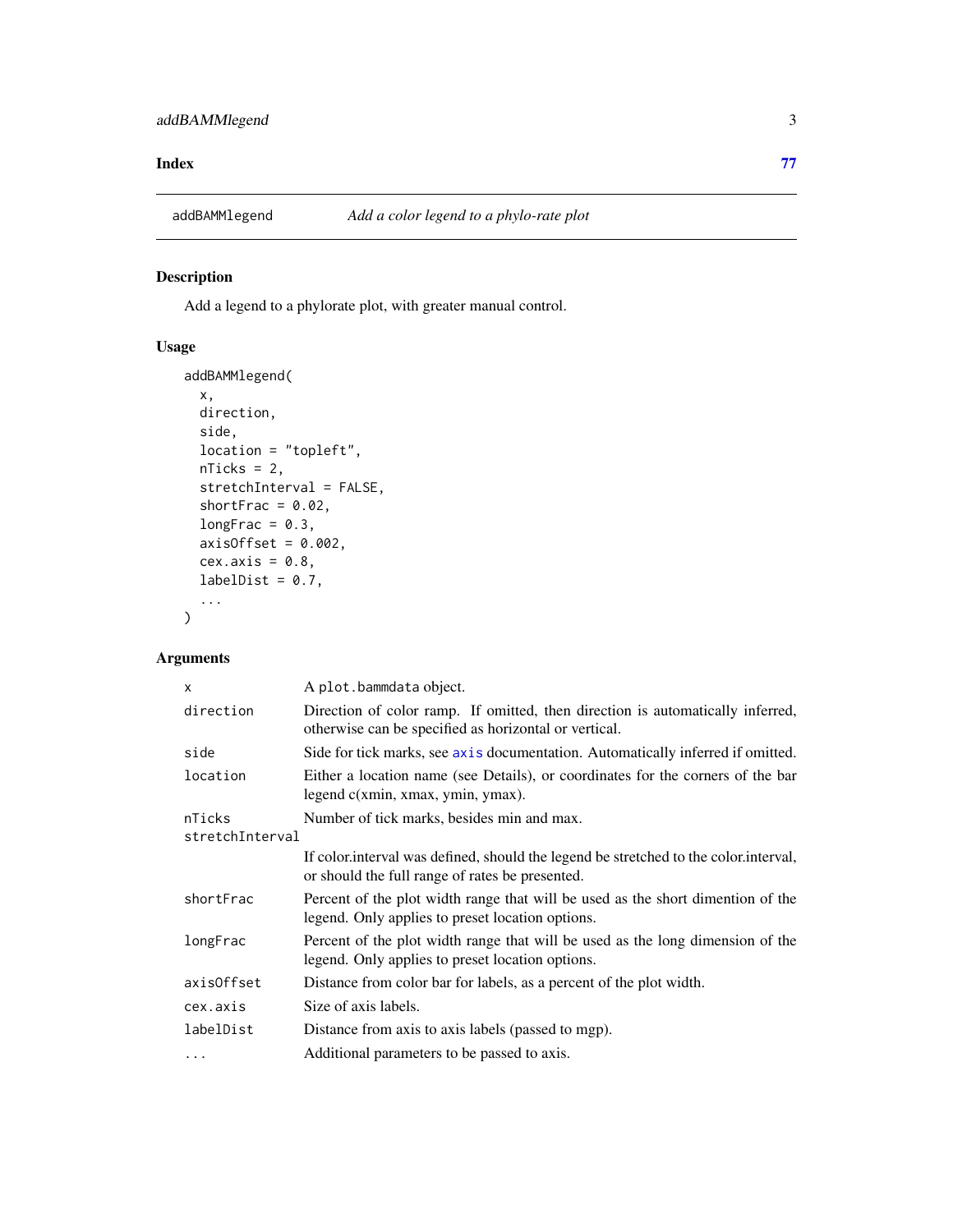#### Details

A number of predefined locations exist in this function to make it easy to add a legend to a phylorate plot. Preset locations are: topleft, topright, bottomleft, bottomright, left, right, top and bottom. If more fine-tuned control is desired, then a numeric vector of length 4 can be supplied to location, specifying the min x, max x, min y and max y values for the legend. See Examples.

#### Value

Invisibly returns a list with the following components:

- coords A 2-column matrix of xy coordinates for each color bin in the legend.
- width Coordinates for the short dimension of the legend.
- pal The color ramp.
- tickLocs The tick mark locations in plotting units.
- labels The rate values associated with those tick locations.

# Author(s)

Pascal Title

# See Also

Requires an object created with [plot.bammdata](#page-44-1).

# Examples

```
data(whales, events.whales)
ephy <- getEventData(whales, events.whales, burnin = 0.25, nsamples = 300)
# plot phylorate with extra margin space
x \le - plot(ephy, lwd = 2, mar = c(5, 4, 4, 4))
# presets
addBAMMlegend(x, location = 'topleft')
addBAMMlegend(x, location = 'bottom')
addBAMMlegend(x, location = 'right')
# fine-tune placement
x \le - plot(ephy, lwd = 2, mar = c(5, 4, 4, 4))
axis(1); axis(2)addBAMMLegend(x, location = c(-1, -0.5, 40, 80), nTicks = 4)addBAMMLegend(x, location = c(5, 20, 60, 61), nTicks = 4, side = 3,cex. axis = 0.7# addBAMMlegend also automatically detects the use of color.interval
data(primates, events.primates)
ephy <- getEventData(primates, events.primates, burnin=0.25,
                     nsamples = 300, type = 'trait')
x \leq -\text{plot}(\text{ephy}, \text{breaksmethod} = 'linear',color.interval = c(NA, 0.12), lwd = 2)
addBAMMLegend(x, location = c(0, 30, 200, 205), nTicks = 1, side = 3)
```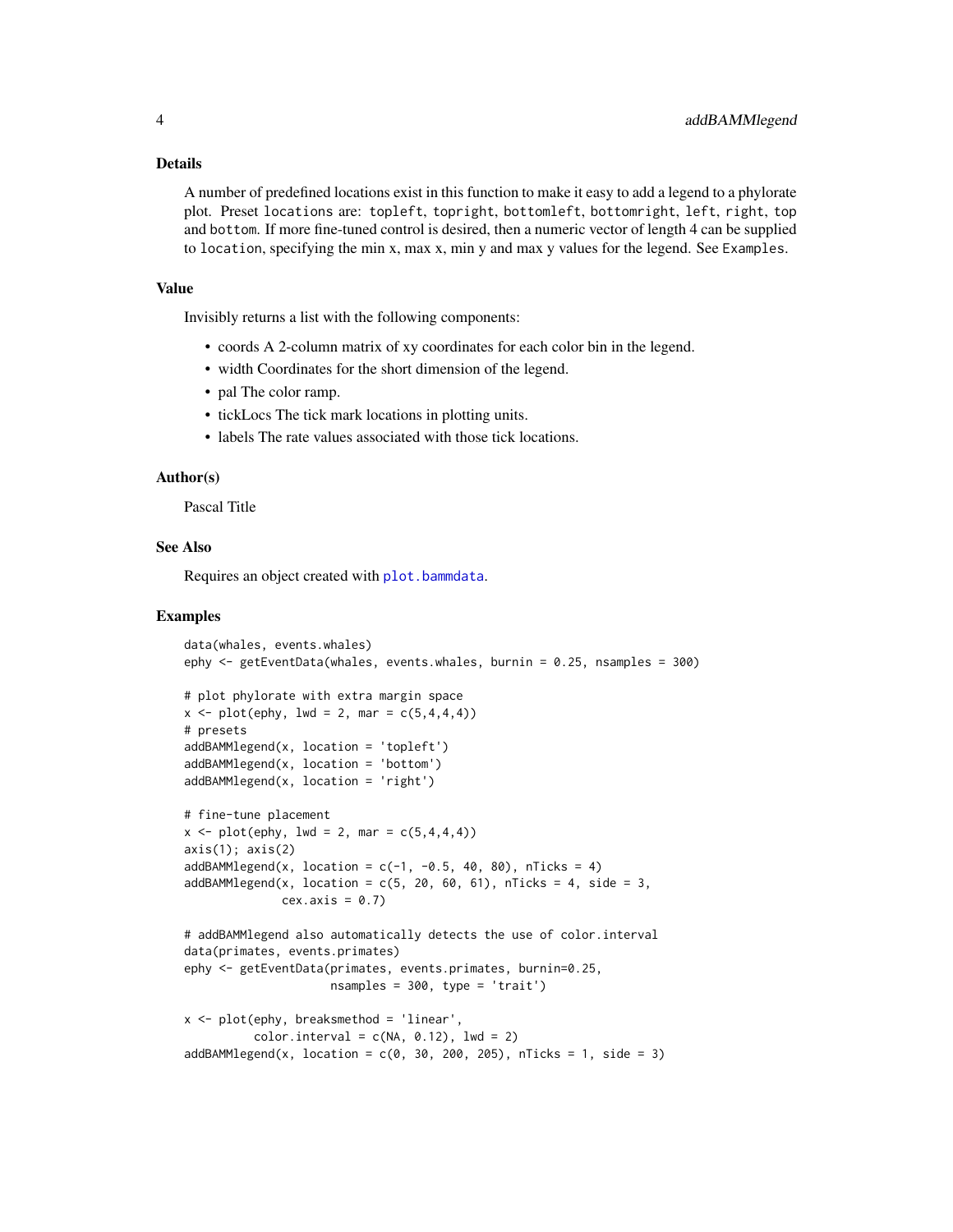<span id="page-4-1"></span><span id="page-4-0"></span>

# Description

Adds symbols to a plotted tree to mark the location(s) where there is a shift in the macroevolutionary dynamics of diversification or trait evolution.

# Usage

```
addBAMMshifts(
 ephy,
 index = 1,method = "phylogram",
 cex = 1,
 pch = 21,
 col = 1,
 bg = 2,
 msp = NULL,shiftnodes = NULL,
 par.reset = TRUE
)
```

| ephy       | An object of class bammdata.                                                                                                                                                                                                  |
|------------|-------------------------------------------------------------------------------------------------------------------------------------------------------------------------------------------------------------------------------|
| index      | An integer indicating which posterior sample to use for adding shifts to the plot-<br>ted tree.                                                                                                                               |
| method     | A character string indicating the method used in plotting. Must be "polar" or<br>"phylogram".                                                                                                                                 |
| cex        | A numeric indicating the character expansion ("size") of the plotted points.                                                                                                                                                  |
| pch        | An integer indicating the choice of plotting symbol.                                                                                                                                                                          |
| col        | An integer or character string indicating the border color of the plotting symbol.                                                                                                                                            |
| bg         | An integer or character string indicating the background color of the plotting<br>symbol.                                                                                                                                     |
| msp        | If not NULL, an object of class phylo where each branch length is equal to the<br>marginal probability of a shift occurring on that branch. Plotted points corre-<br>sponding to shifts will be sized by these probabilities. |
| shiftnodes | An optional vector of node numbers indicating the locations of shifts to plot.                                                                                                                                                |
| par.reset  | A logical indicating whether to reset the graphical parameters before exiting.                                                                                                                                                |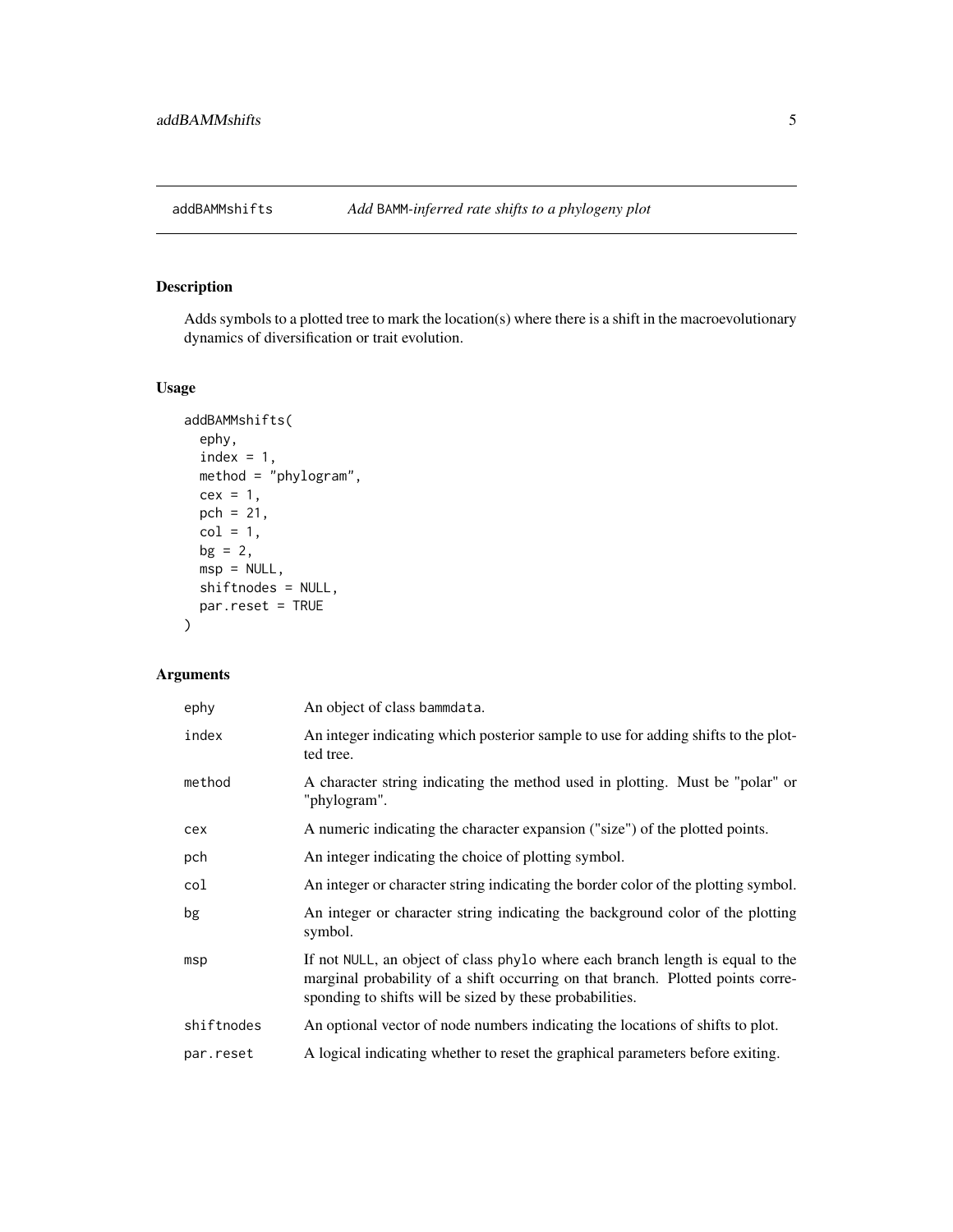# <span id="page-5-0"></span>Details

Any given sample from the posterior distribution sampled using BAMM contains a potentially unique configuration of rate shifts and associated parameters. There is no single "best" rate shift, but rather a set of shift configurations (and associated parameters) - along with their relative probabilities sampled with MCMC. This function enables the user to plot the locations of shifts sampled with BAMM for a given sample from the posterior.

If the bammdata object contains just a single sample, these shifts will be plotted regardless of the value of index.

# Note

If a shiftnodes argument is passed care should be taken to ensure that the nodes are in the same order as in the event data for the sample index.

# Author(s)

Mike Grundler

#### See Also

[getShiftNodesFromIndex](#page-38-1), [plot.bammdata](#page-44-1)

# Examples

```
data(whales, events.whales)
ed <- getEventData(whales, events.whales, burnin=0.25, nsamples = 500)
# adding shifts to tree for specific posterior samples
plot(ed, method="polar")
addBAMMshifts(ed, index=5, "polar")
# multi-panel plotting and adding shifts
par(mfrow=c(2,3),mar=c(5,1,1,1))
samples = sample(1:length(ed$eventData), 6)
for (i in 1:6) {
 sed <- subsetEventData(ed, samples[i])
 plot(sed, par.reset=FALSE)
 addBAMMshifts(sed,index=1,method="phylogram",par.reset=FALSE)
}
```
<span id="page-5-1"></span>assignColorBreaks *Map macroevolutionary rates to colors*

#### **Description**

Maps macroevolutionary rates to a set of NCOLORS.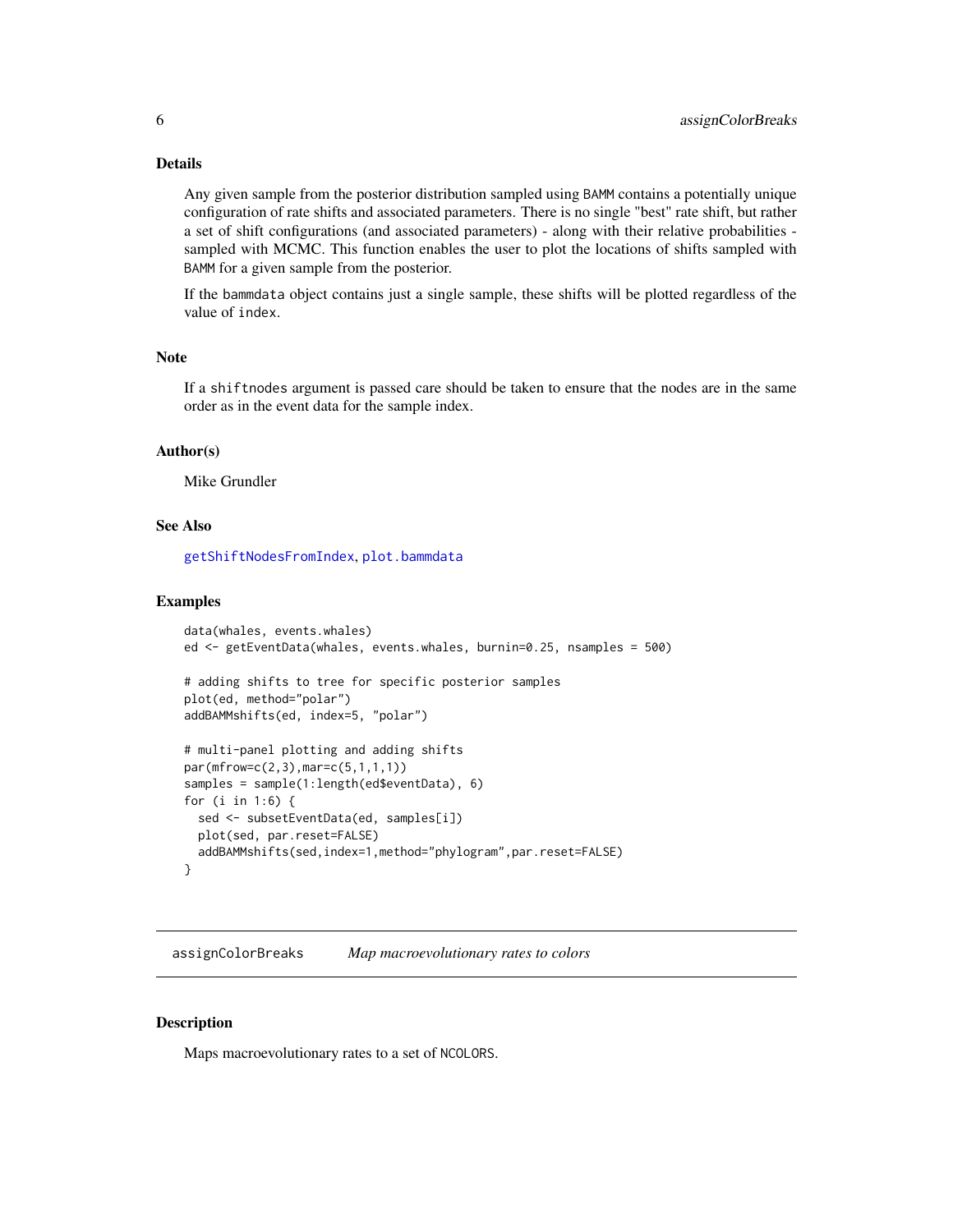assignColorBreaks 7

#### Usage

```
assignColorBreaks(
  rates,
  NCOLORS = 64,
  spec = "s",logcolor = FALSE,
  method = c("linear", "quantile", "jenks"),
  JenksSubset = NULL
)
```
# Arguments

| rates          | A numeric vector of phenotypic rates or a list of numeric vectors of speciation<br>and extinction rates.                                                                                                       |
|----------------|----------------------------------------------------------------------------------------------------------------------------------------------------------------------------------------------------------------|
| <b>NCOLORS</b> | An integer number of colors to use for the mapping. Larger numbers do not<br>necessarily result in smoother looking color ramps. The default is 64 and is<br>probably sufficient for most purposes.            |
| spex           | A character string. "s" means that speciation rates are used to make the map, "e"<br>means that extinction rates are used. "netdiv" means that diversification rates<br>are used. Ignored for BAMM trait data. |
| logcolor       | Logical. Should the natural logarithm of rates be used for the color map.                                                                                                                                      |
| method         | Determines how the color breaks are created. See Details.                                                                                                                                                      |
| JenksSubset    | Number of regularly spaced samples to subset from rates. Only relevant when<br>method = "jenks". See Details.                                                                                                  |

# Details

If method = "quantile" macroevolutionary rates are binned into NCOLORS+1 percentiles and rates in each bin are mapped to a color determined by the pal argument in plot.bammdata. Alternatively, if method = "linear" macroevolutionary rates are binned into NCOLORS+1 equal length intervals between the minimum and maximum.

If method = "jenks", macroevolutionary rates are binned into NCOLORS+1 categories, according to the Jenks natural breaks classification method. This method is borrowed from the field of cartography, and seeks to minimize the variance within categories, while maximizing the variance between categories.

The Jenks natural breaks method was ported to C from code found in the classInt R package.

# Value

A numeric vector of rate percentiles/intervals.

# Author(s)

Mike Grundler, Pascal Title

# See Also

[plot.bammdata](#page-44-1)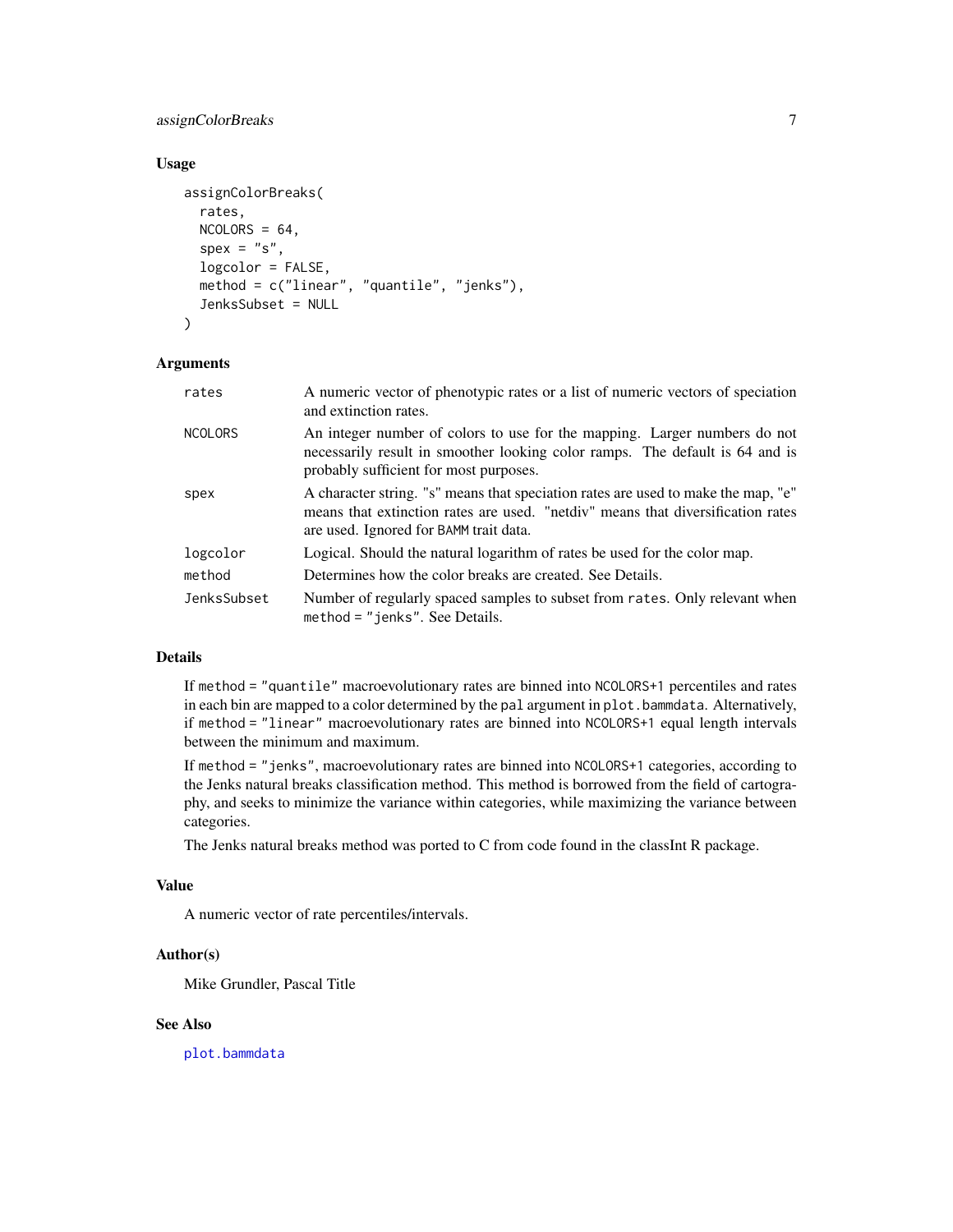# Examples

```
data(whales, events.whales)
ed <- getEventData(whales, events.whales, burnin = 0.2, nsamples = 500)
ed <- dtRates(ed, 0.01)
colors <- assignColorBreaks(ed$dtrates$rates, spex="s") #speciation rates
#colors <- assignColorBreaks(ed$dtrates$rates[[1]])
#this also works for speciation rates
plot(ed, colorbreaks = colors, spex="s")
colors <- assignColorBreaks(ed$dtrates$rates, spex="netdiv")
#diversification rates
#colors <- assignColorBreaks(ed$dtrates$rates[[1]] - ed$dtrates$rates[[2]])
#this also works for diversification rates
plot(ed, colorbreaks = colors, spex="netdiv")
```
BAMMlikelihood *Calculate* BAMM *likelihood*

# Description

Calculates the likelihood of a phylogeny exactly as is done by BAMM, given a set of events.

### Usage

```
BAMMlikelihood(
  phy,
  eventdata,
  gen = "last",
  segLength = 0.02,
  sf = 1,
  return.intermediates = FALSE,
  e_prob_condition = "if_different",
  ...
\mathcal{L}
```

| phy       | Either an object of class phylo or the path to a tree file in newick format.                                                                                                                                                                                                               |
|-----------|--------------------------------------------------------------------------------------------------------------------------------------------------------------------------------------------------------------------------------------------------------------------------------------------|
| eventdata | A table of event data, as returned by BAMM, either as an object of class dataframe<br>or as the path to an event_data file. Alternatively, a named numeric vector of<br>length two holding speciation ("lambda") and extinction ("mu") rates for the<br>constant-rate birth-death process. |
| gen       | The BAMM generation for which the likelihood should be calculated. Can be an<br>integer specifying a specific generation, or last, specifying the last generation,<br>or all, in which case the likelihood will be calculated for all generations.                                         |

<span id="page-7-0"></span>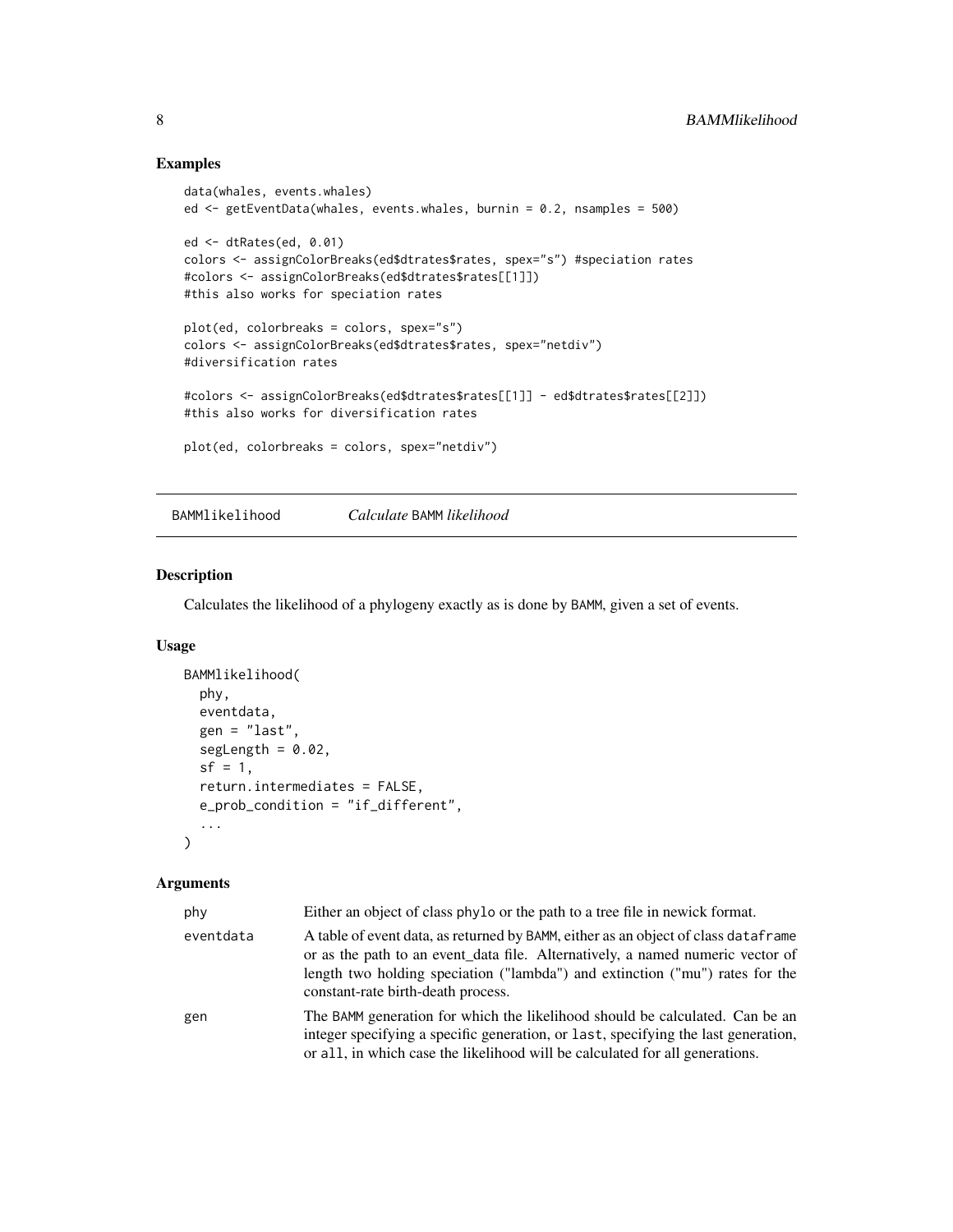# BAMMlikelihood 9

| segLength            | The relative segment length, exactly as defined for BAMM.                               |  |
|----------------------|-----------------------------------------------------------------------------------------|--|
| sf                   | The sampling fraction.                                                                  |  |
| return.intermediates |                                                                                         |  |
|                      | Debugging option, returns augmented phylo objects for each generation, see              |  |
|                      | Details.                                                                                |  |
| e_prob_condition     |                                                                                         |  |
|                      | Approach for how extinction probabilities are handled at nodes.                         |  |
| .                    | Additional arguments that will be passed to an internal function computeBAMM1ikelihood. |  |
|                      |                                                                                         |  |

# Details

This function allows the user to check the likelihoods computed by BAMM using an independent Rbased implementation. This is designed to provide a check on potential software bugs that might be introduced during future BAMM development and which might compromise the likelihood calculation. If you observe measurable discrepancies between the likelihood computed by this function and the corresponding likelihood returned by BAMM, please inform the BAMM development team.

# Value

If return. intermediates  $==$  TRUE, then phylo objects are returned with the following components:

| event_times | A list of length (number of nodes), where event_times $[[k]]$ is the vector of ab-<br>solute times, in order, of events that happened on a focal branch. If no event, it<br>is NULL. |
|-------------|--------------------------------------------------------------------------------------------------------------------------------------------------------------------------------------|
| event id    | A list of length equal to number of nodes, as event_times, but holding the corre-<br>sponding event id.                                                                              |
| events      | A dataframe giving parameters and associated nodes (and unique index values)<br>of the event data.                                                                                   |
| node event  | The event governing the process realized at the node. This will be the first event<br>encountered as one moves rootwards towards the tips from the focal node.                       |

# Author(s)

Dan Rabosky, Pascal Title

# Examples

```
# a global sampling fraction of 0.98 was used in generating the whales
# dataset.
data(whales, events.whales, mcmc.whales)
x <- BAMMlikelihood(whales, events.whales, gen = 'last', sf = 0.98)
# Does the likelihood generated by BAMM match the R implementation?
identical(round(x, 3), mcmc.whales[nrow(mcmc.whales), 'logLik'])
# an example with a constant-rate birth-death process:
pars <- c(0.5, 0.45)
```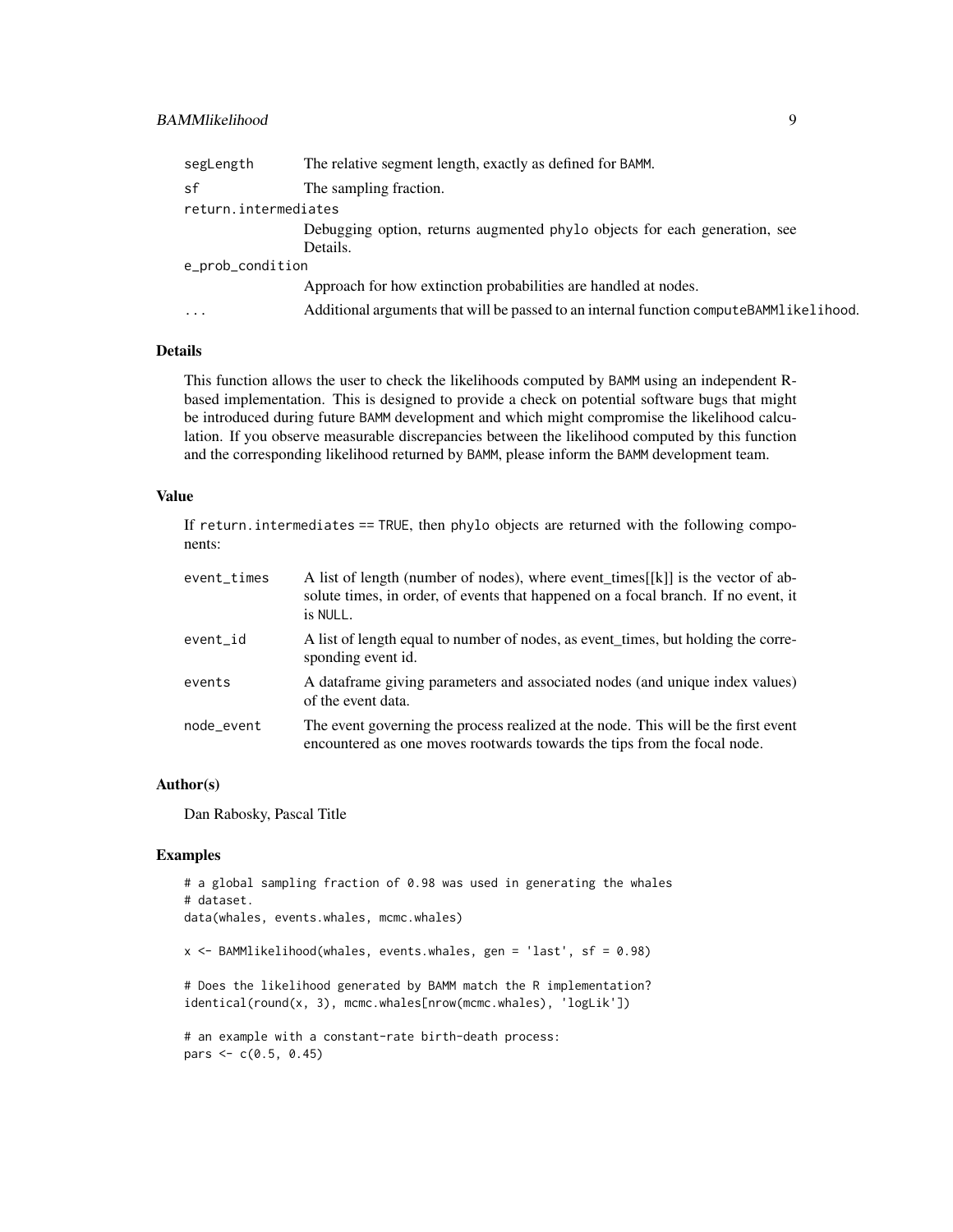```
names(pars) <- c("lambda", "mu")
BAMMlikelihood(whales, pars, sf = 0.98)
```
BAMMtools *BAMMtools*

# Description

An R package for the analysis and visualization of complex macroevolutionary dynamics. Functions in BAMMtools are oriented entirely around analysis of results obtained using the BAMM software (<http://bamm-project.org/>).

#### Author(s)

Dan Rabosky, Mike Grundler, Pascal Title, Jonathan Mitchell, Carlos Anderson, Jeff Shi, Joseph Brown, Huateng Huang

#### References

#### <http://bamm-project.org/>

Rabosky, D., M. Grundler, C. Anderson, P. Title, J. Shi, J. Brown, H. Huang and J. Larson. 2014. BAMMtools: an R package for the analysis of evolutionary dynamics on phylogenetic trees. Methods in Ecology and Evolution 5: 701-707.

Rabosky, D. L. 2014. Automatic detection of key innovations, rate shifts, and diversity-dependence on phylogenetic trees. PLoS ONE 9: e89543.

Shi, J. J., and D. L. Rabosky. 2015. Speciation dynamics during the global radiation of extant bats. Evolution 69: 1528-1545.

Rabosky, D. L., F. Santini, J. T. Eastman, S. A. Smith, B. L. Sidlauskas, J. Chang, and M. E. Alfaro. 2013. Rates of speciation and morphological evolution are correlated across the largest vertebrate radiation. Nature Communications DOI: 10.1038/ncomms2958.

BAMMtools-data *BAMMtools datasets*

#### Description

Example datasets and sample BAMM output for the package BAMMtools.

<span id="page-9-0"></span>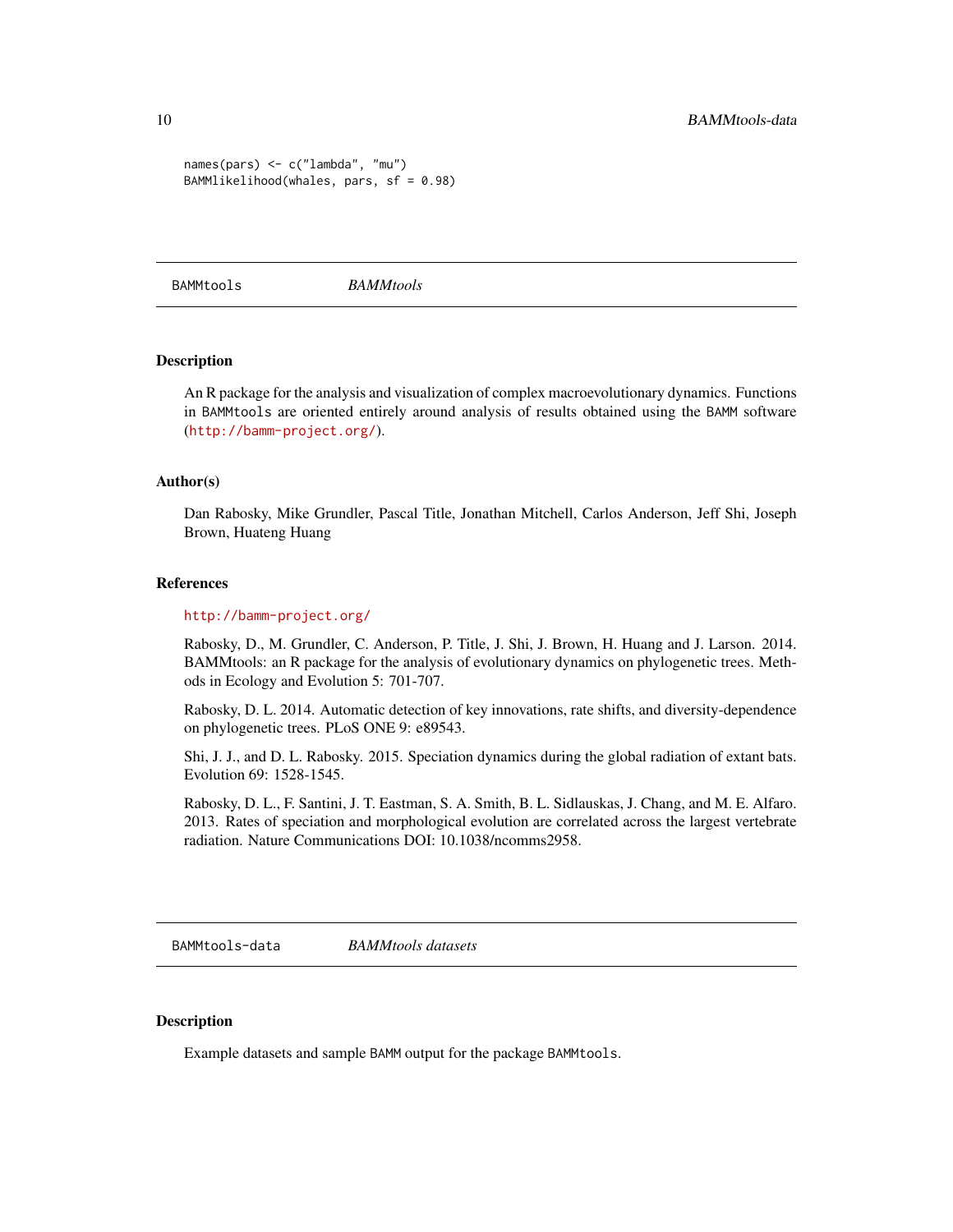#### BAMMtools-data 11

#### Details

This includes both the raw data and the BAMM output for three example analyses. The first is an analysis of speciation and extinction rates during the radiation of modern whales, using a timecalibrated tree from Steeman et al. (2009). The second is a BAMM analysis of phenotypic evolutionary rates (body mass) during the radiation of extant primates, taken from Vos and Mooers (2006) and Redding et al. (2010).The third is a BAMM analysis of speciation and extinction rates for a 300 species subset of ray-finned fishes, along with body size data for these species from Rabosky et al. (2013).

Dataset whales is the raw time-calibrated tree that was analyzed with BAMM, primates is the corresponding time-calibrated phylogeny of 233 primate species, and fishes is the time-calibrated phylogeny of 300 fish species. Log-transformed body masses for primates are in dataset mass.primates, and fish body sizes are in dataset traits.fishes.

The MCMC output files (mcmc.whales and mcmc.primates) are dataframes containing the raw MCMC output as generated by BAMM. Column headers in the dataframes includes the sampling generation, the current number of shifts in the simulation (N\_shifts), the log-prior density of the parameters (logPrior), the log-likelihood of the data (logLik), the current parameter of the Poisson process governing the number of regime shifts (eventRate), and the MCMC acceptance rate (acceptRate). This is the file that would typically be analyzed as a first step towards assessing MCMC convergence (e.g., analyzing effective sample sizes of logLik and N\_shifts).

The "core" BAMM output is included in the *event data* files (events.whales, events.primates and events.fishes). These are all the parameters sampled with MCMC that are relevant to reconstructing the nature and location of evolutionary rate dynamics across a phylogeny. Please refer to BAMM documentation for a detailed overview of this output, but a brief description is as follows:

generation: The index value of the state in the MCMC simulation (the "generation").

leftchild, rightchild: This defines a unique topological location where a rate shift was sampled. Specifically, for given right-left pair, the shift is sampled on the branch leading to the node from which rightchild and leftchild are descended (these two taxa are part of the spanning set of taxa for the node). If leftchild is "NA", this simply means that the shift was sampled on a terminal branch.

abstime: The absolute occurrence time of the shift, assuming that the time of the root node is 0.0.

lambdainit,lambdashift: For speciation extinction model, the initial speciation rate and rate change parameter for the process.

muinit: For speciation extinction model, the extinction rate (time-invariant).

betainit,betashift: For phenotypic evolutionary model, the initial (betainit) rate of phenotypic evolution and the rate change parameter (betashift).

#### Source

Vos R.A., A.O. Mooers. 2006. A new dated supertree of the Primates. Chapter 5. In Inferring large phylogenies: the big tree problem (R Vos, Ph.D. thesis) Simon Fraser University.

Redding D.W., C. DeWolff, A.O. Mooers. 2010. Evolutionary distinctiveness, threat status and ecological oddity in primates. Conservation Biology 24: 1052-1058. DOI: 10.1111/j.1523-1739.2010.01532.x

Steeman, M.E., M.B. Hebsgaard, R.E. Fordyce, S.W.Y. Ho, D.L. Rabosky, R. Nielsen, C. Rahbek, H. Glenner, M.V. Sorensen, E. Willerslev. 2009. Radiation of Extant Cetaceans Driven by Restructuring of the Oceans. Systematic Biology. 58: 573-585. DOI: 10.1093/sysbio/syp060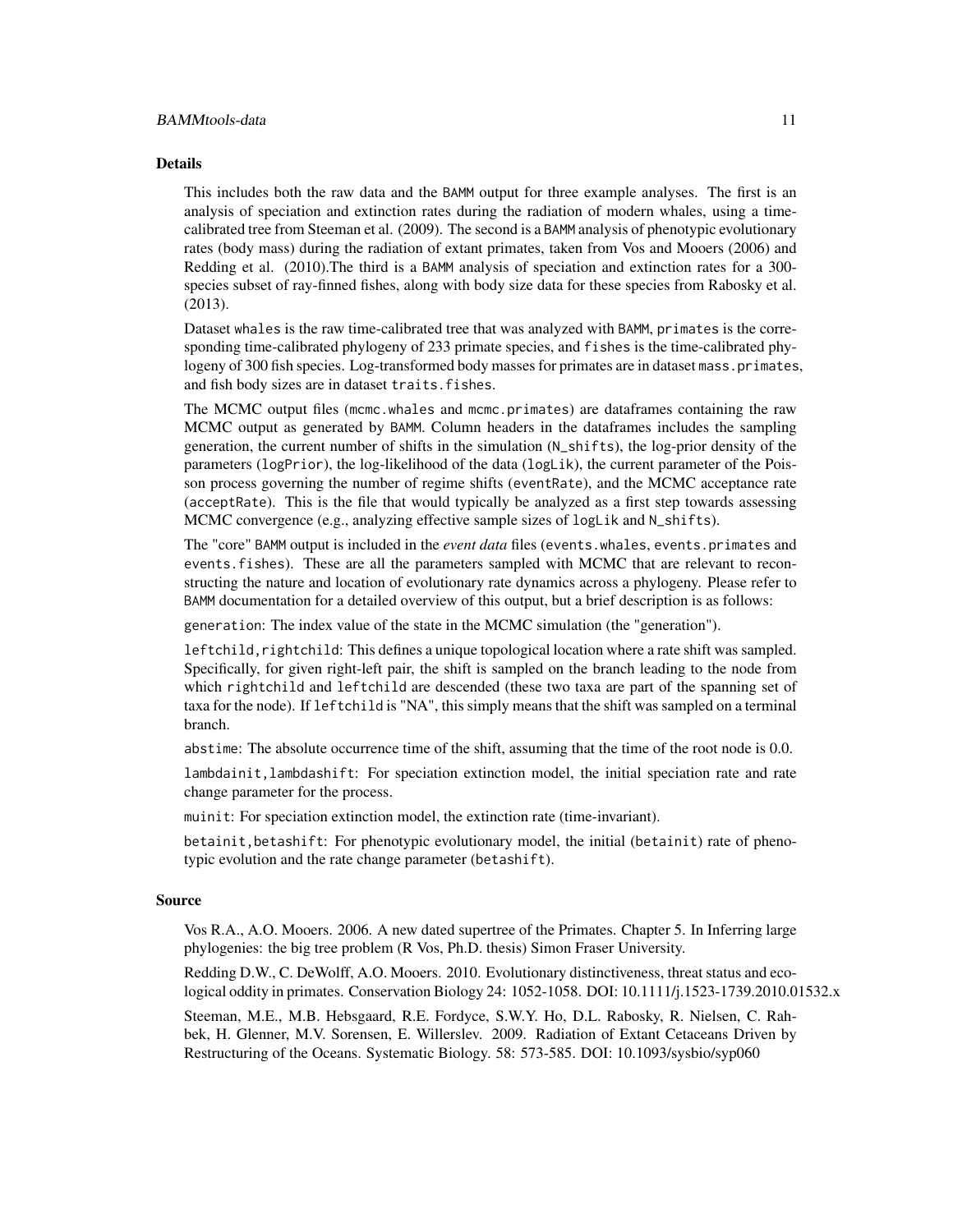<span id="page-11-0"></span>Rabosky, D. L., F. Santini, J.T. Eastman, S. . Smith, B.L. Sidlauskas, J. Chang, and M.E. Alfaro. 2013. Rates of speciation and morphological evolution are correlated across the largest vertebrate radiation. Nature Communications DOI: 10.1038/ncomms2958.

cohorts *Visualize macroevolutionary cohorts*

# Description

Plots the matrix of pairwise correlations in rate regimes between all tips in a phylogeny.

# Usage

```
cohorts(
  x,
  ephy,
  col,
  pal,
  1wd = 1,
  ofs = 0,use.plot.bammdata = FALSE,
  useraster = FALSE,
 LARGE = 500,...
```
# Arguments

)

| X                 | A matrix of pairwise correlations generated by getCohortMatrix.                                                                                                                                                                       |  |
|-------------------|---------------------------------------------------------------------------------------------------------------------------------------------------------------------------------------------------------------------------------------|--|
| ephy              | An object of class bammdata.                                                                                                                                                                                                          |  |
| col               | A vector of colors passed to the function image. These will be used to color the<br>values in x. See documentation for image. If $col = 'temperature'$ , the color<br>palette from rich. colors from the gplots package will be used. |  |
| pal               | The palette to use if use.plot.bammdata=TRUE. See options documented in the<br>help file for plot.bammdata.                                                                                                                           |  |
| lwd               | A numeric indicating the width of branches in the phylogeny.                                                                                                                                                                          |  |
| ofs               | A numeric controlling the offset of the phylogeny from the matrix plot. Appro-<br>priate values will probably be in the interval $[0,0.1]$ .                                                                                          |  |
| use.plot.bammdata |                                                                                                                                                                                                                                       |  |
|                   | Logical. should a phylorate plot be generated?                                                                                                                                                                                        |  |
| useraster         | A logical indicating whether the function image should plot the matrix as a<br>raster.                                                                                                                                                |  |
| LARGE             | An integer. If trees have more tips than LARGE, useraster will be coerced to<br>TRUE.                                                                                                                                                 |  |
| $\ddots$          | Further arguments passed to plot.bammdata if use.plot.bammdata=TRUE.                                                                                                                                                                  |  |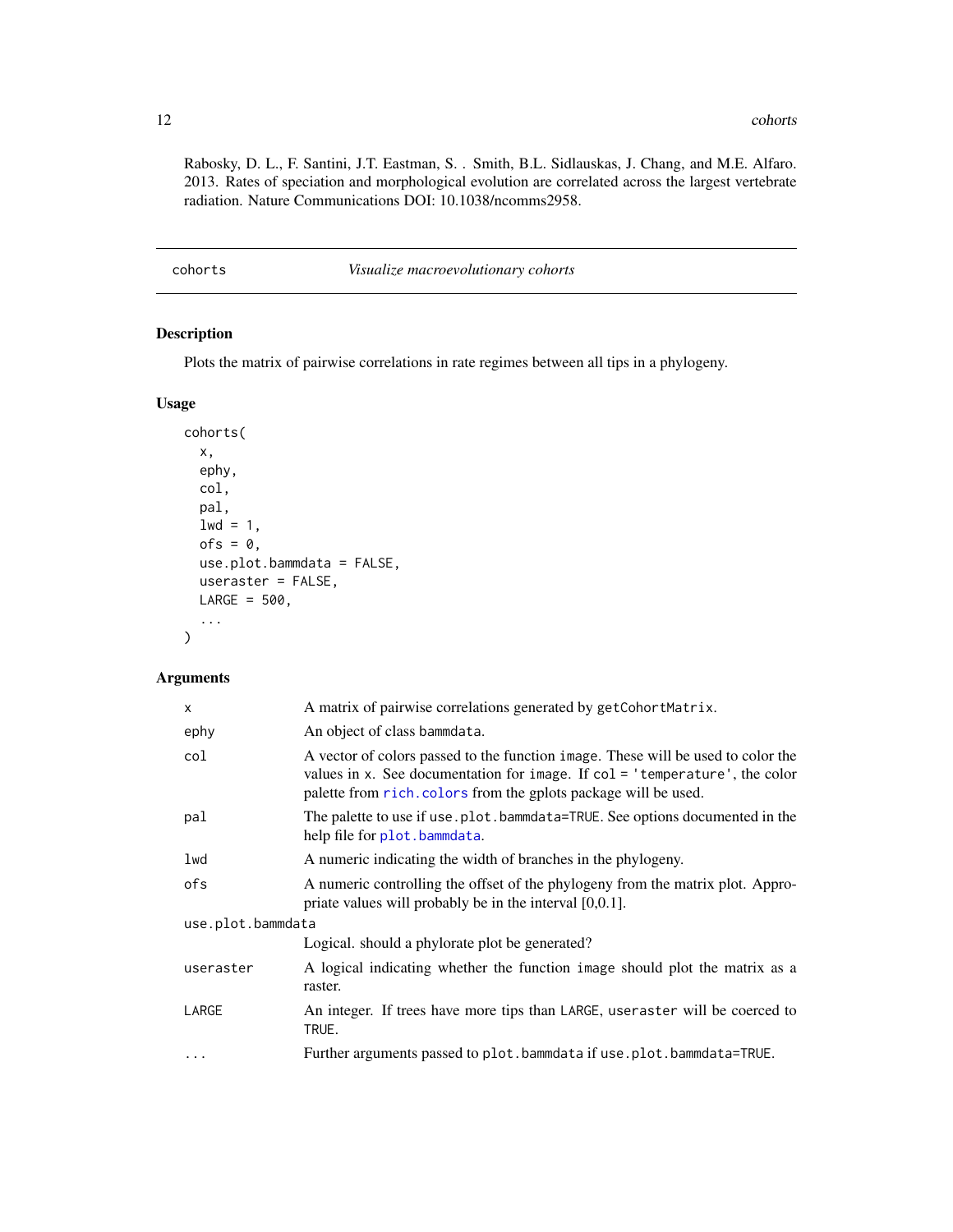# <span id="page-12-0"></span>Details

The plotting function creates an image of the BAMM correlation matrix between tip lineages of the phylogeny. Each correlation is the posterior frequency with which a pair of lineages occurs in the same macroevolutionary rate regime. Correlations are mapped to a set of colors, with warmer colors corresponding to higher correlations than cooler colors. The set of colors is specified by the col argument and a legend is plotted to guide interpretation of the color-correlation map. Trees are plotted on the margins of the matrix image. The correlation between any two tips can be inferred by finding their intersection within the matrix image.

IMPORTANT: the legend DOES NOT apply to the phylorate plots shown in the margin if use, plot. bammdata=TRUE.

#### Author(s)

Mike Grundler

# See Also

[plot.bammdata](#page-44-1), [getCohortMatrix](#page-28-1), [image](#page-0-0)

#### Examples

```
data(whales, events.whales)
ed <- getEventData(whales, events.whales, burnin=0.1, nsamples=500)
x <- getCohortMatrix(ed)
cohorts(x, ed)
cohorts(x, ed, col='temperature')
cohorts(x, ed, ofs=0.05, col='temperature')
cohorts(x, ed, pal="temperature", col='temperature', use.plot.bammdata=TRUE)
# gray scale
\text{cohorts}(x, ed, col=gray(\text{seq}(0.2, 0.9, \text{length.out=128})),use.plot.bammdata=FALSE)
```
computeBayesFactors *Compute Bayes Factors*

#### Description

Computes pairwise Bayes factors for a set of macroevolutionary models sampled using BAMM, using MCMC simulation output.

#### Usage

```
computeBayesFactors(postdata, expectedNumberOfShifts, burnin = 0.1, ...)
```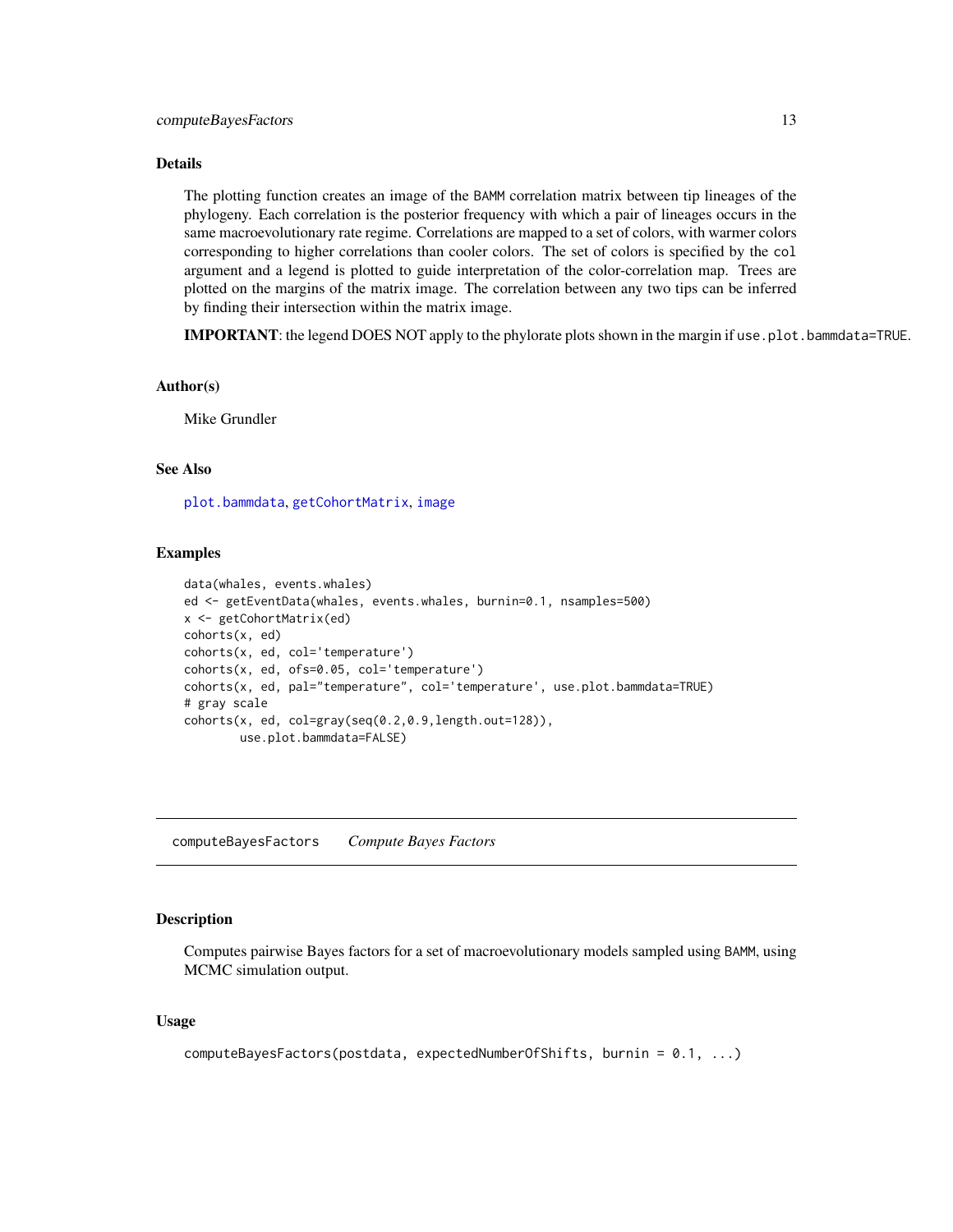#### **Arguments**

| postdata               | Filename for the MCMC output file from a BAMM run. Alternatively, a data frame<br>containing this information. |
|------------------------|----------------------------------------------------------------------------------------------------------------|
| expectedNumberOfShifts | Expected number of shifts under the prior.                                                                     |
| burnin                 | What fraction of samples to discard from postdata as burnin?                                                   |
| $\cdots$               | Additional arguments to compute Bayes Factors.                                                                 |

#### Details

This function returns a matrix of pairwise Bayes factors, where the Bayes factor is the ratio of marginal likelihoods between two models M\_i and M\_j. Numerator models are given as rows, and denominator models as columns. Row names and column names give the number of shifts in the corresponding model. Suppose you have an output matrix with row and column names 0:3 (0, 1, 2, 3). Model 0 is a model with just a single process (starting at the root), and no among-lineage rate heterogeneity.

If computeBayesFactors gives a matrix mm, and mm[2,1] is 10.0, this implies Bayes factor evidence of 10 in favor of the 2nd row model (a model with 1 process; e.g., rownames(mm)[2]) over the first column model (a model with a single process).

This function will only compute Bayes factors between models which were actually sampled during simulation of the posterior. Hence, if a model has such low probability that it is never visited by BAMM during the simulation of the posterior, it will be impossible to estimate its posterior probability (and thus, you will get no Bayes factors involving this particular model). This is likely to change in the future with more robust methods for estimating posterior probabilities in the tails of the distribution.

#### Value

A matrix of pairwise Bayes factors between models.

#### Author(s)

Dan Rabosky

# Examples

```
data(mcmc.whales)
computeBayesFactors(mcmc.whales, expectedNumberOfShifts = 1, burnin = 0.1)
```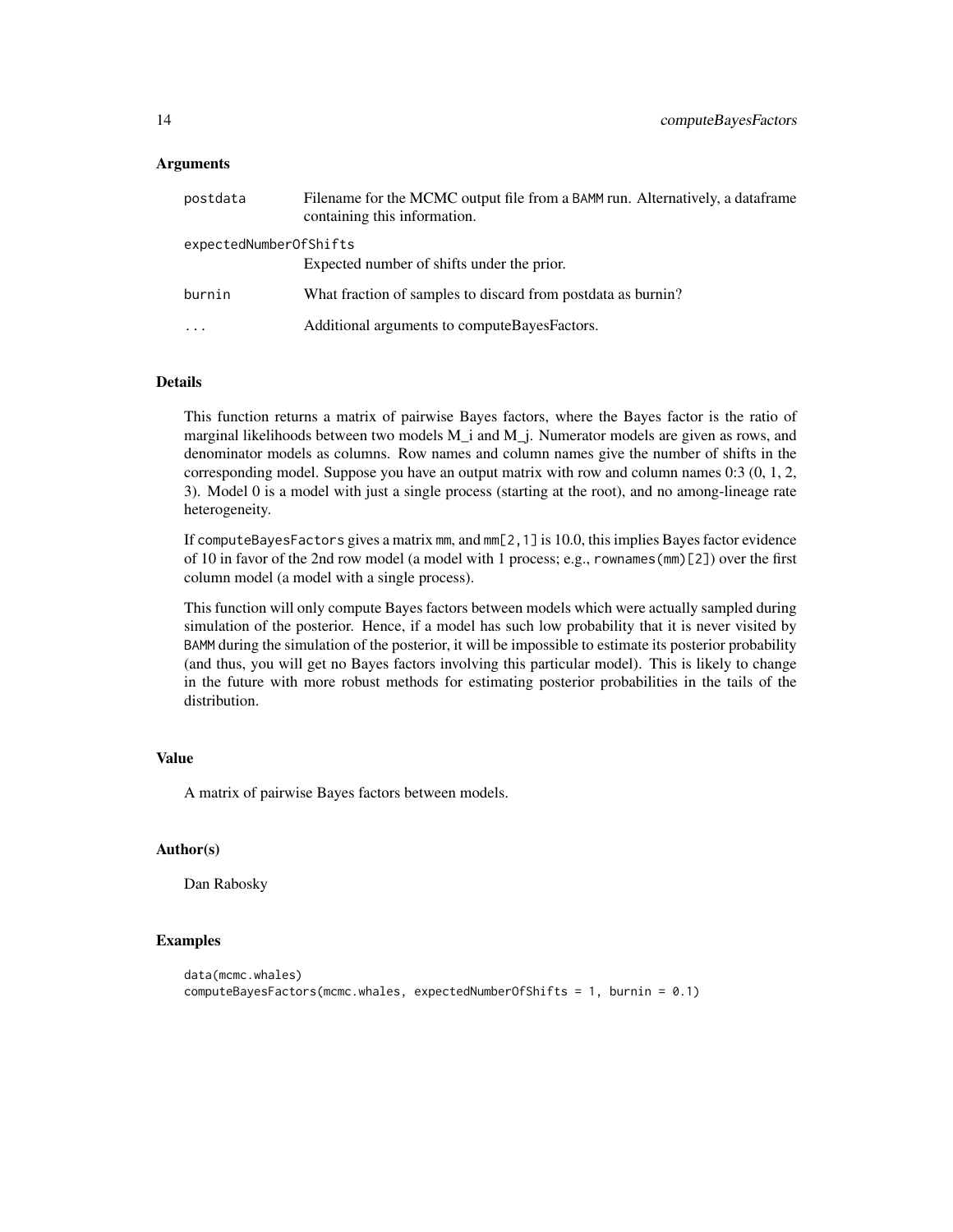<span id="page-14-1"></span><span id="page-14-0"></span>

#### Description

Computes the 95% (or any other %) credible set of macroevolutionary rate shift configurations from a bammdata object. These results can be analyzed further and/or plotted.

#### Usage

```
credibleShiftSet(
  ephy,
  expectedNumberOfShifts,
  threshold = 5,
  set.limit = 0.95,...
)
```
#### Arguments

| ephy                   | An object of class bammdata.                                                                                                       |
|------------------------|------------------------------------------------------------------------------------------------------------------------------------|
| expectedNumberOfShifts |                                                                                                                                    |
|                        | The expected number of rate shifts under the prior.                                                                                |
| threshold              | The marginal posterior-to-prior odds ratio for a rate shift on a specific branch,<br>used to distinguish core and non-core shifts. |
| set.limit              | The desired limit to the credible set. A value of 0.95 will return the 95% credible<br>set of shift configurations.                |
|                        | Other arguments to credible Shift Set.                                                                                             |

# Details

Computes the 95% credible set (or  $XX\%$  credible set, depending on set. limit) of diversification shift configurations sampled using BAMM. This is analogous to a credible set of phylogenetic tree topologies from a Bayesian phylogenetic analysis.

To understand how this calculation is performed, one must first distinguish between "core" and "non-core" rate shifts. A "core shift" is a rate shift with a marginal probability that is substantially elevated above the probability expected on the basis of the prior alone. With BAMM, every branch in a phylogenetic tree is associated with some non-zero prior probability of a rate shift. Typically this is a very low per-branch shift probability (this prior is determined by the value of the "poissonRatePrior" parameter in a BAMM analysis).

If we compute distinct shift configurations with every sampled shift (including those shifts with very low marginal probabilities), the number of distinct shift configurations will be overwhelmingly high. However, most of these configurations include shifts with marginal probabilities that are expected even under the prior alone. Hence, using these shifts to identify distinct shift configurations simply generates noise and isn't particularly useful.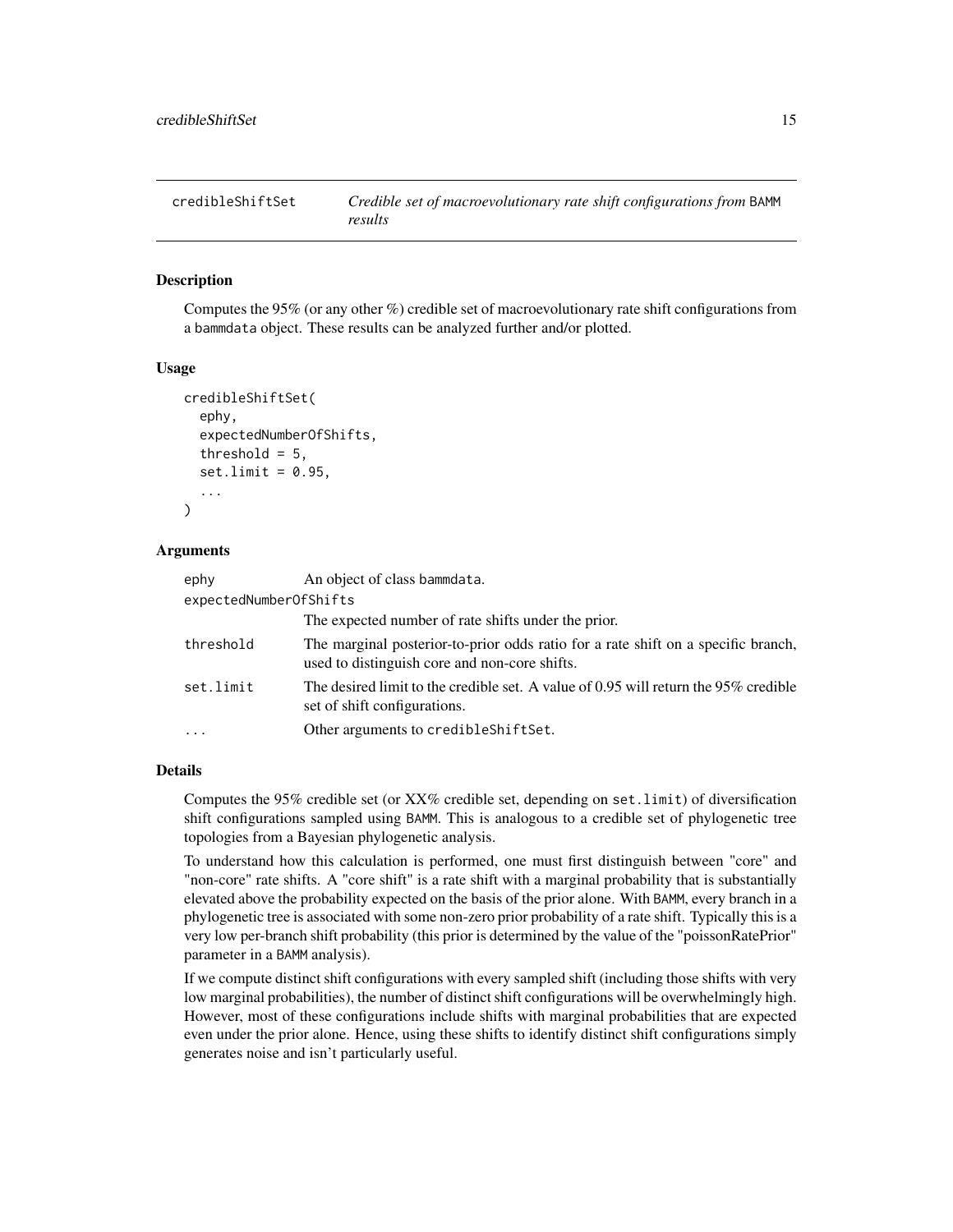The solution adopted in BAMMtools is, for each branch in the phylogeny, to compute both the posterior and prior probabilities of a rate shift occurring. The ratio of these probabilities is a branchspecific marginal odds ratio: it is the marginal posterior frequency of one or more rate shifts normalized by the corresponding prior probability. Hence, any branch with a marginal odds ratio of 1.0 is one where the observed (posterior) odds of a rate shift are no different from the prior odds. A value of 10 implies that the posterior probability is 10 times the prior probability.

The user of credibleShiftSet must specify a threshold argument. This is simply a cutoff value for identifying "important" shifts for the purposes of identifying distinct shift configurations. This does not imply that it is identifying "significant" shifts. See the online documentation on this topic available at <http://bamm-project.org> for more information. If you specify threshold = 5 as an argument to credibleShiftSet, the function will ignore all branches with marginal odds ratios less than 5 during the enumeration of topologically distinct shift configurations. Only shifts with marginal odds ratios greater than or equal to threshold will be treated as core shifts for the purposes of identifying distinct shift configurations.

For each shift configuration in the credible set, this function will compute the average diversification parameters. For example, the most frequent shift configuration (the maximum a posteriori shift configuration) might have 3 shifts, and 150 samples from your posterior (within the bammdata object) might show this shift configuration. However, the parameters associated with each of these shift configurations (the actual evolutionary rate parameters) might be different for every sample. This function returns the mean set of rate parameters for each shift configuration, averaging over all samples from the posterior that can be assigned to a particular shift configuration.

#### Value

A class credibleshiftset object with many components. Most components are an ordered list of length L, where L is the number of distinct shift configurations in the credible set. The first list element in each case corresponds to the shift configuration with the maximum a posteriori probability.

| frequency       | A vector of frequencies of shift configurations, including those that account for<br>set. limit (typically, 0.95 or 0.99) of the probability of the data. The index<br>of the i'th element of this vector is the i'th most probable shift configuration<br>(excepting ties).                                                                                                                                            |  |
|-----------------|-------------------------------------------------------------------------------------------------------------------------------------------------------------------------------------------------------------------------------------------------------------------------------------------------------------------------------------------------------------------------------------------------------------------------|--|
| shiftnodes      | A list of the "core" rate shifts (marginal probability > threshold) that occurred<br>in each distinct shift configuration in the credible set. The i'th vector from this<br>list gives the core shift nodes for the i'th shift configuration. They are sorted by<br>frequency, so x\$shiftnodes[[1]] gives the shift nodes that occurred together<br>in the shift configuration with the highest posterior probability. |  |
| indices         | A list of vectors containing the indices of samples in the bammdata object that<br>are assigned to a given shift configuration. All are sorted by frequency.                                                                                                                                                                                                                                                            |  |
| cumulative      | Like frequency, but contains the cumulative frequencies.                                                                                                                                                                                                                                                                                                                                                                |  |
| threshold       | The marginal posterior-to-prior odds for rate shifts on branches used during enu-<br>meration of distinct shift configurations.                                                                                                                                                                                                                                                                                         |  |
| number.distinct |                                                                                                                                                                                                                                                                                                                                                                                                                         |  |
|                 | Number of distinct shift configurations in the credible set.                                                                                                                                                                                                                                                                                                                                                            |  |
| set.limit       | which credible set is this $(0.9, 0.95, etc)?$                                                                                                                                                                                                                                                                                                                                                                          |  |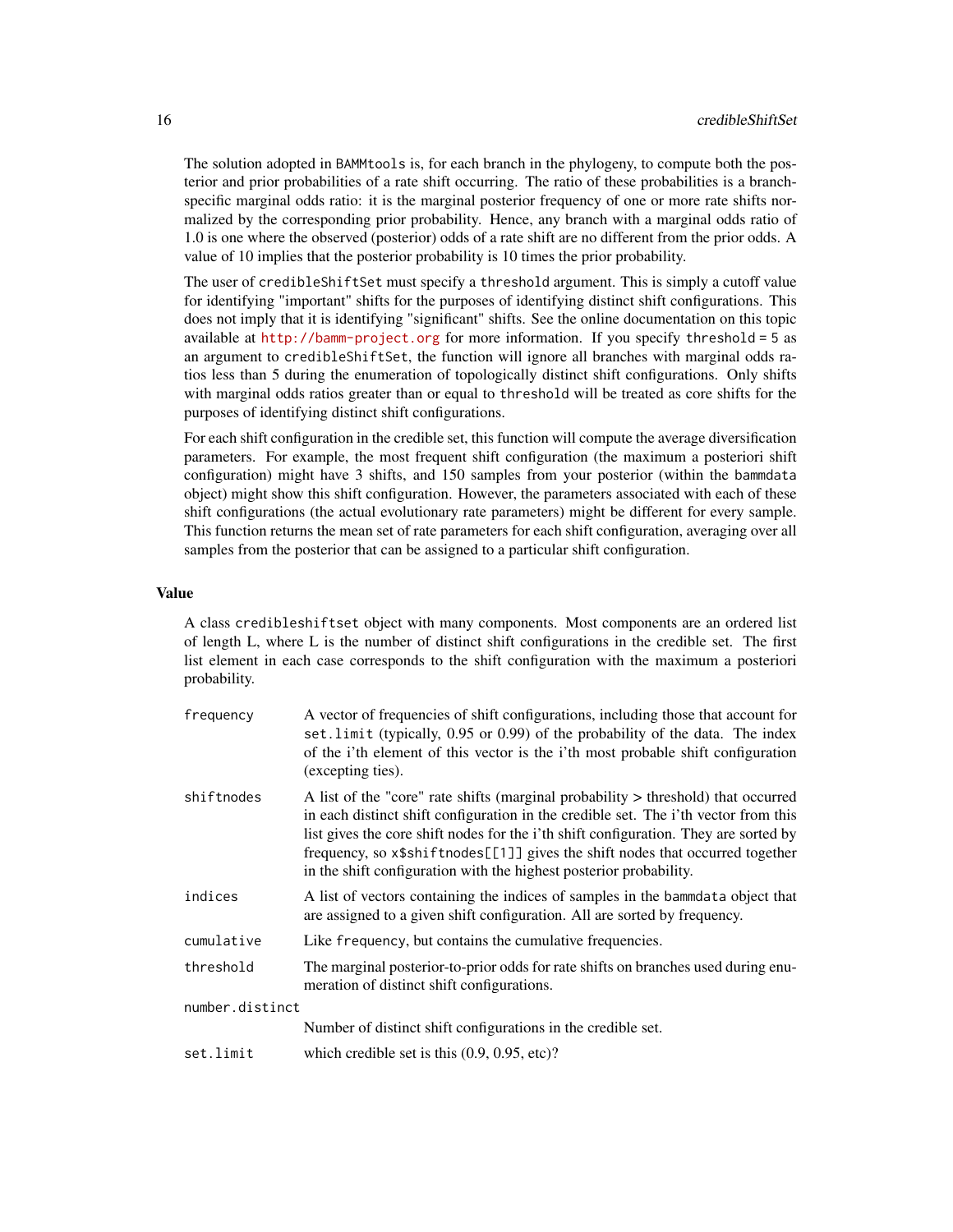| coreshifts      | A vector of node numbers corresponding to the core shifts. All of these nodes<br>have a Bayes factor of at least BFcriterion supporting a rate shift.                                                                                                                                                                                                                                                                                                                                                                                                                                                                                                                                                                                                                                                      |  |  |
|-----------------|------------------------------------------------------------------------------------------------------------------------------------------------------------------------------------------------------------------------------------------------------------------------------------------------------------------------------------------------------------------------------------------------------------------------------------------------------------------------------------------------------------------------------------------------------------------------------------------------------------------------------------------------------------------------------------------------------------------------------------------------------------------------------------------------------------|--|--|
| objects:        | In addition, a number of components that are defined similarly in class phylo or class bammdata                                                                                                                                                                                                                                                                                                                                                                                                                                                                                                                                                                                                                                                                                                            |  |  |
| edge            | See documentation for class phylo in package ape.                                                                                                                                                                                                                                                                                                                                                                                                                                                                                                                                                                                                                                                                                                                                                          |  |  |
| Nnode           | See documentation for class phylo in package ape.                                                                                                                                                                                                                                                                                                                                                                                                                                                                                                                                                                                                                                                                                                                                                          |  |  |
| tip.label       | See documentation for class phylo in package ape.                                                                                                                                                                                                                                                                                                                                                                                                                                                                                                                                                                                                                                                                                                                                                          |  |  |
| edge.length     | See documentation for class phylo in package ape.                                                                                                                                                                                                                                                                                                                                                                                                                                                                                                                                                                                                                                                                                                                                                          |  |  |
| begin           | The beginning time of each branch in absolute time (the root is set to time zero)                                                                                                                                                                                                                                                                                                                                                                                                                                                                                                                                                                                                                                                                                                                          |  |  |
| end             | The ending time of each branch in absolute time.                                                                                                                                                                                                                                                                                                                                                                                                                                                                                                                                                                                                                                                                                                                                                           |  |  |
| numberEvents    | An integer vector with the number of core events contained in the bammdata<br>object for each shift configuration in the credible set. The length of this vector<br>is equal to the number of distinct shift configurations in the credible set.                                                                                                                                                                                                                                                                                                                                                                                                                                                                                                                                                           |  |  |
| eventData       | A list of dataframes. Each element holds the average rate and location parame-<br>ters for all samples from the posterior that were assigned to a particular distinct<br>shift configuration. Each row in a dataframe holds the data for a single event.<br>Data associated with an event are: node - a node number. This identifies the<br>branch where the event originates. time - this is the absolute time on that branch<br>where the event originates (with the root at time $0$ ). $1$ am $1$ - an initial rate of spe-<br>ciation or trait evolution.lam2 - a decay/growth parameter. mu1 - an initial rate of<br>extinction. mu2 - a decay/growth parameter. index - a unique integer associated<br>with the event. See 'Details' in the documentation for getEventData for more<br>information. |  |  |
| eventVectors    | A list of integer vectors. Each element is for a single shift configuration in the<br>posterior. For each branch in the bammdata object, gives the index of the event<br>governing the (tipwards) end of the branch. Branches are ordered increasing<br>here and elsewhere.                                                                                                                                                                                                                                                                                                                                                                                                                                                                                                                                |  |  |
| eventBranchSegs |                                                                                                                                                                                                                                                                                                                                                                                                                                                                                                                                                                                                                                                                                                                                                                                                            |  |  |
|                 | A list of matrices. Each element of the list is a single distinct shift configura-<br>tion. Each matrix has four columns: Column 1 identifies a node in phy. Column<br>2 identifies the beginning time of the branch or segment of the branch that sub-<br>tends the node in Column 1. Column 3 identifies the ending time of the branch or<br>segment of the branch that subtends the node in Column 1. Column 4 identifies<br>the index of the event that occurs along the branch or segment of the branch that<br>subtends the node in Column 1.                                                                                                                                                                                                                                                        |  |  |
| tipStates       | A list of integer vectors. Each element is a single distinct shift configuration.<br>For each tip the index of the event that occurs along the branch subtending the<br>tip. Tips are ordered increasing here and elsewhere.                                                                                                                                                                                                                                                                                                                                                                                                                                                                                                                                                                               |  |  |
| tipLambda       | A list of numeric vectors. Each element is a single distinct shift configura-<br>tion. For each tip is the average rate of speciation or trait evolution at the end<br>of the terminal branch subtending that tip (averaged over all samples that are<br>assignable to this particular distinct shift configuration).                                                                                                                                                                                                                                                                                                                                                                                                                                                                                      |  |  |
| tipMu           | A list of numeric vectors. Each element is a single distinct shift configuration.<br>For each tip the rate of extinction at the end of the terminal branch subtending                                                                                                                                                                                                                                                                                                                                                                                                                                                                                                                                                                                                                                      |  |  |

that tip. Meaningless if working with BAMM trait results.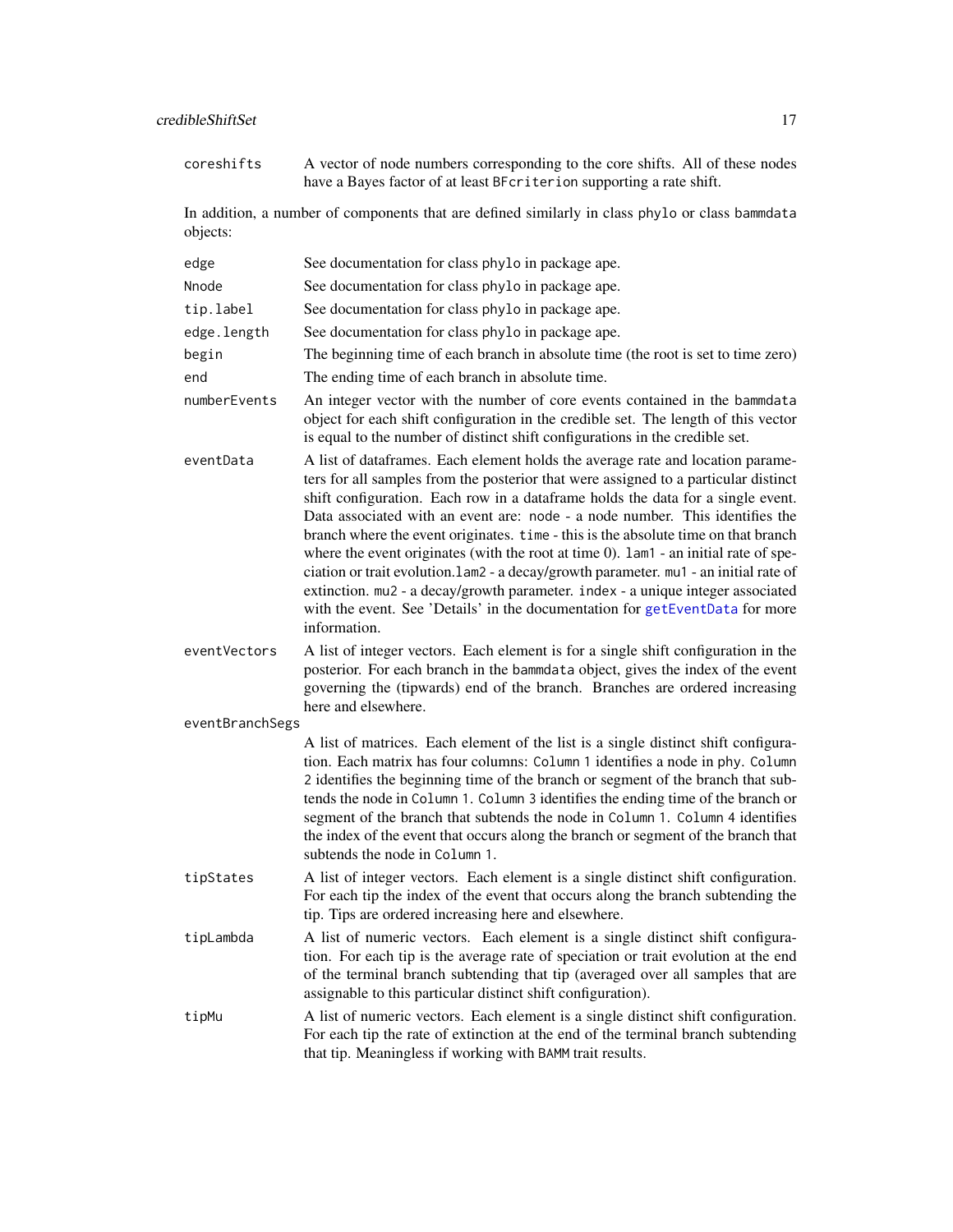| type      | A character string. Either "diversification" or "trait" depending on your BAMM<br>analysis.                                                                                                                                                                                                                                |
|-----------|----------------------------------------------------------------------------------------------------------------------------------------------------------------------------------------------------------------------------------------------------------------------------------------------------------------------------|
| downseg   | An integer vector holding the nodes of phy. The order corresponds to the order<br>in which nodes are visited by a pre-order tree traversal.                                                                                                                                                                                |
| lastvisit | An integer vector giving the index of the last node visited by the node in the cor-<br>responding position in downseq. downseq and last visit can be used to quickly<br>retrieve the descendants of any node. e.g. the descendants of node 89 can be<br>found by downseq[which(downseq==89):which(downseq==lastvisit[89]). |

#### Author(s)

Dan Rabosky

# References

<http://bamm-project.org/>

#### See Also

[distinctShiftConfigurations](#page-19-1), [plot.bammshifts](#page-49-1), [summary.credibleshiftset](#page-68-1), [plot.credibleshiftset](#page-51-1), [getBranchShiftPriors](#page-25-1)

# Examples

```
data(events.whales, whales)
ed <- getEventData(whales, events.whales, burnin=0.1, nsamples=500)
cset <- credibleShiftSet(ed, expectedNumberOfShifts = 1, threshold = 5)
# Here is the total number of samples in the posterior:
length(ed$eventData)
# And here is the number of distinct shift configurations:
cset$number.distinct
# here is the summary statistics:
summary(cset)
# Accessing the raw frequency vector for the credible set:
cset$frequency
#The cumulative frequencies:
cset$cumulative
# The first element is the shift configuration with the maximum
# a posteriori probability. We can identify all the samples from
# posterior that show this shift configuration:
cset$indices[[1]]
```
# Now we can plot the credible set: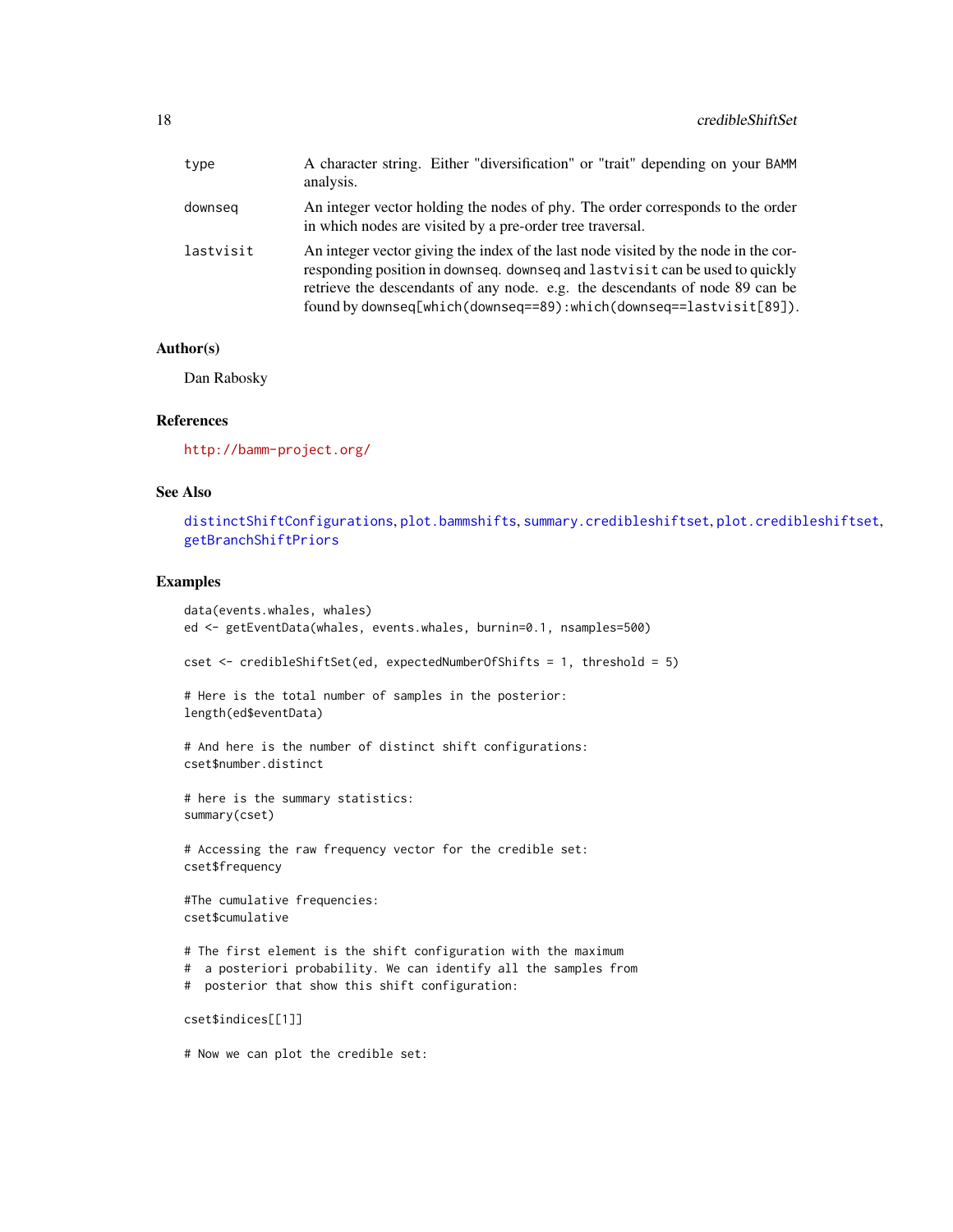<span id="page-18-0"></span>plot(cset, plotmax=4)

cumulativeShiftProbsTree

*Branch-specific rate shift probabilities*

#### **Description**

marginalShiftProbsTree computes a version of a phylogenetic tree where each branch length is equal to the marginal probability that a shift occurred on a particular branch. The cumulativeShiftProbsTree includes the cumulative probability that a shift occurred on a given branch. See details.

#### Usage

cumulativeShiftProbsTree(ephy)

marginalShiftProbsTree(ephy)

#### Arguments

ephy An object of class bammdata.

#### Details

The *marginal shift probability tree* is a copy of the target phylogeny, but where each branch length is equal to the branch-specific marginal probability that a rate-shift occurred on the focal branch. For example, a branch length of 0.333 implies that 1/3 of all samples from the posterior had a rate shift on the focal branch.

Note: It is highly inaccurate to use marginal shift probabilities as a measure of whether diversification rate heterogeneity occurs within a given dataset. Consider the following example. Suppose you have a tree with topology (A, (B, C)). You find a marginal shift probability of 0.5 on the branch leading to clade C, and also a marginal shift probability of 0.5 on the branch leading to clade BC. Even though the marginal shift probabilities appear low, it may be the case that the joint probability of a shift occurring on *either* the branch leading to C or BC is 1.0. Hence, you could be extremely confident (posterior probabilities approaching 1.0) in rate heterogeneity, yet find that no single branch has a particularly high marginal shift probability. In fact, this is exactly what we expect in most real datasets, because there is rarely enough signal to strongly support the occurrence of a shift on any particular branch.

The *cumulative shift probability tree* is a copy of the target phylogeny but where branch lengths are equal to the cumulative probability that a rate shift occurred somewhere on the path between the root and the focal branch. A branch length equal to 0.0 implies that the branch in question has evolutionary rate dynamics that are shared with the evolutionary process starting at the root of the tree. A branch length of 1.0 implies that, with posterior probability 1.0, the rate dynamics on a branch are decoupled from the "root process".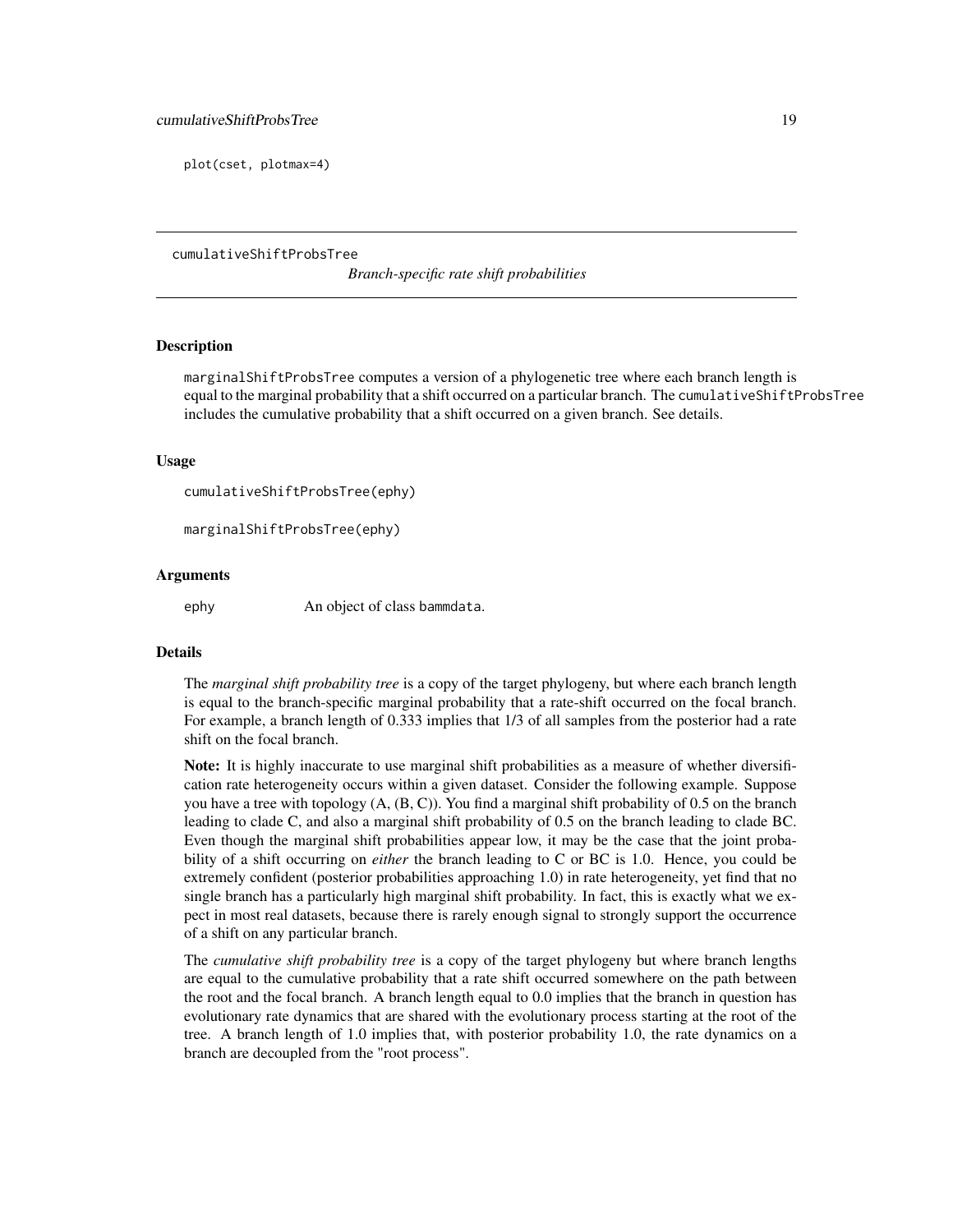# <span id="page-19-0"></span>Value

An object of class phylo, but with branch lengths equal to the marginal or cumulative shift probabilities.

#### Author(s)

Dan Rabosky

# References

<http://bamm-project.org/>

# See Also

[maximumShiftCredibility](#page-42-1)

# Examples

```
data(whales)
data(events.whales)
ed <- getEventData(whales, events.whales, nsamples = 500)
# computing the marginal shift probs tree:
mst <- marginalShiftProbsTree(ed)
# The cumulative shift probs tree:
cst <- cumulativeShiftProbsTree(ed)
#compare the two types of shift trees side-by-side:
plot.new()
par(mfrow=c(1,2))
plot.phylo(mst, no.margin=TRUE, show.tip.label=FALSE)
plot.phylo(cst, no.margin=TRUE, show.tip.label=FALSE)
```
<span id="page-19-1"></span>distinctShiftConfigurations

*Identify distinct rate shift configurations*

# Description

Identify topologically distinct rate shift configurations that were sampled with BAMM, and assign each sample in the posterior to one of the distinct shift configurations.

# Usage

```
distinctShiftConfigurations(ephy, expectedNumberOfShifts, threshold, ...)
```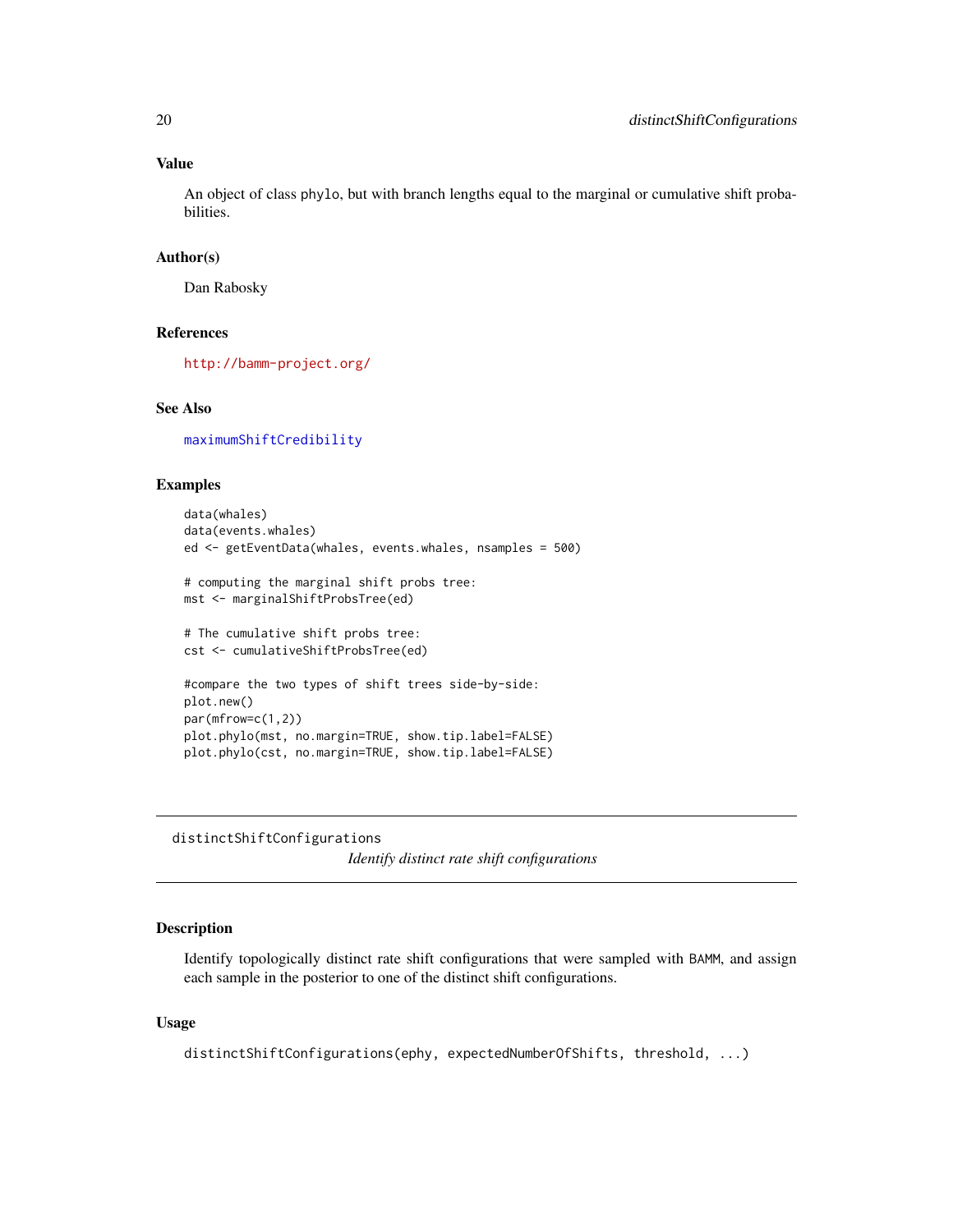#### Arguments

| ephy                   | An object of class bammdata.                                                                                                                                                |
|------------------------|-----------------------------------------------------------------------------------------------------------------------------------------------------------------------------|
| expectedNumberOfShifts |                                                                                                                                                                             |
|                        | The expected number of rate shifts under the prior.                                                                                                                         |
| threshold              | Threshold value for marginal posterior-to-prior odds ratios, used to identify<br>branches with elevated shift probabilities relative to prior (core vs non-core<br>shifts). |
|                        | Other arguments to distinct Shift Configurations (possibly deprecated args).                                                                                                |

#### Details

See Rabosky et al (2014) and the BAMM project website for details on the nature of distinct shift configurations and especially the distinction between "core" and "non-core" rate shifts. Note that branches with elevated marginal posterior probabilities relative to the prior (marginal odds ratios) cannot be claimed to have "significant" evidence for a rate shift on the basis of this evidence alone.

#### Value

An object of class bammshifts. This is a list with the following components:

- marg.probs A list of the marginal probability of a shift occurring at each node of the phylogeny for each distinct rate shift configuration.
- marginal\_odd\_ratio Marginal posterior-to-prior odds ratios for one or more rate shifts an a given branch.
- shifts A list of the set of shift nodes for each distinct rate configuration.
- samplesets A list of sample indices that reduce to each of the unique shift sets.
- frequency A vector of frequencies of each distinct shift configuration.
- coreshifts A vector of node numbers corresponding to the core shifts. All of these nodes have a marginal odds ratio of at least threshold supporting a rate shift.
- threshold A single numeric value giving the marginal posterior:prior odds ratio threshold used during enumeration of distinct shift configurations

Results are sorted by frequency:

\$frequency[1] gives the most common shift configuration sampled.

\$shifts[[1]] gives the corresponding node indices for that configuration.

\$samplesets[[1]] gives the indices of samples with this configuration.

# Author(s)

Dan Rabosky

# See Also

[plot.bammshifts](#page-49-1), [credibleShiftSet](#page-14-1)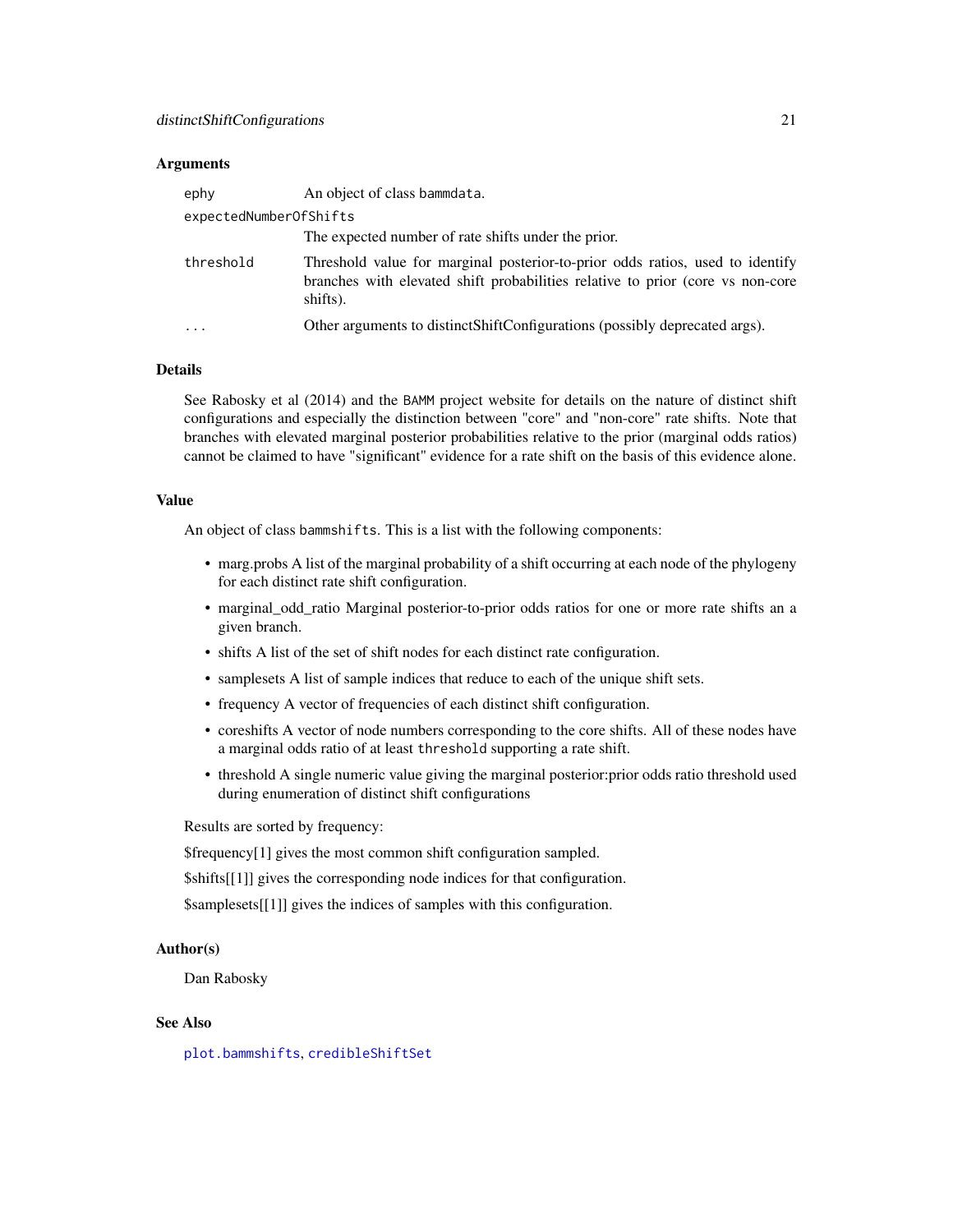22 dtRates and the contract of the contract of the contract of the contract of the contract of the contract of the contract of the contract of the contract of the contract of the contract of the contract of the contract of

#### Examples

```
data(whales, events.whales)
ed <- getEventData(whales, events.whales, burnin=0.25, nsamples=500)
sc <- distinctShiftConfigurations(ed, expectedNumberOfShifts = 1,
                                  threshold = 5)
```
plot(sc, ed, rank=1)

<span id="page-21-1"></span>

| dtRates | Calculate macroevolutionary rate changes on a phylogeny from BAMM |
|---------|-------------------------------------------------------------------|
|         | output                                                            |

#### Description

dtRates calculates the mean of the marginal posterior density of the rate of speciation/extinction or trait evolution for small segments along each branch in a phylogeny.

#### Usage

dtRates(ephy, tau, ism = NULL, tmat = FALSE)

#### Arguments

| ephy | An object of class bammdata.                                                                                                   |
|------|--------------------------------------------------------------------------------------------------------------------------------|
| tau  | A numeric that specifies the size (as a fraction of tree height) of the segments<br>that each branch will be discretized into. |
| ism  | An integer vector indexing which posterior samples to include in the calculation.                                              |
| tmat | A logical. If TRUE the matrix of branch segments is returned.                                                                  |

# Details

dtRates bins the phylogeny into windows of time and calculates average rates of speciation/extinction or phenotypic evolution along each segment of a branch within a window. The width of each window is determined by tau. tau is a fraction of the root to tip distance so a value of tau = 0.01 bins the phylogeny into 100 time windows of equal width.

#### Value

A bammdata object with a new component named "dtrates", which is a list with two or three components:

- tau The parameter value of tau used in the calculation.
- rates If ephy\$type = "trait": a numeric vector with the phenotypic rates of each segment on each branch. If ephy\$type = "diversification": a list with two components. The first component is a numeric vector of speciation rates. The second component is a numeric vector of extinction rates.
- tmat A matrix of the starting and ending times of the segments on each branch. Only if tmat  $=$  TRUE.

<span id="page-21-0"></span>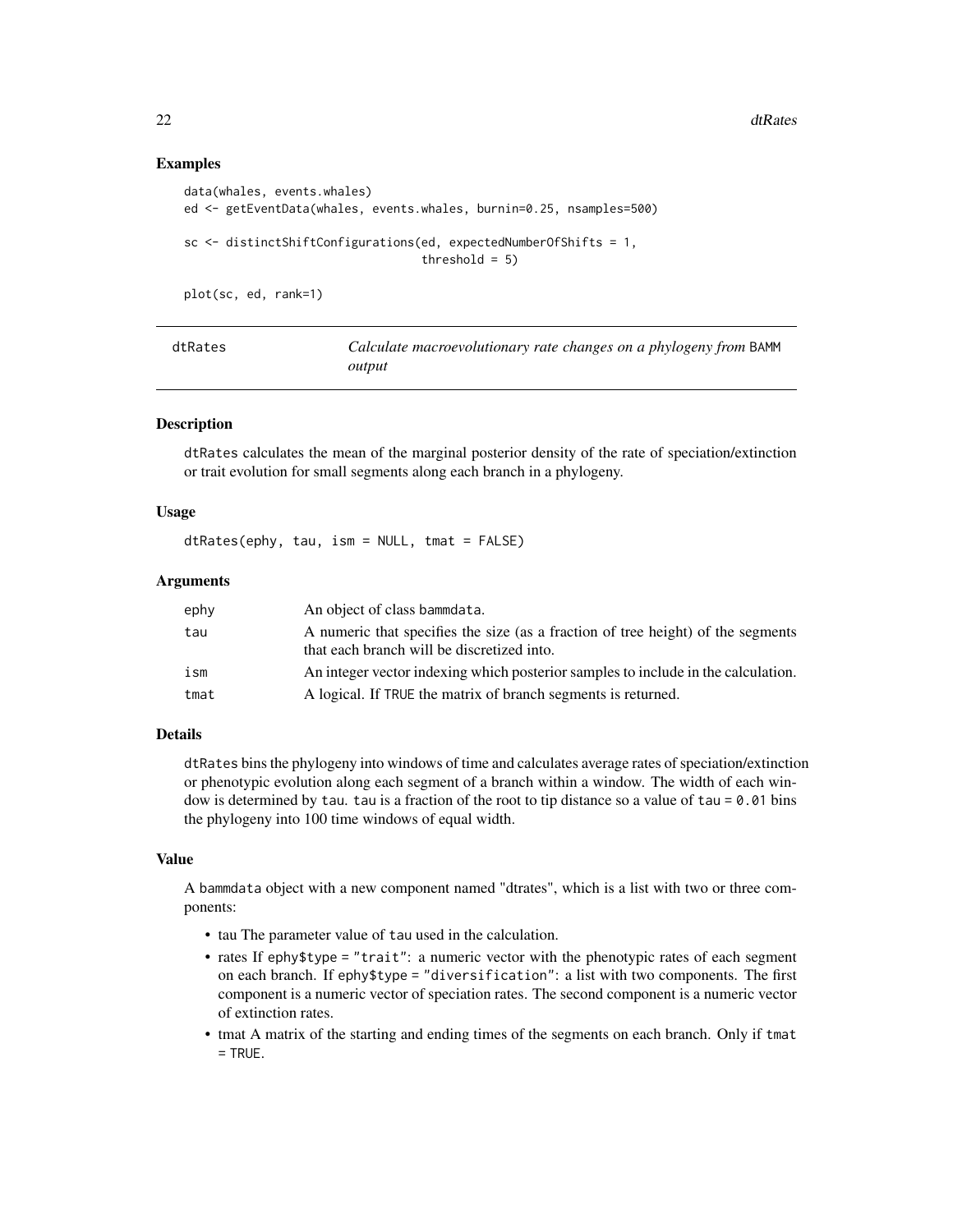# <span id="page-22-0"></span>Note

If there are zero length branches in the input tree NAs will result.

#### Author(s)

Mike Grundler

# References

<http://bamm-project.org/>

# See Also

[plot.bammdata](#page-44-1)

# Examples

```
data(whales, events.whales)
ed <- getEventData(whales, events.whales, burnin=0.25, nsamples=500)
# use all posterior samples
ed <- dtRates(ed, tau=0.01)
# use specified range of posterior samples
ed <- dtRates(ed, tau=0.01, ism=50:150)
```
generateControlFile *Generate control file for* BAMM

# Description

Generates a template diversification or trait control file for BAMM, while allowing the user to specify parameter values.

#### Usage

```
generateControlFile(
  file = "controlfile.txt",
  type = "diversification",
  params = NULL
\mathcal{L}
```

| file   | Destination file name with or without path.                                                |
|--------|--------------------------------------------------------------------------------------------|
| type   | Character, either "diversification" or "trait", depending on the desired<br>BAMM analysis. |
| params | List of parameters, see Details.                                                           |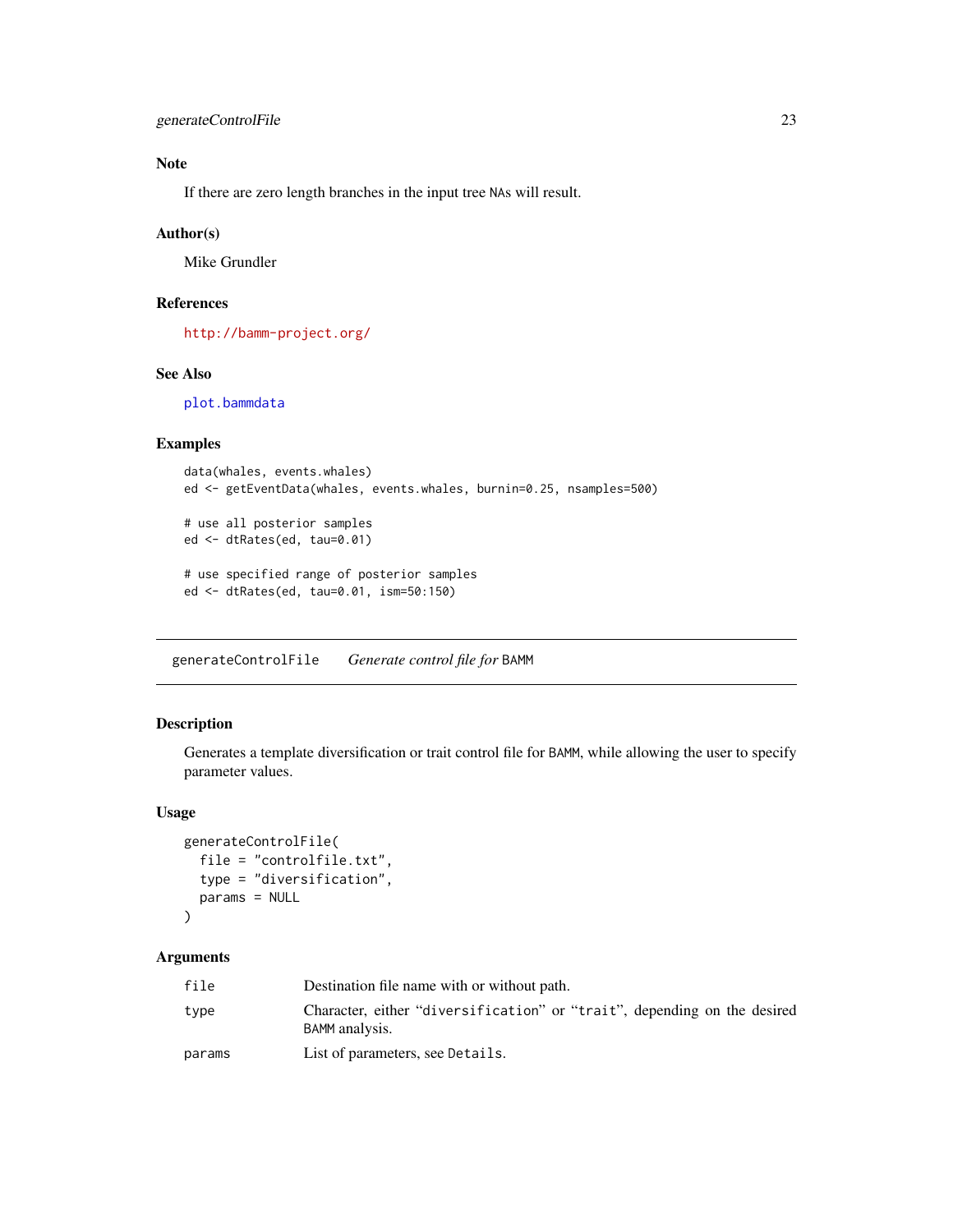# <span id="page-23-0"></span>Details

The user can supply parameters as a list, where the name of the list item is the name of the parameter as it appears in the control file, and the value of the list item is what will be placed in the contol file.

If a parameter is specified by the user, it will automatically be uncommented if it was commented in the template.

# Author(s)

Pascal Title

# References

<http://bamm-project.org/>

#### Examples

```
## Not run:
#Produce a blank template control file
generateControlFile(file = 'traitcontrol.txt', type='trait')
#Produce a customized control file
data(whales)
#get bamm priors to supply to control file
priors <- setBAMMpriors(whales, outfile = NULL)
generateControlFile(file = 'divcontrol.txt', params = list(
   treefile = 'whales.tre',
   globalSamplingFraction = '1',
   numberOfGenerations = '100000',
   overwrite = '1',
   lambdaInitPrior = as.numeric(priors['lambdaInitPrior']),
   lambdaShiftPrior = as.numeric(priors['lambdaShiftPrior']),
   muInitPrior = as.numeric(priors['muInitPrior']),
   expectedNumberOfShifts = '1'))
```
## End(Not run)

getBestShiftConfiguration

*Get the best (sampled) rate shift configuration from a* BAMM *analysis*

#### Description

Get the rate shift configuration with the maximum a posteriori probability, e.g., the shift configuration that was sampled most frequently with BAMM.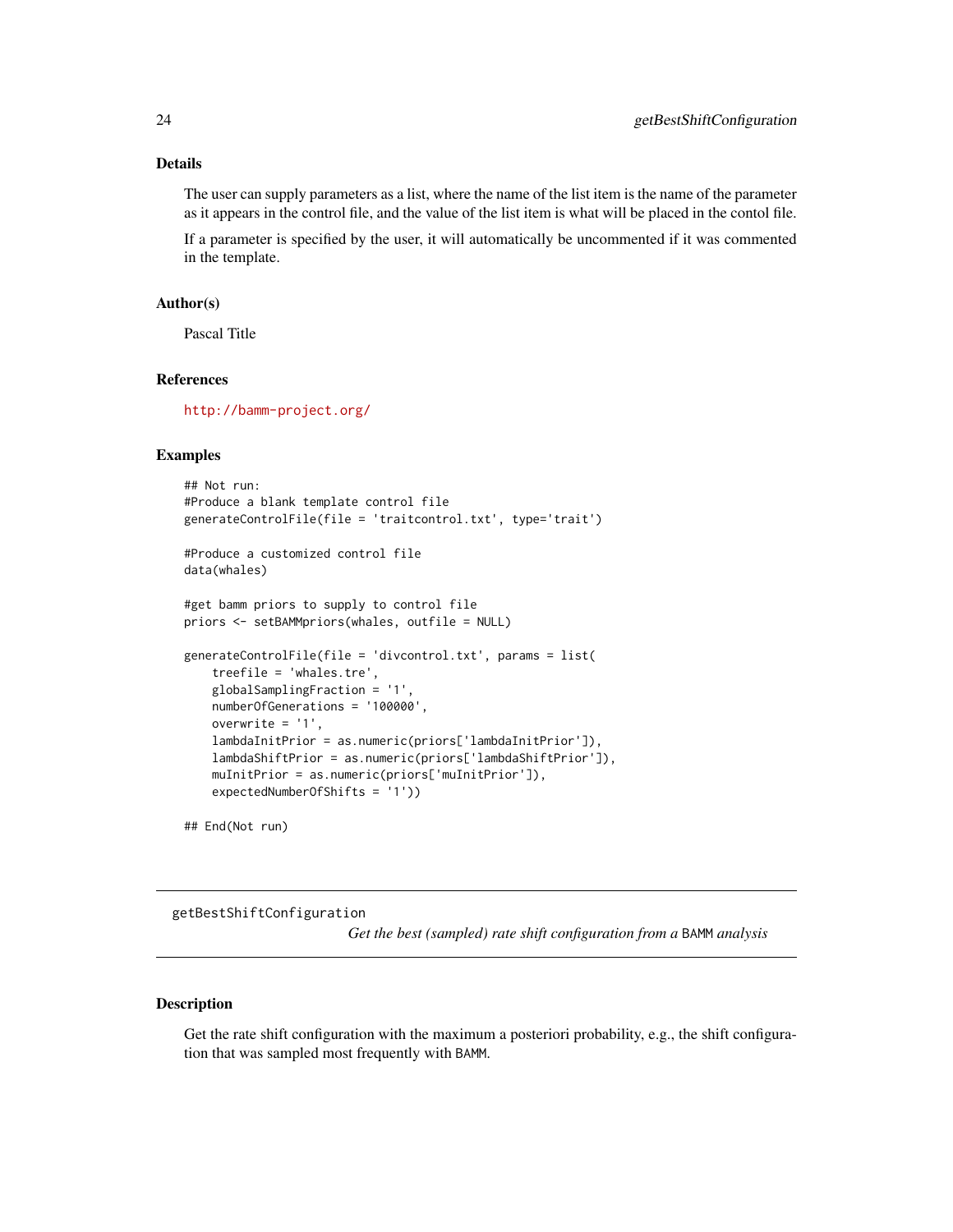#### Usage

```
getBestShiftConfiguration(x, expectedNumberOfShifts, threshold = 5)
```
#### Arguments

|                        | Either a bammdata object or a credible shiftset object.                                                                      |  |
|------------------------|------------------------------------------------------------------------------------------------------------------------------|--|
| expectedNumberOfShifts |                                                                                                                              |  |
|                        | The expected number of shifts under the prior.                                                                               |  |
| threshold              | The marginal posterior-to-prior odds ratio used as a cutoff for distinguishing<br>between "core" and "non-core" rate shifts. |  |

# Details

This function estimates the rate shift configuration with the highest maximum a posteriori (MAP) probability. It returns a bammdata object with a single sample. This can be plotted with plot, bammdata, and individual rate shifts can then be added with [addBAMMshifts](#page-4-1).

The parameters of this object are averaged over all samples in the posterior that were assignable to the MAP shift configuration. All non-core shifts have been excluded, such that the only shift information contained in the object is from the "significant" rate shifts, as determined by the relevant marginal posterior-to-prior odds ratio threshold.

You can extract the same information from the credible set of shift configurations. See [credibleShiftSet](#page-14-1) for more information.

#### Value

A class bammdata object with a single sample, corresponding to the diversification rate shift configuration with the maximum a posteriori probability. See [getEventData](#page-29-1) for details.

#### Author(s)

Dan Rabosky

#### See Also

[getEventData,](#page-29-1) [credibleShiftSet,](#page-14-1) [plot.credibleshiftset,](#page-51-1) [plot.bammdata](#page-44-1)

# Examples

```
data(whales, events.whales)
ed <- getEventData(whales, events.whales, burnin=0.1, nsamples=500)
# Get prior distribution on shifts-per-branch:
bp <- getBranchShiftPriors(whales, expectedNumberOfShifts = 1)
# Pass the event data object in to the function:
best <- getBestShiftConfiguration(ed, expectedNumberOfShifts = 1,
                                 threshold = 5)
plot(best, lwd=2)
addBAMMshifts(best, cex=2)
```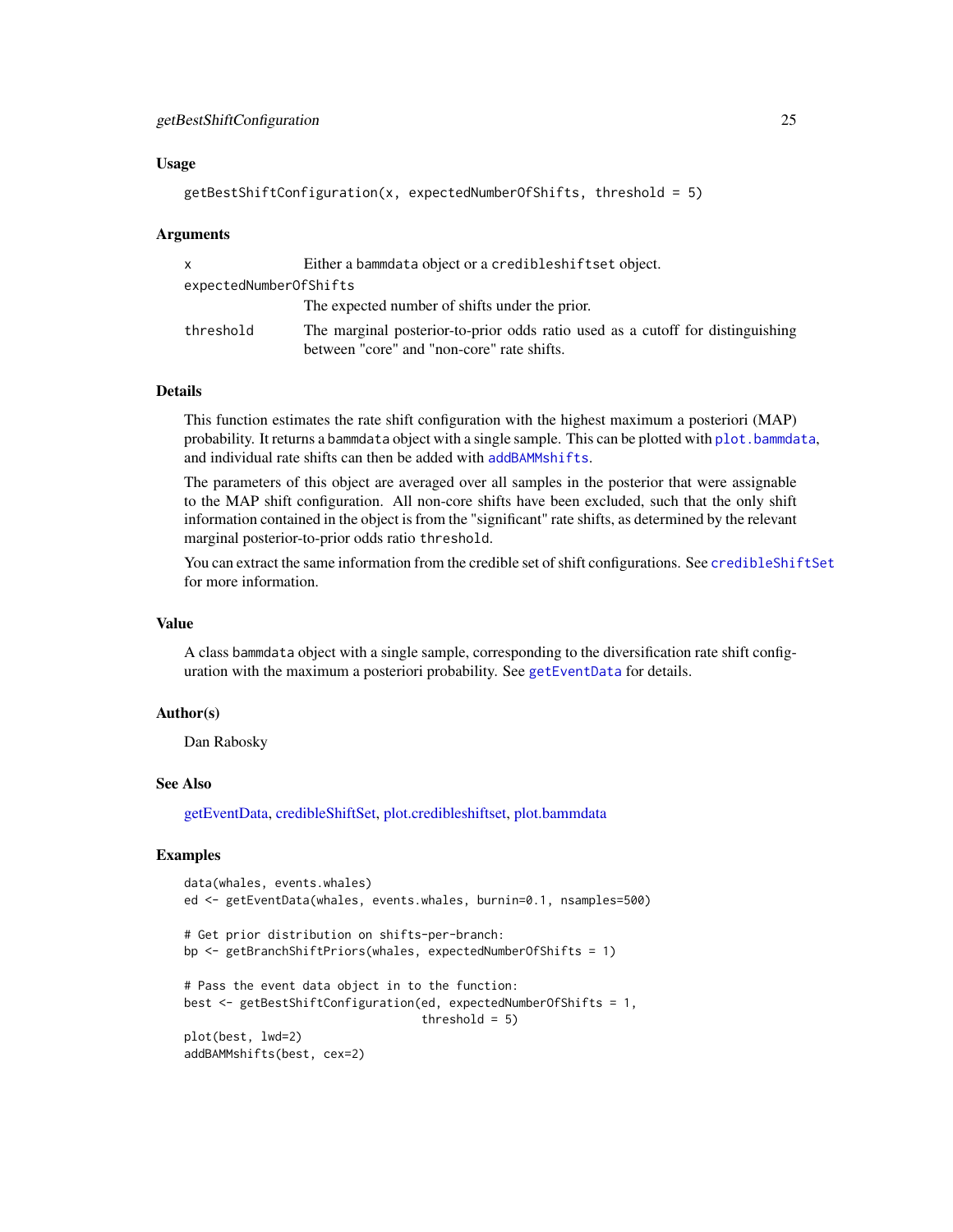```
# Now we can also work with the credible shift set:
css <- credibleShiftSet(ed, expectedNumberOfShifts = 1, threshold = 5)
summary(css)
# examine model-averaged shifts from MAP configuration-
# This gives us parameters, times, and associated nodes
# of each evolutionary rate regime (note that one of
# them corresponds to the root)
css$eventData[[1]];
# Get bammdata representation of MAP configuration:
best <- getBestShiftConfiguration(css, expectedNumberOfShifts = 1,
                                  threshold = 5)
plot(best)
addBAMMshifts(best)
```
<span id="page-25-1"></span>getBranchShiftPriors *Compute prior odds of a rate shift on each branch of a phylogeny from BAMM output*

#### Description

Computes the prior probability of a rate shift event for each branch. These results are important for identifying topological rate shift locations on phylogenies with marginal probabilities that exceed those predicted under the prior alone.

#### Usage

getBranchShiftPriors(phy, expectedNumberOfShifts)

#### Arguments

phy An object of class phylo.

expectedNumberOfShifts

The expected number of shifts under the prior.

#### Details

This function computes the prior odds on the distribution of numbers of rate shift events per branch under the prior. It returns an object which is nothing more than a copy of the original phylogenetic tree but where each branch length has been replaced by the prior probability of a rate shift on each branch.

The significance of this function is that it lets us explicitly determine which branches have shift probabilities that are elevated relative to the prior expectation.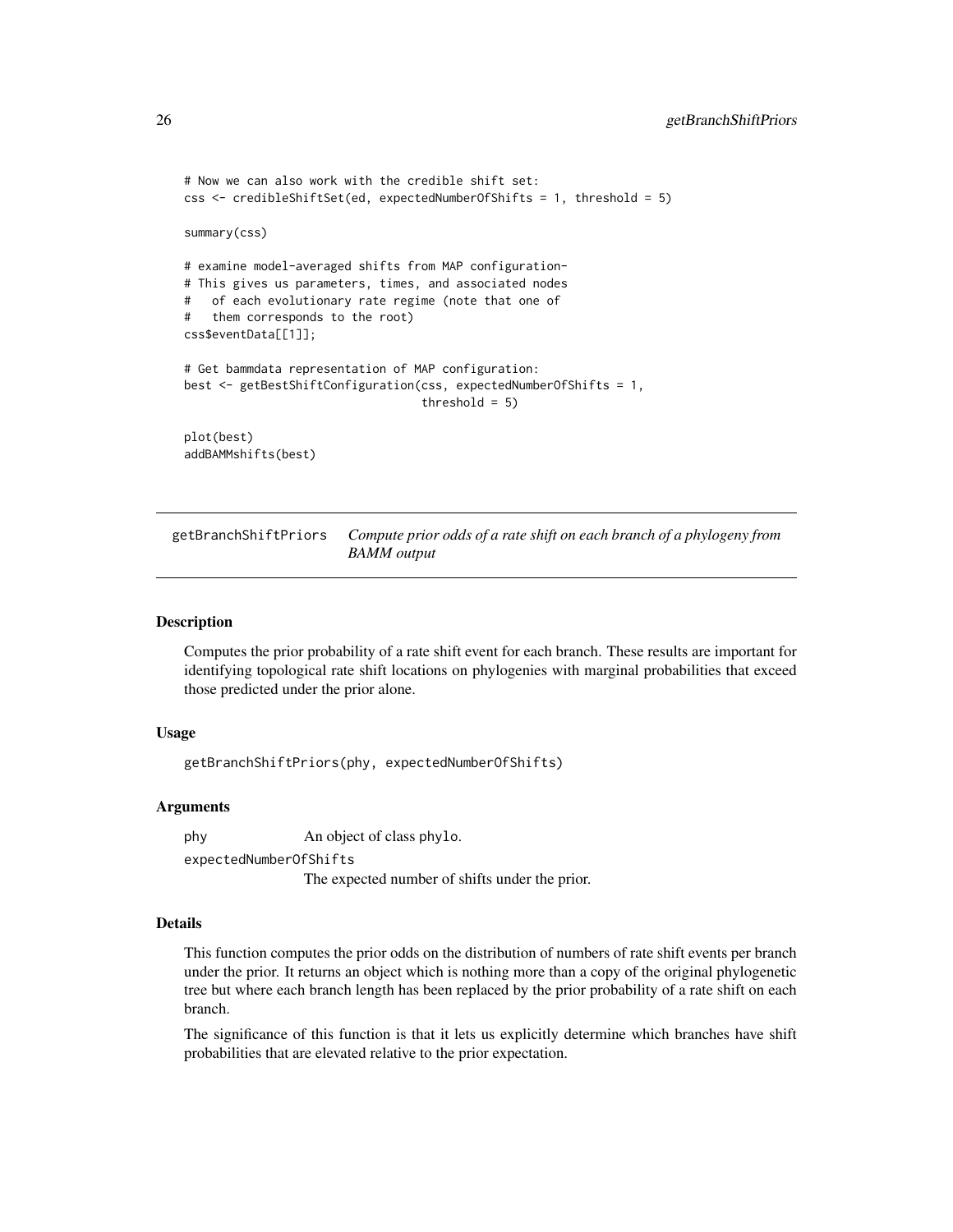# <span id="page-26-0"></span>getCladeRates 27

# Value

A class phylo with all the components of the original class phylo object, with the following changes:

edge.length Branch lengths now represent the prior probability of a rate shift on each branch.

#### Author(s)

Dan Rabosky

# References

<http://bamm-project.org/>

# See Also

```
distinctShiftConfigurations, plot.bammshifts, summary.credibleshiftset, plot.credibleshiftset,
credibleShiftSet
```
#### Examples

```
data(whales)
prior_tree1 <- getBranchShiftPriors(whales, expectedNumberOfShifts = 1)
prior_tree10 <- getBranchShiftPriors(whales, expectedNumberOfShifts = 10)
# plot prior expectations for branches based on these two counts:
plot(prior_tree1$edge.length ~ prior_tree10$edge.length, xlim=c(0,0.05),
     ylim=c(0,0.05), asp=1)
lines(x=c(0,1), y=c(0,1))
```
getCladeRates *Compute clade-specific mean rates*

# Description

Computes marginal clade-specific rates of speciation, extinction, or (if relevant) trait evolution from BAMM output.

#### Usage

```
getCladeRates(ephy, node = NULL, nodetype = "include", verbose = FALSE)
```

| ephy | An object of class bammdata.                                                                                                                                                                 |
|------|----------------------------------------------------------------------------------------------------------------------------------------------------------------------------------------------|
| node | If computing rates for a specific portion of tree, the node subtending the relevant<br>subtree. If multiple nodes are supplied, then the equivalent number of node type<br>must be supplied. |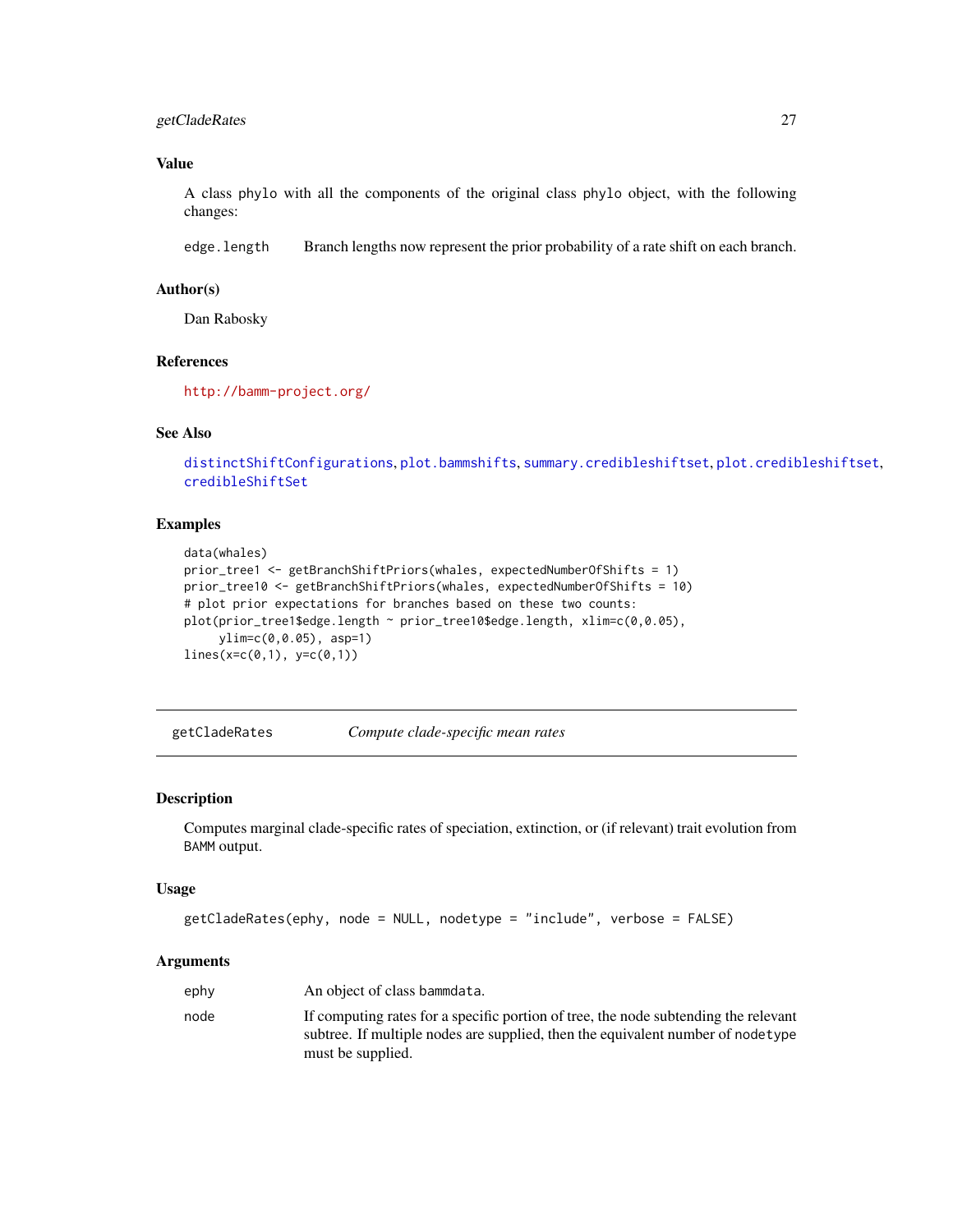| nodetype | Either "include" or "exclude". If nodetype = "include", the rates returned by                                                                             |
|----------|-----------------------------------------------------------------------------------------------------------------------------------------------------------|
|          | the function will be for the subtree defined by node. If nodetype = "exclude",                                                                            |
|          | will compute mean rates for the tree after excluding the subtree defined by node.                                                                         |
|          | If multiple nodes are specified, there must be a nodetype for each node.                                                                                  |
| verbose  | Logical. If TRUE, will print the sample index as mean rates are computed for<br>each sample from posterior. Potentially useful for extremely large trees. |
|          |                                                                                                                                                           |

#### Details

Computes the time-weighted mean evolutionary rate for a given clade. Conversely, one can compute the rate for a given phylogeny while excluding a clade; this operation will give the "background" rate. It is important to understand several aspects of these mean rates. First, rates in the BAMM framework are not constant through time. Hence, the function computes the mean time-integrated rates across the subtree. Operationally, this is done by integrating the speciation rate with respect to time along each branch in the subtree. These time-integrated rates are then summed, and the sum is divided by the total sum of branch lengths for the subtree.

The function computes a rate for each sample in the posterior, and returns a list of rate vectors. Each rate in the corresponding vector is a mean rate for a particular sample from the posterior. Hence, you can think of the return value for this function as an estimate of the marginal distribution of rates for the focal clade. You can compute means, medians, quantiles, etc from these vectors.

#### Value

A list with the following components:

- lambda A vector of speciation rates (if applicable), with the i'th rate corresponding to the mean rate from the i'th sample in the posterior.
- mu A vector of extinction rates (if applicable), with the i'th rate corresponding to the mean rate from the i'th sample in the posterior.
- beta A vector of phenotypic rates (if applicable), with the i'th rate corresponding to the mean rate from the i'th sample in the posterior.

#### Author(s)

Dan Rabosky

#### References

<http://bamm-project.org/>

#### Examples

```
data(events.whales, whales)
ed <- getEventData(whales, events.whales, nsamples=500)
all_rates <- getCladeRates(ed)
mean(all_rates$lambda)
mean(all_rates$mu)
# joint density of mean speciation and extinction rates:
```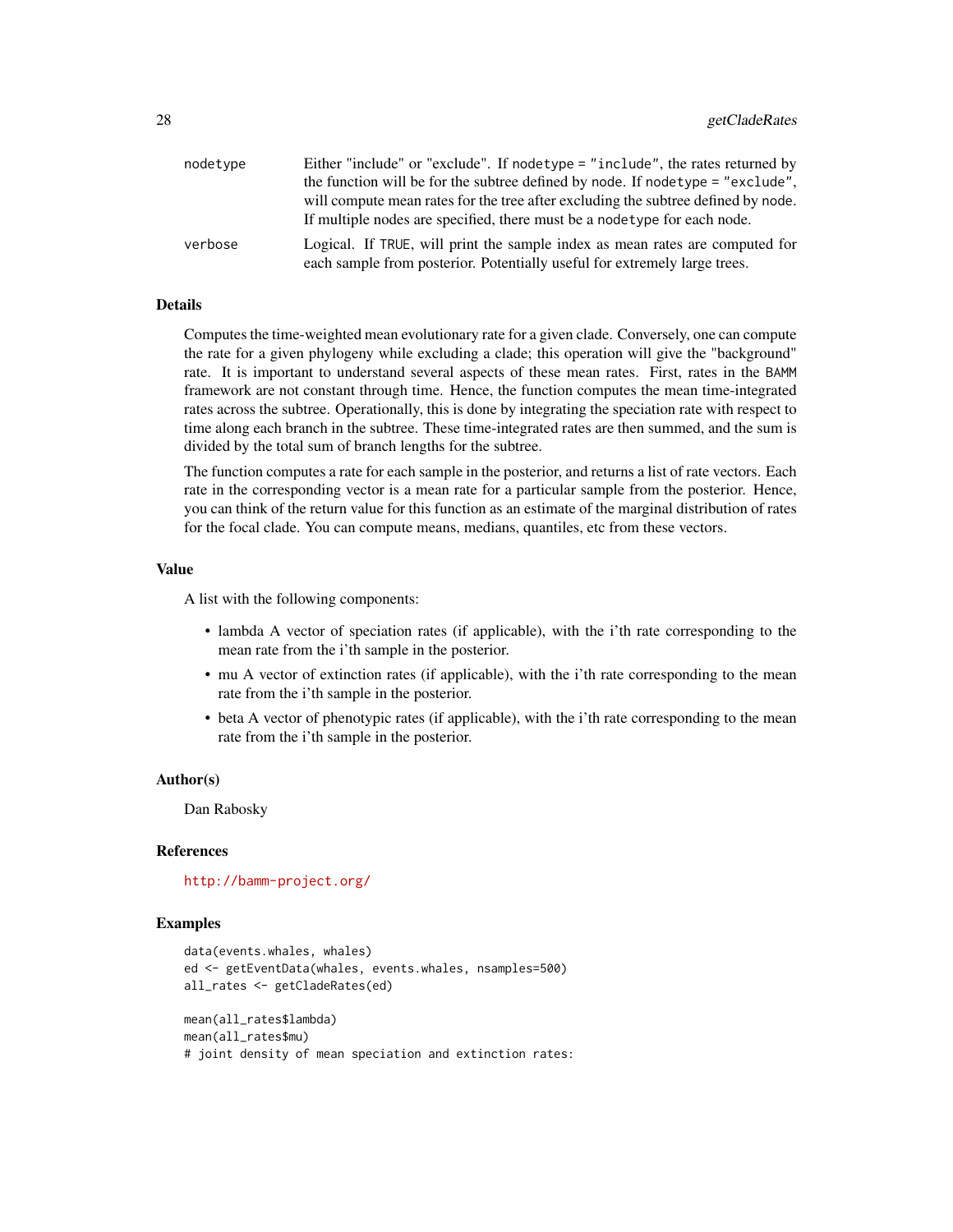#### <span id="page-28-0"></span>getCohortMatrix 29

```
plot(all_rates$mu ~ all_rates$lambda)
# clade specific rates: here for Dolphin subtree:
dol_rates <- getCladeRates(ed, node=140)
mean(dol_rates$lambda)
mean(dol_rates$mu)
# defining multiple nodes
mean(getCladeRates(ed, node=c(132, 140),
     nodetype=c('include','exclude'))$lambda)
```
<span id="page-28-1"></span>

getCohortMatrix *Compute the pairwise correlation in rate regimes between all tips in a* bammdata *object*

# Description

Takes a bammdata object and computes the pairwise correlation in evolutionary rate regimes between all tips in the phylogeny. This can be used to identify cohorts of taxa that share common macroevolutionary rate parameters. It can also be used to construct a correlation matrix for GLS analyses using BAMM-estimated tip rates of speciation, extinction, or phenotypic evolution.

#### Usage

getCohortMatrix(ephy)

#### Arguments

ephy An object of class bammdata.

#### Details

The cohort matrix is important for interpreting and visualizing macroevolutionary dynamics. Each entry [i, j] of the cohort matrix is the probability that taxon i and taxon j share a common macroevolutionary rate regime. To compute this, we simply tabulate the percentage of samples from the posterior where taxon i and taxon j were placed in the same rate regime. If there is no rate heterogeneity in the dataset (e.g., the data are best explained by a single rate regime), then all species will tend to share the same rate regime and all values of the cohort matrix will approach 1.

A value of 0 between any two taxa means that at least one rate shift occurred on the nodal path connecting them in 100% of samples from the posterior. A value of 0.50 would imply that 50% of samples from the posterior included a rate shift on the path connecting taxa i and j. See below (Examples) for an illustration of this.

# Value

A numeric matrix of dimension k x k, where k is the number of species in the phylogeny included in the bammdata object. Species names are included as row names and column names. The matrix is symmetric, such that the values for entry [i , j] will mirror those for [j , i].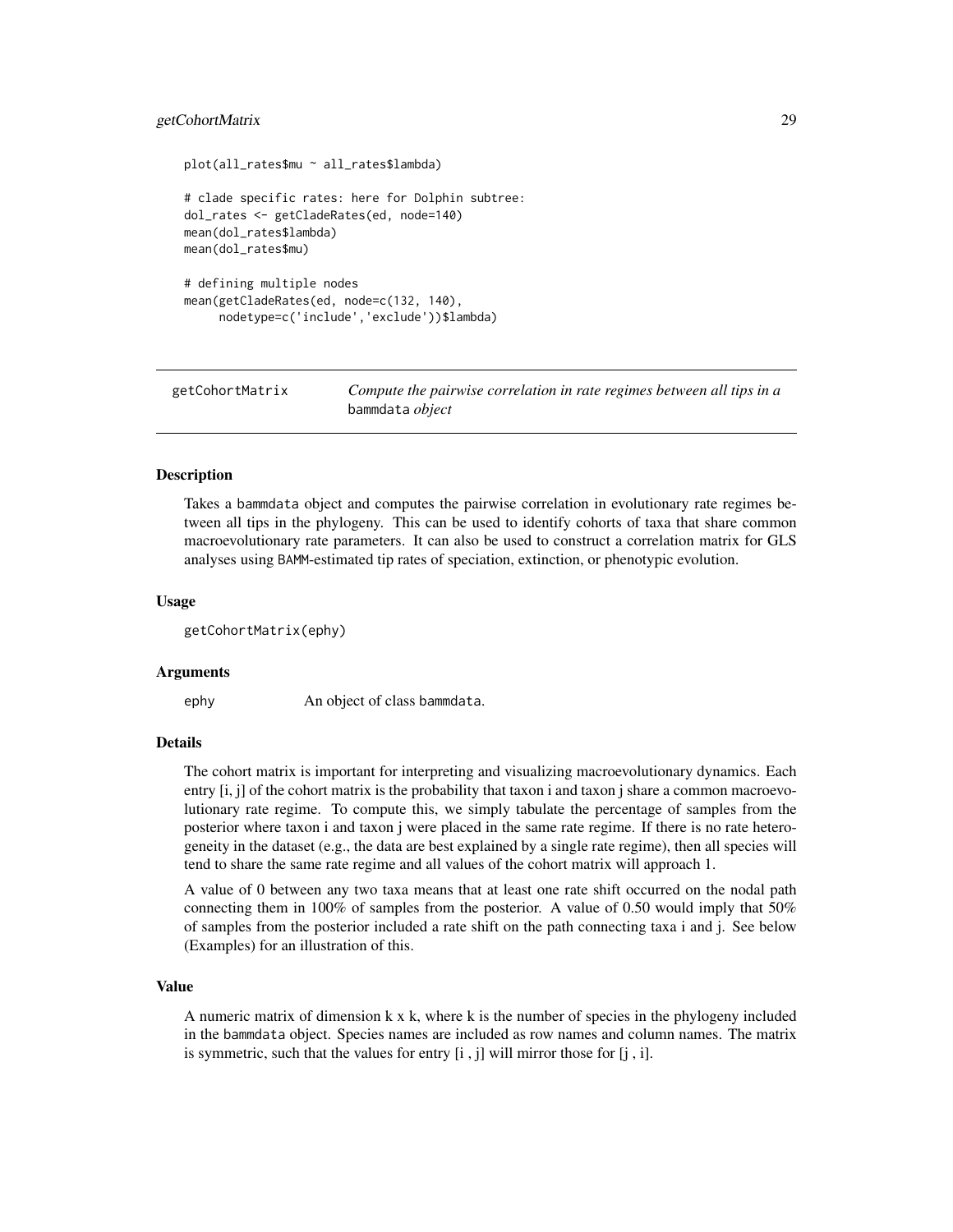# Author(s)

Dan Rabosky

#### References

<http://bamm-project.org/>

# Examples

```
data(whales, events.whales)
ed <- getEventData(whales, events.whales, nsamples=500)
```

```
cormat <- getCohortMatrix(ed)
```
dim(cormat) hist(cormat, breaks=50)

<span id="page-29-1"></span>getEventData *Create* bammdata *object from MCMC output*

# Description

getEventData Reads shift configuration data (the "event data" output) from a BAMM analysis and creates a bammdata object. The bammdata object is fundamental for extracting information about macroevolutionary rate variation through time and among lineages.

# Usage

```
getEventData(
 phy,
  eventdata,
 burnin = 0,
  nsamples = NULL,
  verbose = FALSE,
  type = "diversification"
)
```

| phy       | An object of class phylo - specifically, the time-calibrated tree that was analyzed<br>with BAMM. Alternatively, a character string specifying the path to a newick-<br>formatted tree. |
|-----------|-----------------------------------------------------------------------------------------------------------------------------------------------------------------------------------------|
| eventdata | A character string specifying the path to a BAMM event-data file. Alternatively, an<br>object of class data. Frame that includes the event data from a BAMM run.                        |
| burnin    | A numeric indicating the fraction of posterior samples to discard as burn-in.                                                                                                           |
| nsamples  | An integer indicating the number of posterior samples to include in the bammdata<br>object. May be NULL.                                                                                |

<span id="page-29-0"></span>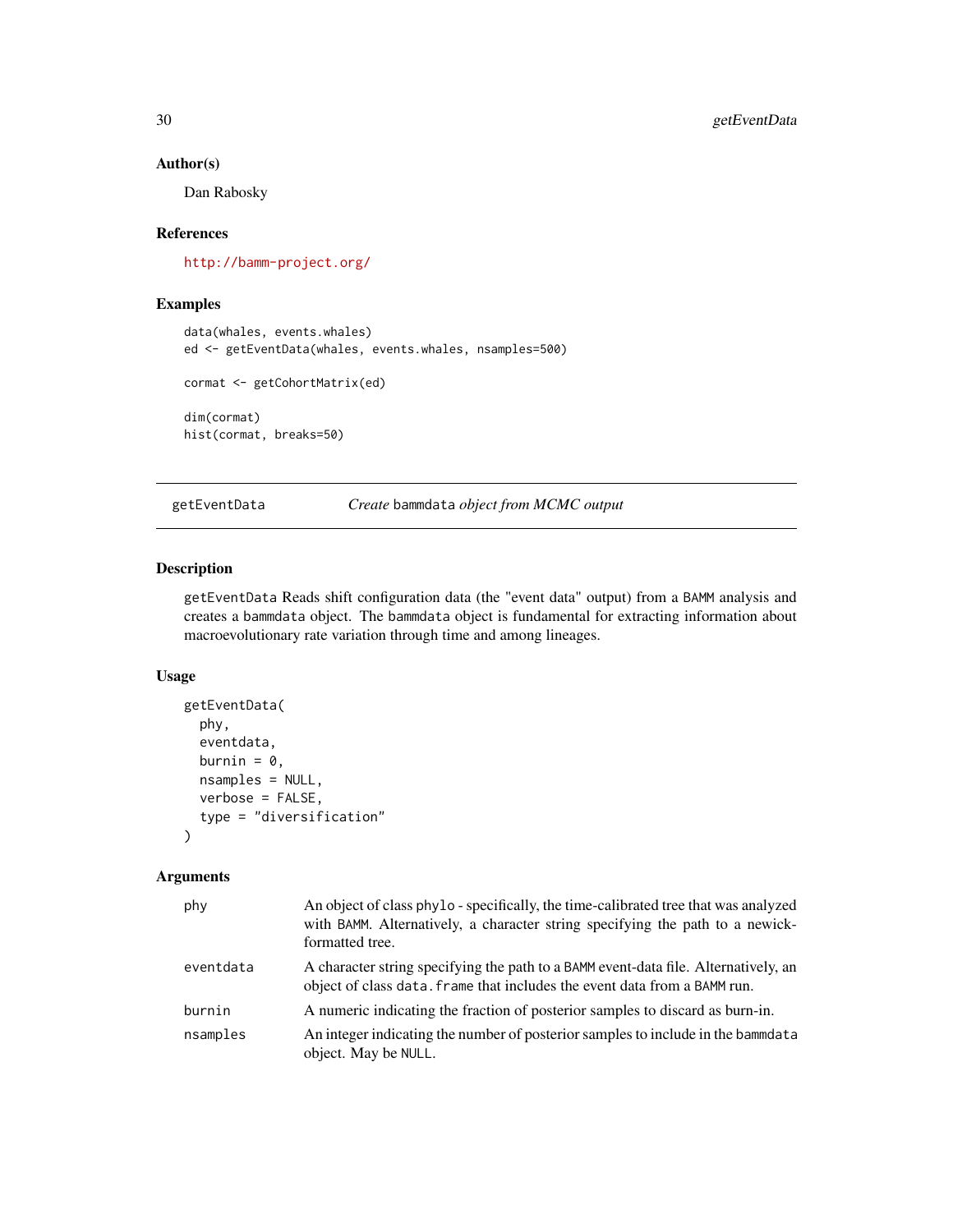| verbose | A logical. If TRUE progess is outputted to the console. Defaults to FALSE.                  |
|---------|---------------------------------------------------------------------------------------------|
| type    | A character string. Either "diversification" or "trait" depending on your BAMM<br>analysis. |

# Details

In the BAMM framework, an "event" defines a macroevolutionary process of diversification or trait evolution. Every sample from the posterior includes at least one process, defined by such an "event". If a given sample includes just a single event, then the dynamics of diversification or trait evolution can be described entirely by a single time-constant or time-varying process that begins at the root of the tree. Any sample from the posterior distribution may include a complex mixture of distinct processes. To represent temporal heterogeneity in macroevolutionary rates, BAMM models a rate  $R$ , e.g. speciation, as a function that changes exponentially with time:

 $R(t) = R(0) * exp(b * t).$ 

Here  $R(0)$  is the initial rate and b is a parameter determining how quickly that rate grows or decays with time.

The eventdata file (or data frame) is a record of events and associated parameters that were sampled with BAMM during simulation of the posterior with reversible jump MCMC. This complex, information-rich file is processed into a bammdata object, which serves as the core data object for numerous downstream analyses. From a bammdata object, you can summarize rate variation through time, among clades, extract locations of rate shifts, summarize clade-specific rates of speciation and extinction, and more.

In general, the user does not need to be concerned with the details of a bammdata object. The object is used as input by a number of BAMMtools functions.

The parameter nsamples can be used to reduce the total amount of data included in the raw eventdata output from a BAMM run. The final bammdata object will consist of all data for nsamples from the posterior. These nsamples are equally spaced after discarding some burnin fraction as "burnin". If nsamples is set to NULL, the bammdata object will include all samples in the posterior after discarding the burnin fraction.

#### Value

A list with many components:

- edge See documentation for class phylo in package ape.
- Nnode See documentation for class phylo in package ape.
- tip.label See documentation for class phylo in package ape.
- edge.length See documentation for class phylo in package ape.
- begin The beginning time of each branch in absolute time (the root is set to time zero)
- end The ending time of each branch in absolute time.
- numberEvents An integer vector with the number of events contained in phy for each posterior sample. The length of this vector is equal to the number of posterior samples in the bammdata object.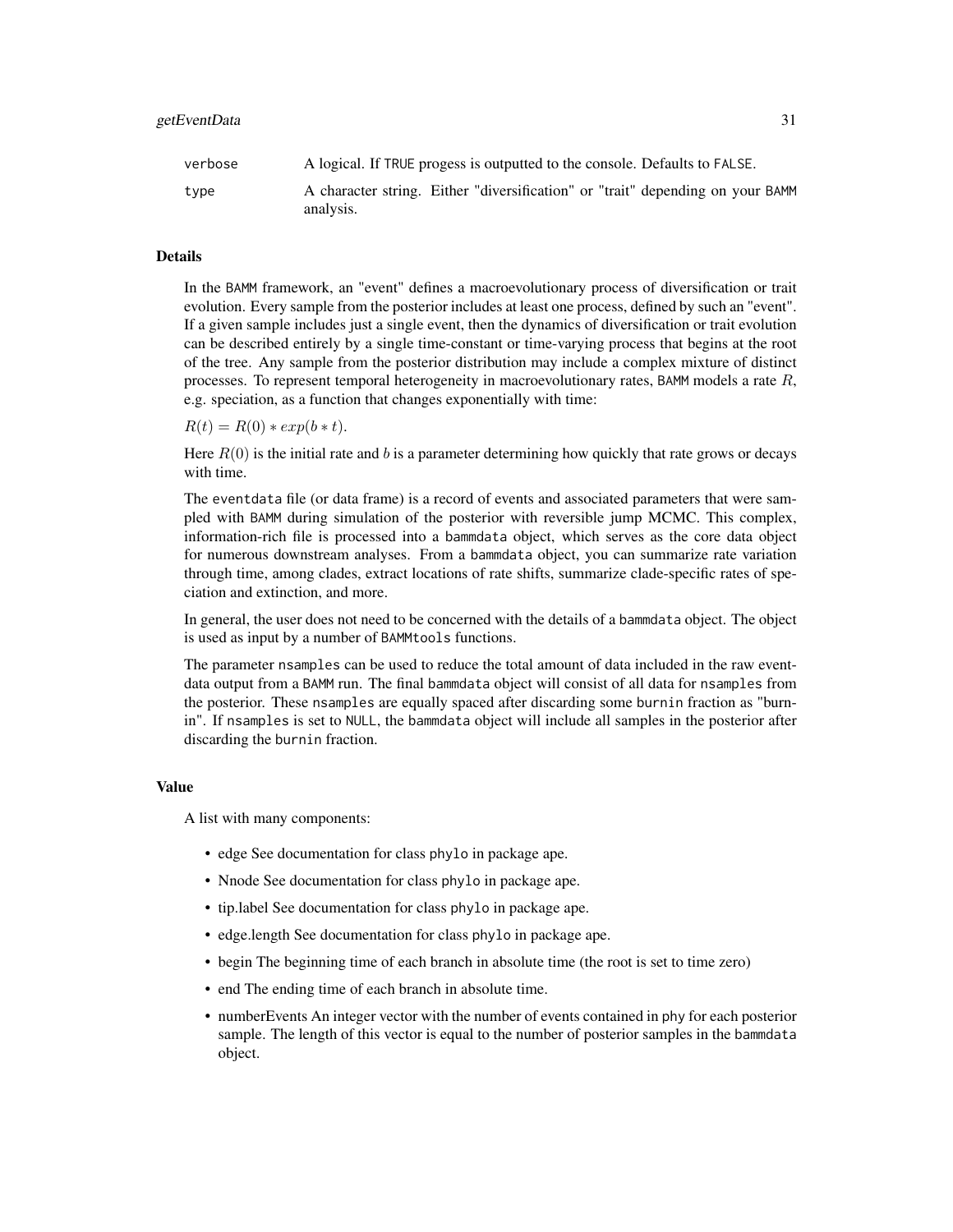- eventData A list of dataframes. Each element is a single posterior sample. Each row in a dataframe holds the data for a single event. Data associated with an event are: node - a node number. This identifies the branch where the event originates. time - this is the absolute time on that branch where the event originates (with the root at time 0). lam1 - an initial rate of speciation or trait evolution. lam2 - a decay/growth parameter. mu1 - an initial rate of extinction. mu2 - a decay/growth parameter. index - a unique integer associated with the event. See 'Details'.
- eventVectors A list of integer vectors. Each element is a single posterior sample. For each branch in phy the index of the event that occurs along that branch. Branches are ordered increasing here and elsewhere.
- eventBranchSegs A list of matrices. Each element is a single posterior sample. Each matrix has four columns: Column 1 identifies a node in phy. Column 2 identifies the beginning time of the branch or segment of the branch that subtends the node in Column 1. Column 3 identifies the ending time of the branch or segment of the branch that subtends the node in Column 1. Column 4 identifies the index of the event that occurs along the branch or segment of the branch that subtends the node in Column 1.
- tipStates A list of integer vectors. Each element is a single posterior sample. For each tip the index of the event that occurs along the branch subtending the tip. Tips are ordered increasing here and elsewhere.
- tipLambda A list of numeric vectors. Each element is a single posterior sample. For each tip the rate of speciation or trait evolution at the end of the terminal branch subtending that tip.
- tipMu A list of numeric vectors. Each element is a single posterior sample. For each tip the rate of extinction at the end of the terminal branch subtending that tip. Meaningless if working with BAMM trait results.
- meanTipLambda For each tip the mean of the marginal posterior density of the rate of speciation or trait evolution at the end of the terminal branch subtending that tip.
- meanTipMu For each tip the mean of the marginal posterior density of the rate of extinction at the end of the terminal branch subtending that tip. Meaningless if working with BAMM trait results.
- type A character string. Either "diversification" or "trait" depending on your BAMM analysis.
- downseq An integer vector holding the nodes of phy. The order corresponds to the order in which nodes are visited by a pre-order tree traversal.
- lastvisit An integer vector giving the index of the last node visited by the node in the corresponding position in downseq. downseq and lastvisit can be used to quickly retrieve the descendants of any node. e.g. the descendants of node 89 can be found by downseq[which(downseq==89): which(downse

#### Note

Currently the function does not check for duplicate tip labels in phy, which may cause the function to choke.

#### Author(s)

Dan Rabosky, Mike Grundler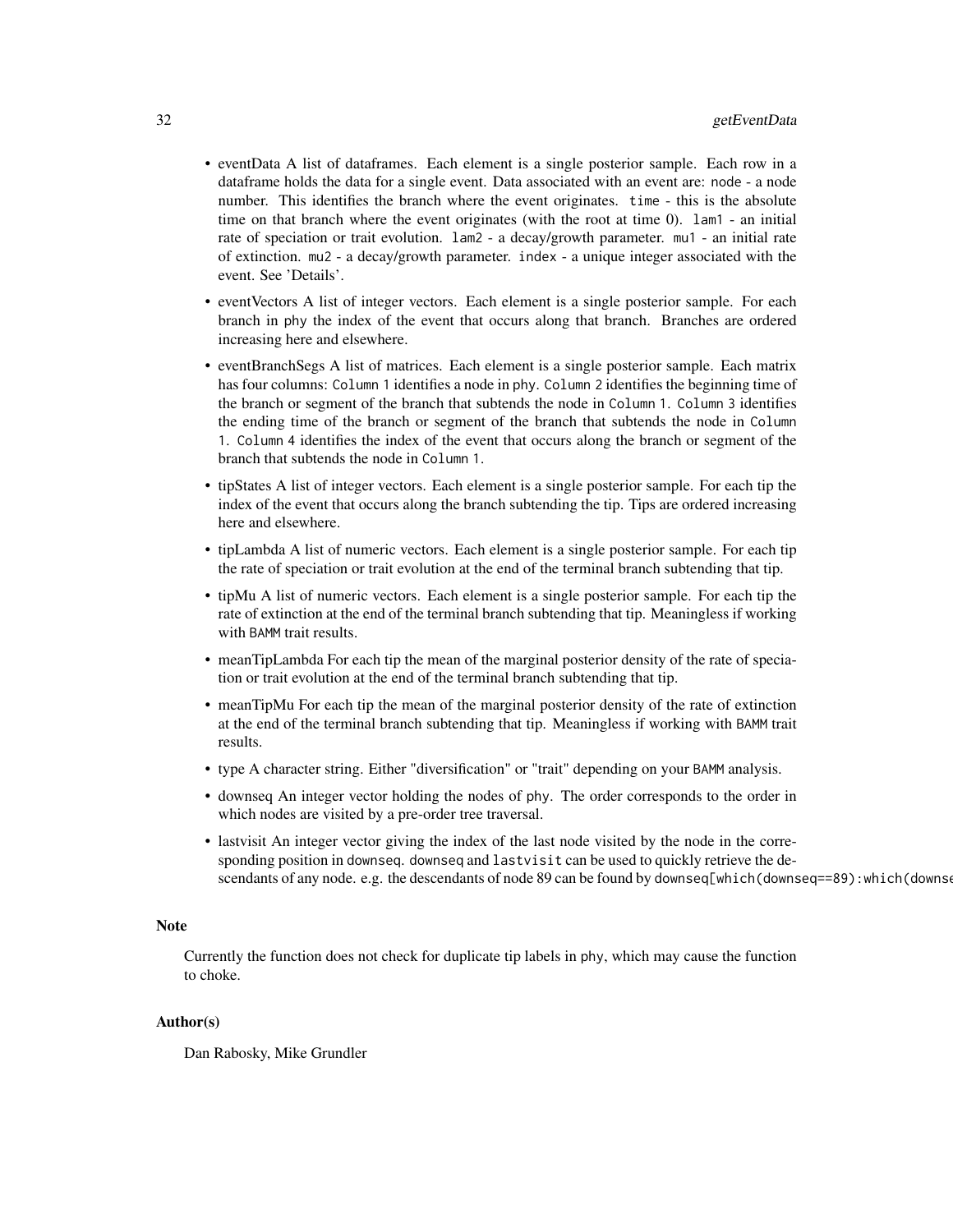# <span id="page-32-0"></span>getJenksBreaks 33

# References

<http://bamm-project.org/>

#### See Also

[summary.bammdata](#page-67-1), [plot.bammdata](#page-44-1), [dtRates](#page-21-1).

#### Examples

```
data(primates, events.primates)
xx <- getEventData(primates, events.primates, burnin=0.25, nsamples=500,
                   type = 'trait')
```

```
# compute mean phenotypic rate for primate body size evolution:
brates <- getCladeRates(xx)
mean(brates$beta)
```
# Plot rates: plot(xx)

getJenksBreaks *Jenks natural breaks classification*

#### Description

Given a vector of numeric values and the number of desired breaks, calculate the optimum breakpoints using Jenks natural breaks optimization.

#### Usage

getJenksBreaks(var, k, subset = NULL)

# Arguments

| var    | Numeric vector.                                                            |
|--------|----------------------------------------------------------------------------|
| k      | Number of breaks.                                                          |
| subset | Number of regularly spaced samples to subset from var. Intended to improve |
|        | runtime for large datasets. If NULL, all values are used.                  |

# Details

getJenksBreaks is called by [assignColorBreaks](#page-5-1).

The values in var are binned into k+1 categories, according to the Jenks natural breaks classification method. This method is borrowed from the field of cartography, and seeks to minimize the variance within categories, while maximizing the variance between categories. If subset = NULL, all values of var are used for the optimization, however this can be a slow process with very large datasets. If subset is set to some number, then subset regularly spaced values of var will be sampled.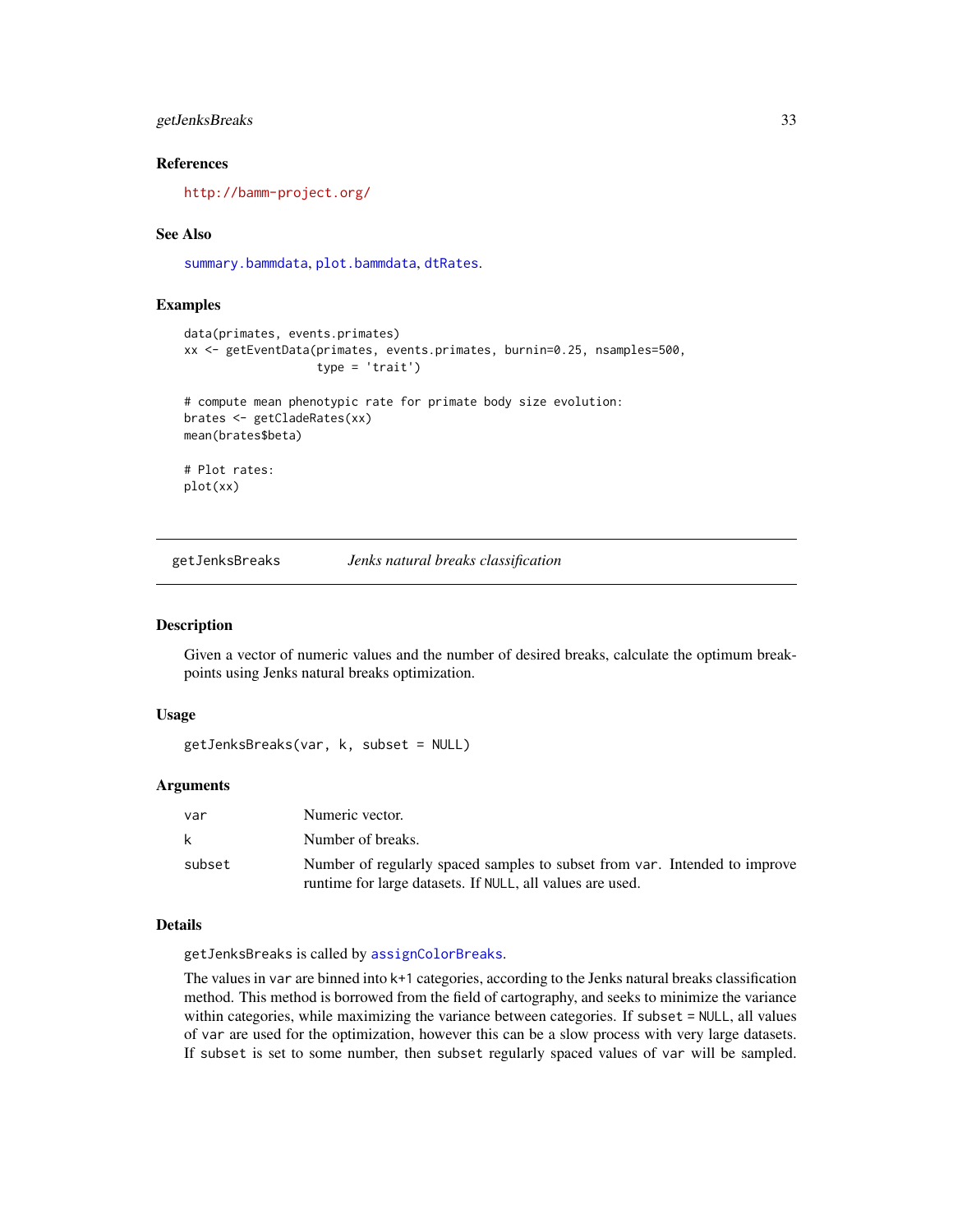This is slightly less accurate than when using the entirety of var but is unlikely to make much of a difference. If subset is defined but length(var) < subset, then subset has no effect.

The Jenks natural breaks method was ported to C from code found in the classInt R package.

# Value

A numeric vector of intervals.

# Author(s)

Pascal Title

# See Also

See [assignColorBreaks](#page-5-1) and [plot.bammdata](#page-44-1).

#### Examples

```
# load whales dataset
data(whales, events.whales)
ed <- getEventData(whales, events.whales, burnin=0.25, nsamples=500)
# for demonstration purposes, extract the vector of speciation rates
ed <- dtRates(ed, tau=0.01)
vec <- ed$dtrates$rates[[1]]
# Return breaks for the binning of speciation rates into 65 groups
# yielding 64 breaks
getJenksBreaks(vec, 64)
```
getMarginalBranchRateMatrix

*Compute mean branch rates for* bammdata *object*

# Description

For each sample in the posterior, computes the mean rate for each branch in the focal phylogeny (speciation, extinction, trait evolution). If the bammdata object contains *nsamples* samples and the target phylogeny has *nbranches* branches, the function will compute a matrix of *nbranches* x *nsamples*.

# Usage

getMarginalBranchRateMatrix(ephy, verbose = FALSE)

| ephy    | An object of class bammdata.                          |
|---------|-------------------------------------------------------|
| verbose | Print progress during processing of bammedata object. |

<span id="page-33-0"></span>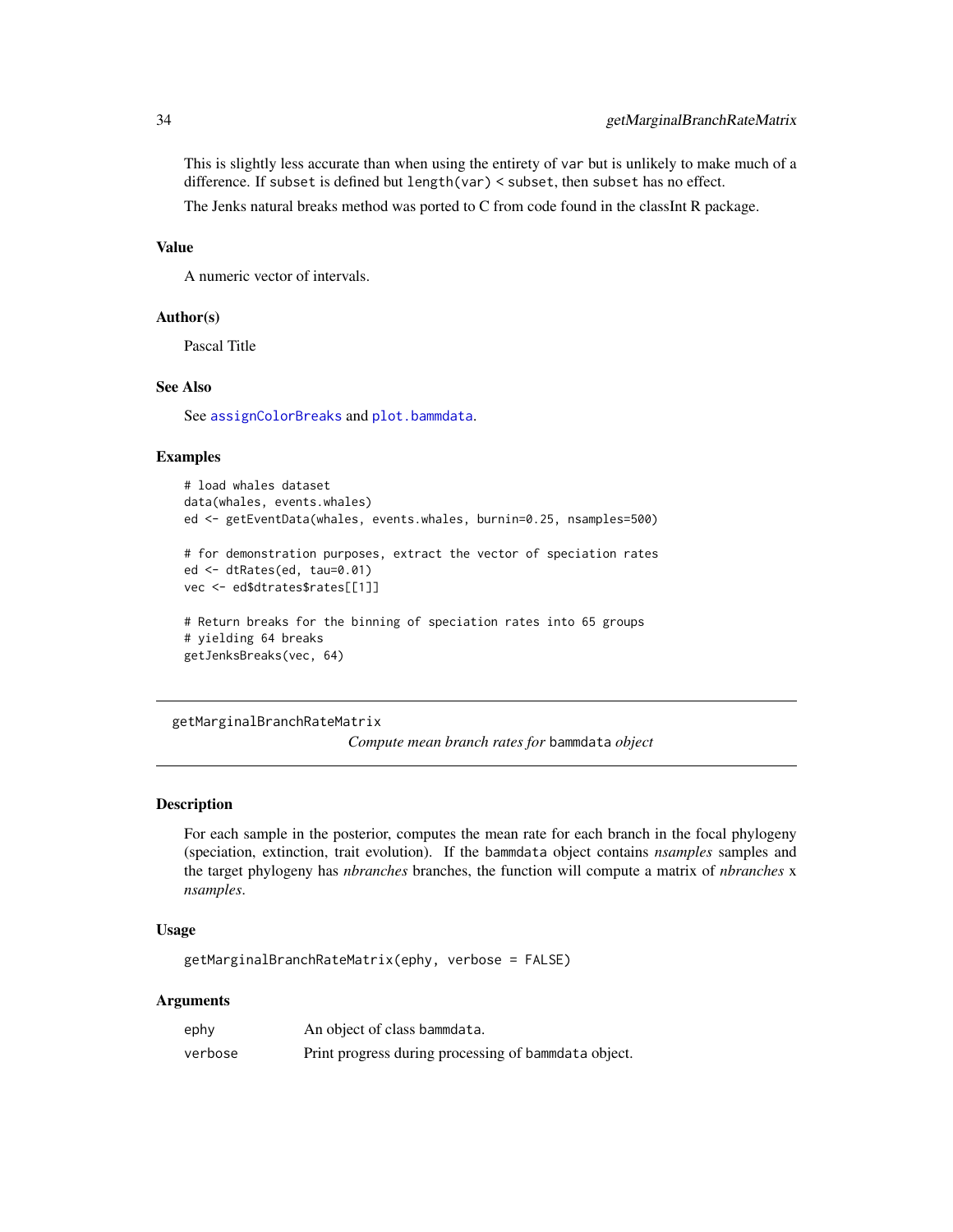# <span id="page-34-0"></span>Details

If a type = 'diversification' bammdata object is passed as an argument, the function will return matrices for both speciation and extinction. If type = 'trait' object, the matrix will simply be the corresponding phenotypic rates. Branch-specific rates are the mean rates computed by integrating the relevant rate-through-time function along each branch, then dividing by the length of the branch.

# Value

Returns a list with the following components:

- lambda\_branch\_matrix A nbranches x nsamples matrix of mean speciation rates for each branch.
- mu\_branch\_matrix A nbranches x nsamples matrix of mean extinction rates for each branch.
- beta\_branch\_matrix A nbranches x nsamples matrix of mean phenotypic rates for each branch.

#### Author(s)

Dan Rabosky

### Examples

```
data(whales)
data(events.whales)
ed <- getEventData(whales, events.whales, nsamples = 10)
mbr <- getMarginalBranchRateMatrix(ed)
dim(mbr$lambda_branch_matrix)
```
#### getMeanBranchLengthTree

*Compute phylogeny with branch lengths equal to corresponding macroevolutionary rate estimates*

# Description

Takes a bammdata object and computes a phylogenetic tree where branch lengths are equal to the mean of the marginal distributions of rates on each branch. This tree can be plotted to visualize rate variation across a phylogeny.

#### Usage

```
getMeanBranchLengthTree(ephy, rate = "speciation")
```

| ephy | An object of class bammdata.                                                    |
|------|---------------------------------------------------------------------------------|
| rate | The type of rate-tree to be computed. Options: "speciation" (default), "extinc- |
|      | tion", "ndr" (net diversification), and "trait".                                |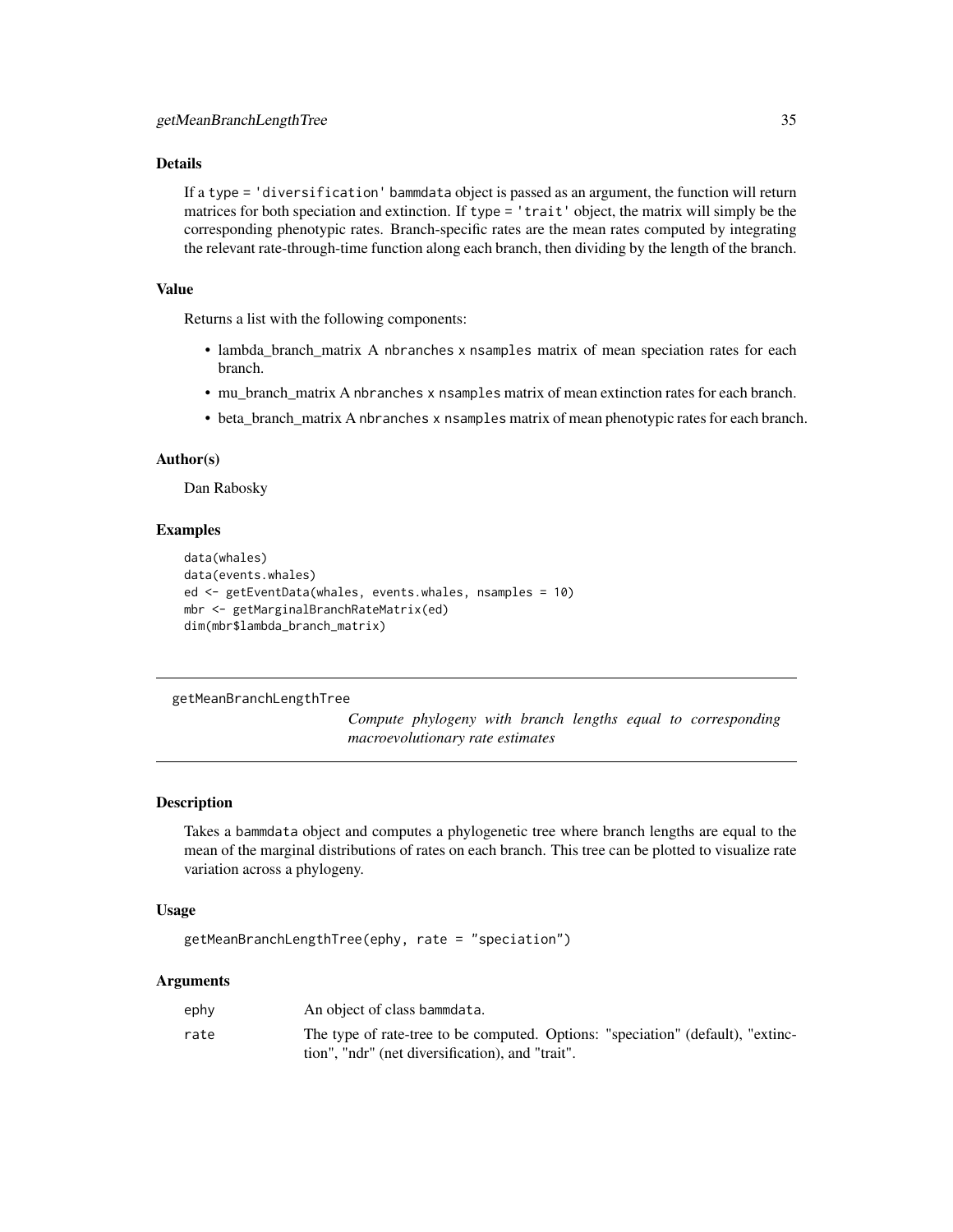# <span id="page-35-0"></span>Value

A list with the following components:

- phy A phylogenetic tree, topologically identical to the model tree, but with branch lengths replaced by the mean (marginal) rates on each branch as estimated from the posterior samples in the bammdata object.
- mean The mean rate over all branches.
- median the median rate over all branches.

#### Author(s)

Dan Rabosky

# References

<http://bamm-project.org/>

# See Also

[plot.bammdata](#page-44-1)

#### Examples

```
data(whales)
data(events.whales)
ed <- getEventData(whales, events.whales, burnin=0.1, nsamples=500)
ed2 <- subsetEventData(ed, index = 1:20)
ratetree <- getMeanBranchLengthTree(ed2, rate='speciation')
plot(ratetree$phy, show.tip.label=FALSE)
```
getmrca *Find most recent common ancestors*

# Description

Calculates the most recent common ancestor for each pair of tips. Used internally by [getEventData](#page-29-1).

# Usage

getmrca(phy, t1, t2)

| phy | An object of class phylo.                                           |
|-----|---------------------------------------------------------------------|
| t1  | A vector of mode integer or character corresponding to tips in phy. |
| t2  | A vector of mode integer or character corresponding to tips in phy. |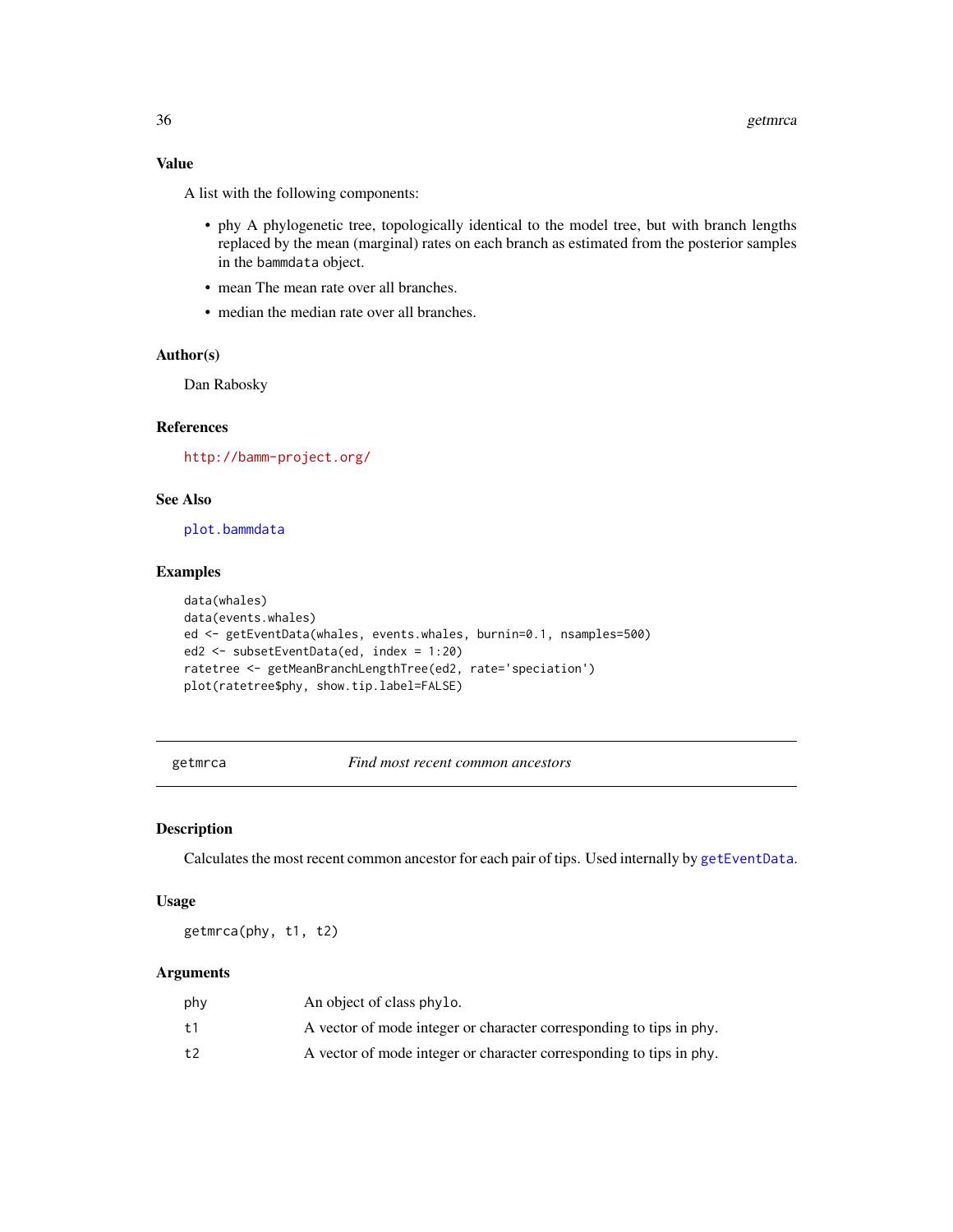Finds the most recent common ancestor for each pair of tips where pairs are defined as (t1[1], t2[1]), (t1[2], t2[2]), ... , (t1[i], t2[i]), ... ,(t1[n], t2[n]).

# Value

A vector of node numbers of the common ancestor for each pair of tips.

### Author(s)

Mike Grundler

## See Also

[subtreeBAMM](#page-66-0)

<span id="page-36-0"></span>getRateThroughTimeMatrix

*Generate rate-through-time matrix from* bammdata *object*

# Description

Computes a matrix of macroevolutionary rates at specified timepoints from a bammdata object. These rates can be used for plotting speciation rates (and other rates) through time.

# Usage

```
getRateThroughTimeMatrix(
  ephy,
  start.time = NULL,
  end.time = NULL,
 nslices = 100,
 node = NULL,
  nodetype = "include"
)
```

| ephy       | An object of class bammdata.                                                                                                         |
|------------|--------------------------------------------------------------------------------------------------------------------------------------|
| start.time | The start time (in units before present) for the time. sequence over which rates<br>should be computed. If NULL, starts at the root. |
| end.time   | The end time (in units before present) for the time sequence over which rates<br>should be computed. If NULL, ends in the present.   |
| nslices    | The number of time points at which to compute rate estimates (between start.time<br>and end.time).                                   |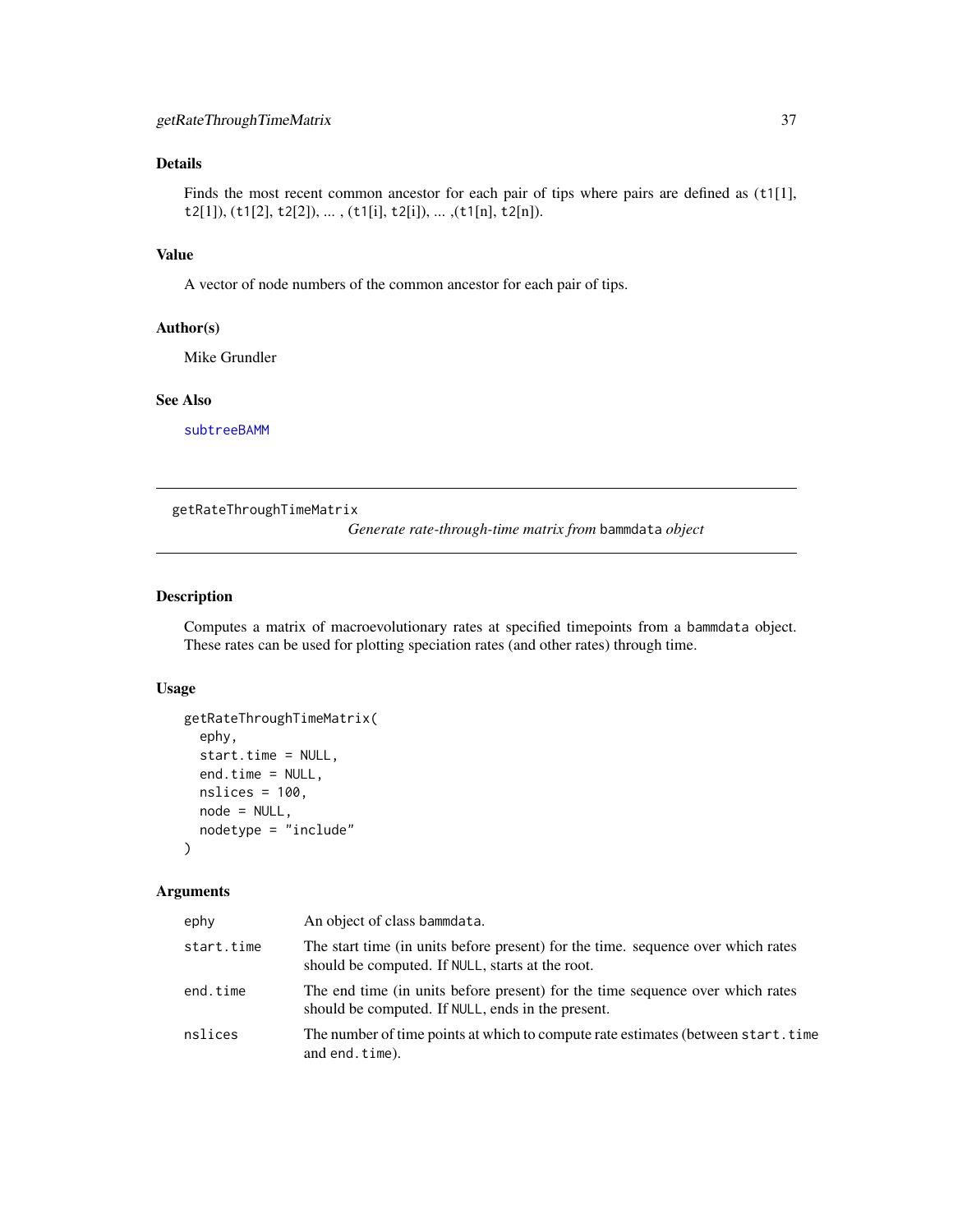| node     | Allows user to extract rate-through-time information for the subtree descended<br>from a specific node. Alternatively, a specified subtree can be excluded from the<br>rate matrix calculations.                                                                                     |
|----------|--------------------------------------------------------------------------------------------------------------------------------------------------------------------------------------------------------------------------------------------------------------------------------------|
| nodetype | Two options: "include" and "exclude". If "include", computes rate matrix only<br>for the descendants of subtree defined by node. If "exclude", computes rate<br>matrix for all background lineages in tree after excluding the subtree defined by<br>node. Ignored if node $=$ NULL. |

Computes evolutionary rates for each sample in the posterior included as part of the bammdata object. Rates are computed by draping an imaginary grid over the phylogeny, where the grid begins at start.time and ends at end.time, with nslices vertical lines through the phylogeny. The mean rate at each point in time (for a given sample from the posterior) is simply the mean rate at that time for all branches that are intersected by the grid (see the grid plot in the examples section).

This function is used by [plotRateThroughTime,](#page-54-0) but the user can work directly with the bamm-ratematrix object for greater control in plotting rate-through-time trajectories for individual clades. See examples for an example of how this can be used to plot confidence intervals on a rate trajectory using shaded polygons.

The node options are particularly useful. If you have run BAMM on a large phylogeny, you can easily generate the rate-through-time data for a particular subtree by specifying the node number along with nodetype = "include". Likewise, if you want to look at just the background rate - excluding some particular lineage - just specify nodetype = "exclude".

### Value

An object of class bamm-ratematrix with the following components:

| lambda | A nsamples x nslices matrix of speciation rates, where nsamples is the num-<br>ber of posterior samples in the bammdata object. |
|--------|---------------------------------------------------------------------------------------------------------------------------------|
| mu     | A nsamples x nslices matrix of extinction rates.                                                                                |
| beta   | A nsamples x nslices matrix of phenotypic rates (if applicable).                                                                |
| times  | A vector of timepoints where rates were computed.                                                                               |
| times  | A vector of timepoints where rates were computed (see Examples).                                                                |
| type   | Either "diversification" or "trait", depending on the input data.                                                               |

### Author(s)

Dan Rabosky

#### See Also

[plotRateThroughTime](#page-54-0)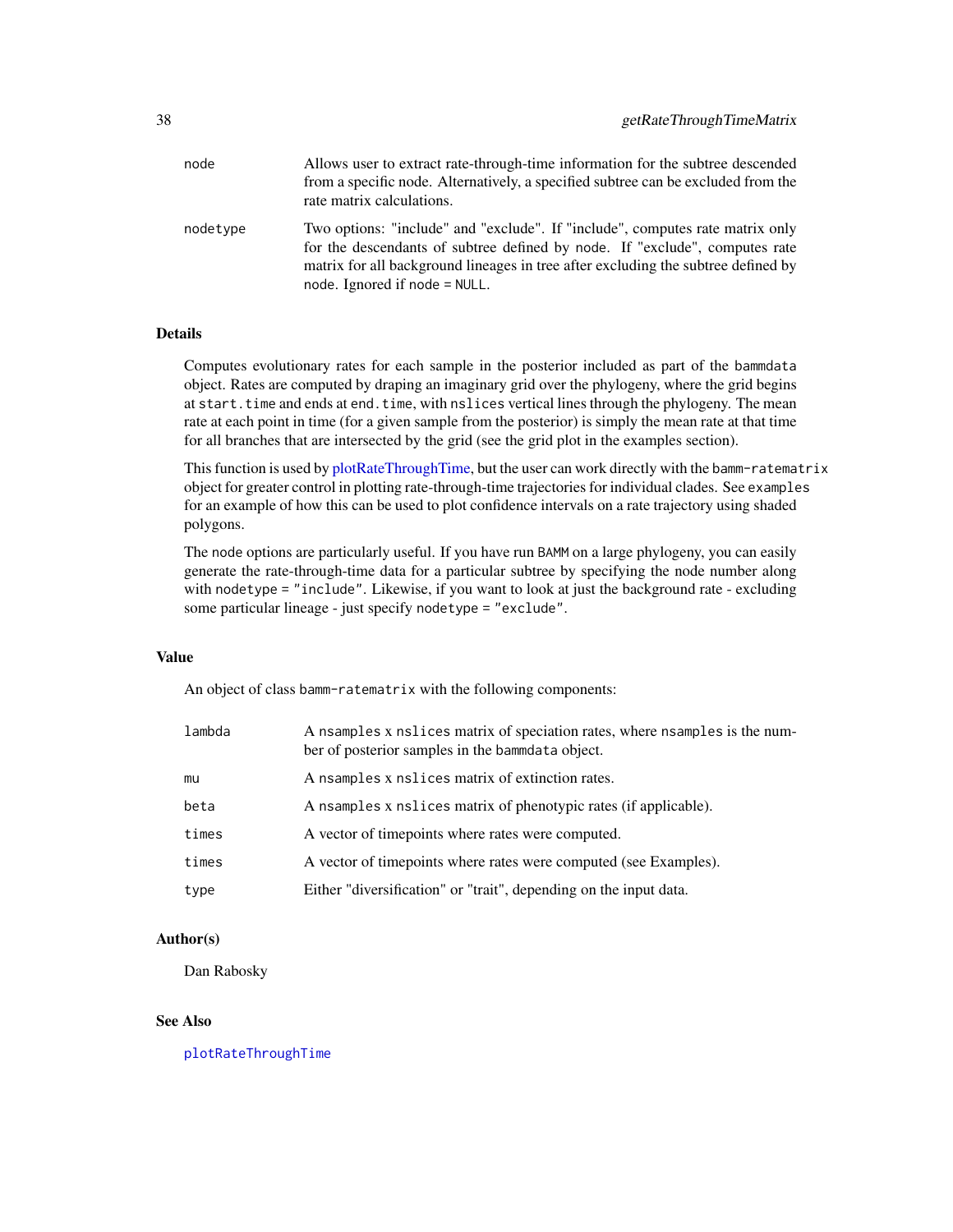# getShiftNodesFromIndex 39

### Examples

```
## Not run:
# Plot a rate-through-time curve with
# confidence intervals for the whale dataset:
data(whales, events.whales)
ed <- getEventData(whales, events.whales)
rmat <- getRateThroughTimeMatrix(ed)
plot.new()
plot.window(xlim=c(0, 36), ylim=c(0, .7))
## Speciation quantiles: plot 90% CIs
qq <- apply(rmat$lambda, 2, quantile, c(0.05, 0.5, 0.95))
xv <- c(rmat$times, rev(rmat$times))
yv <- c(qq[1,], rev(qq[3,]))
## Add the confidence polygon on rate distributions:
polygon(xv, yv, col='gray80', border=FALSE)
## Add the median rate line:
lines(rmat$times, qq[2,], lwd=3, col='red')
## Add axes
axis(1, at=seq(-5, 35, by=5))axis(2, at=seq(-0.2, 1, by=0.2), las=1)
####### Now we will show the actual grid used for rate calculations:
plot(whales, show.tip.label=FALSE)
axisPhylo()
mbt <- max(branching.times(whales))
tvec <- mbt - rmat$times;
tvec <- rmat$times;
for (i in 1:length(tvec)){
    lines(x=c(tvec[i], tvec[i]), y=c(0, 90), lwd=0.7, col='gray70')
}
## This shows the grid of time slices over the phylogeny
## End(Not run)
```
getShiftNodesFromIndex

*Identify nodes associated with rate shifts from* bammdata *object*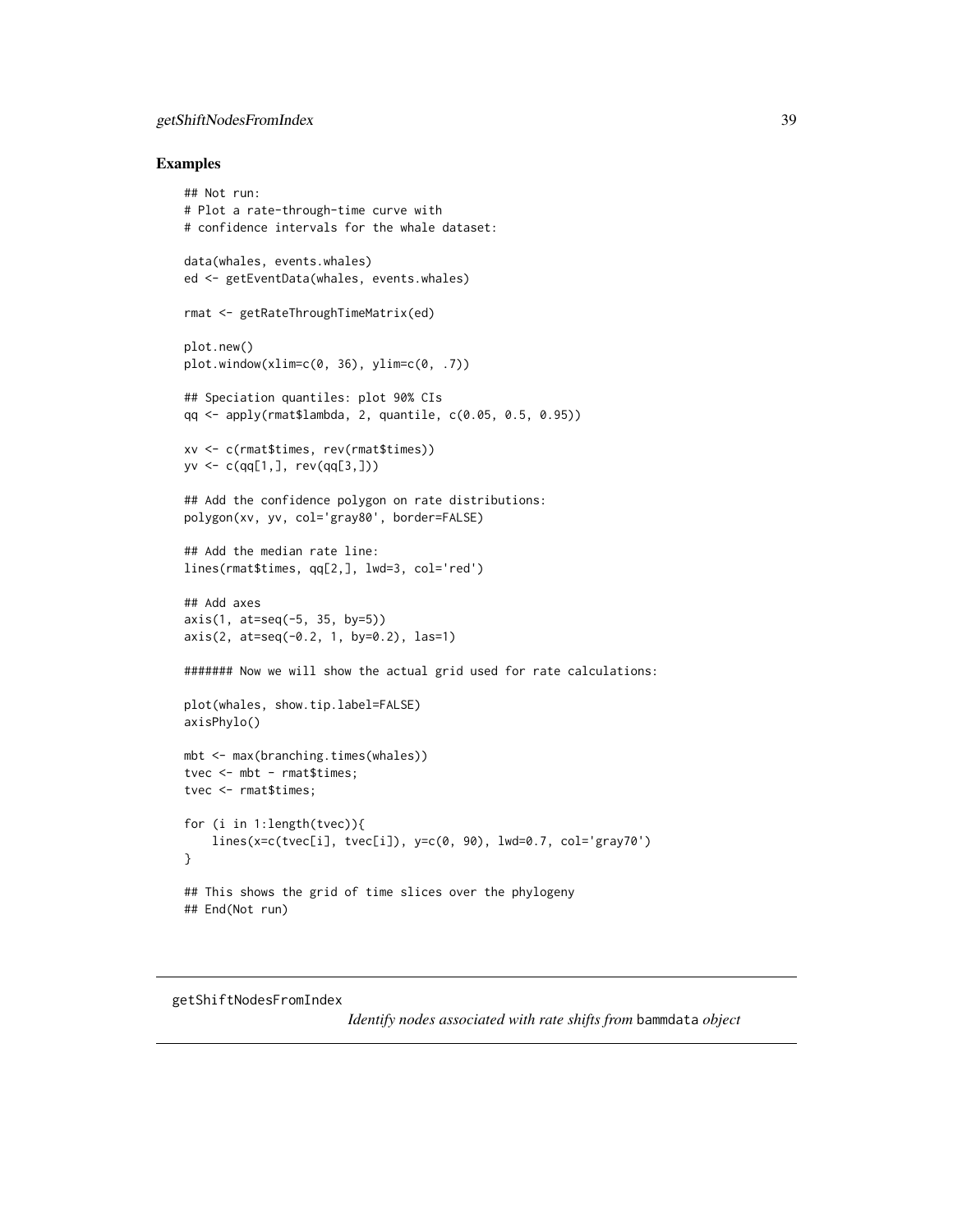# Description

Find the node numbers associated with rate shifts for a specified sample from the posterior distribution contained in a bammdata object.

# Usage

```
getShiftNodesFromIndex(ephy, index)
```
### Arguments

| ephy  | A bammdata object.                                                                                                                                                                                                                                                                                         |
|-------|------------------------------------------------------------------------------------------------------------------------------------------------------------------------------------------------------------------------------------------------------------------------------------------------------------|
| index | The index value of the posterior sample from which you want to identify shift<br>nodes. This is <i>not</i> the same as the actual generation number of the MCMC<br>sample. If your bammdata object contains 100 samples from the posterior distri-<br>bution, the value of index must range from 1 to 100. |

# Value

A vector of nodes (excluding the root) that define branches on which shifts occurred for the specified sample from the posterior. Will return a numeric of length 0 if no non-root shifts occur in the specified sample.

### Author(s)

Dan Rabosky

## See Also

[addBAMMshifts](#page-4-0), [plot.bammdata](#page-44-0), [maximumShiftCredibility](#page-42-0)

```
data(whales, events.whales)
ed <- getEventData(whales, events.whales, burnin=0.1, nsamples=500)
# Get the maximum shift credibility configuration:
msc <- maximumShiftCredibility(ed)
# Get the nodes at which shifts occurred in the
# maximum shift credibility configuration:
getShiftNodesFromIndex(ed, index=msc$sampleindex)
```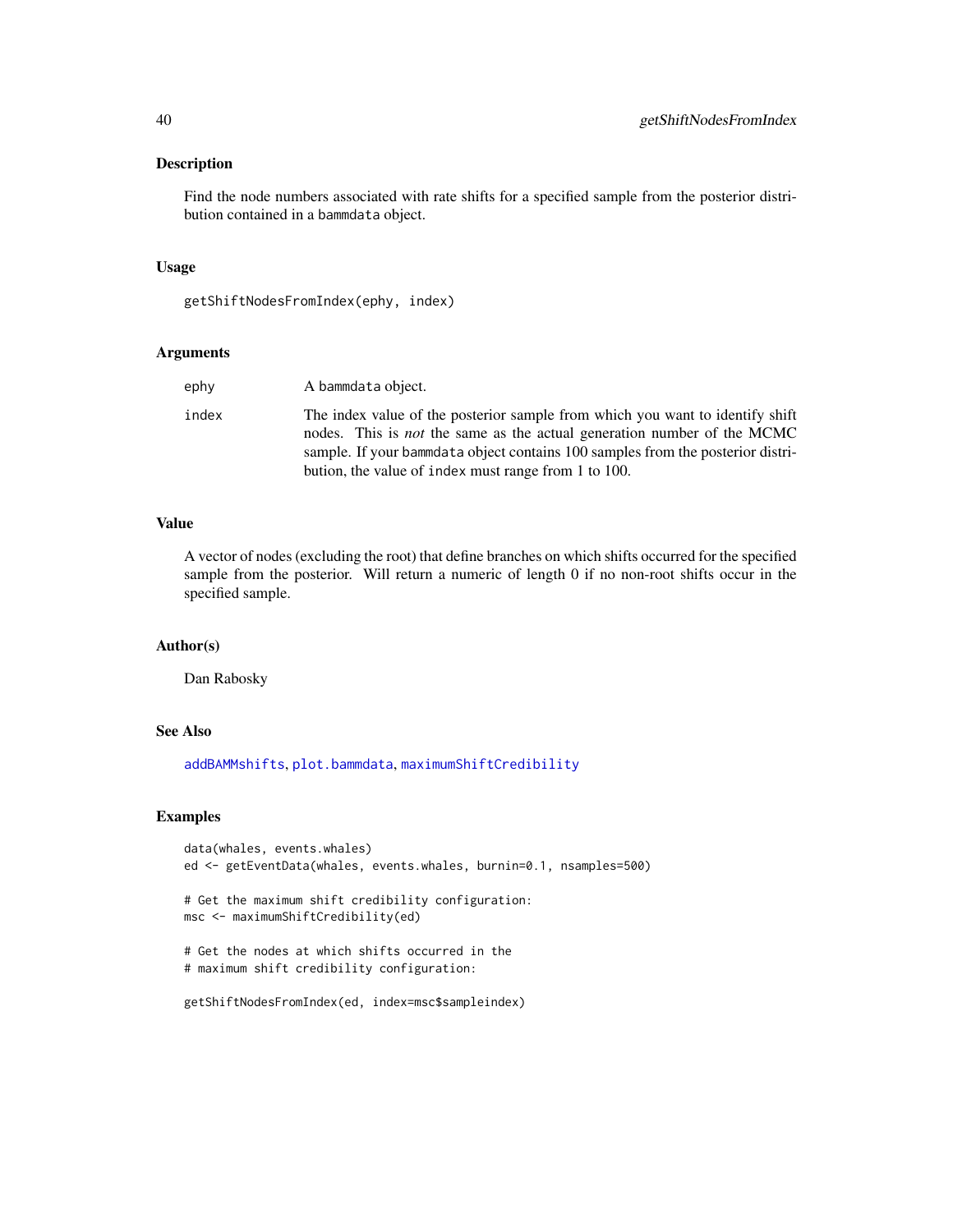## Description

Return speciation, extinction, net diversification, or Brownian motion trait rates for all species in the phylogeny from BAMM output.

### Usage

```
getTipRates(ephy, returnNetDiv = FALSE, statistic = "mean")
```
# Arguments

| ephy         | An object of class bammdata.                                                                                                                                                           |
|--------------|----------------------------------------------------------------------------------------------------------------------------------------------------------------------------------------|
| returnNetDiv | Logical. If TRUE, then net diversification rates are returned, if FALSE, then both<br>speciation and extinction rates are returned. If ephy is of type trait, then this<br>is ignored. |
| statistic    | Determines how the average tip rates should be calculated. Can be either mean<br>or median.                                                                                            |

## Value

Returns a list with the following elements:

If ephy type is 'diversification':

- lambda A matrix of tip speciation rates with species as rows, and posterior samples as columns.
- mu A matrix of tip extinction rates with species as rows, and posterior samples as columns.
- lambda.avg A vector of average tip speciation rates, averaged with mean or median, depending on selected option for statistic. The vector is named with species names.
- mu.avg A vector of average tip extinction rates, averaged with mean or median, depending on selected option for statistic. The vector is named with species names.

If ephy type is 'diversification' and returnNetDiv = TRUE:

- netdiv A matrix of tip net diversification rates with species as rows, and posterior samples as columns.
- netdiv.avg A vector of average tip net diversification rates, averaged with mean or median, depending on selected option for statistic. The vector is named with species names.

If ephy type is 'trait':

- beta A matrix of tip phenotypic rates with species as rows, and posterior samples as columns.
- beta.avg A vector of average tip phenotypic rates, averaged with mean or median, depending on selected option for statistic. The vector is named with species names.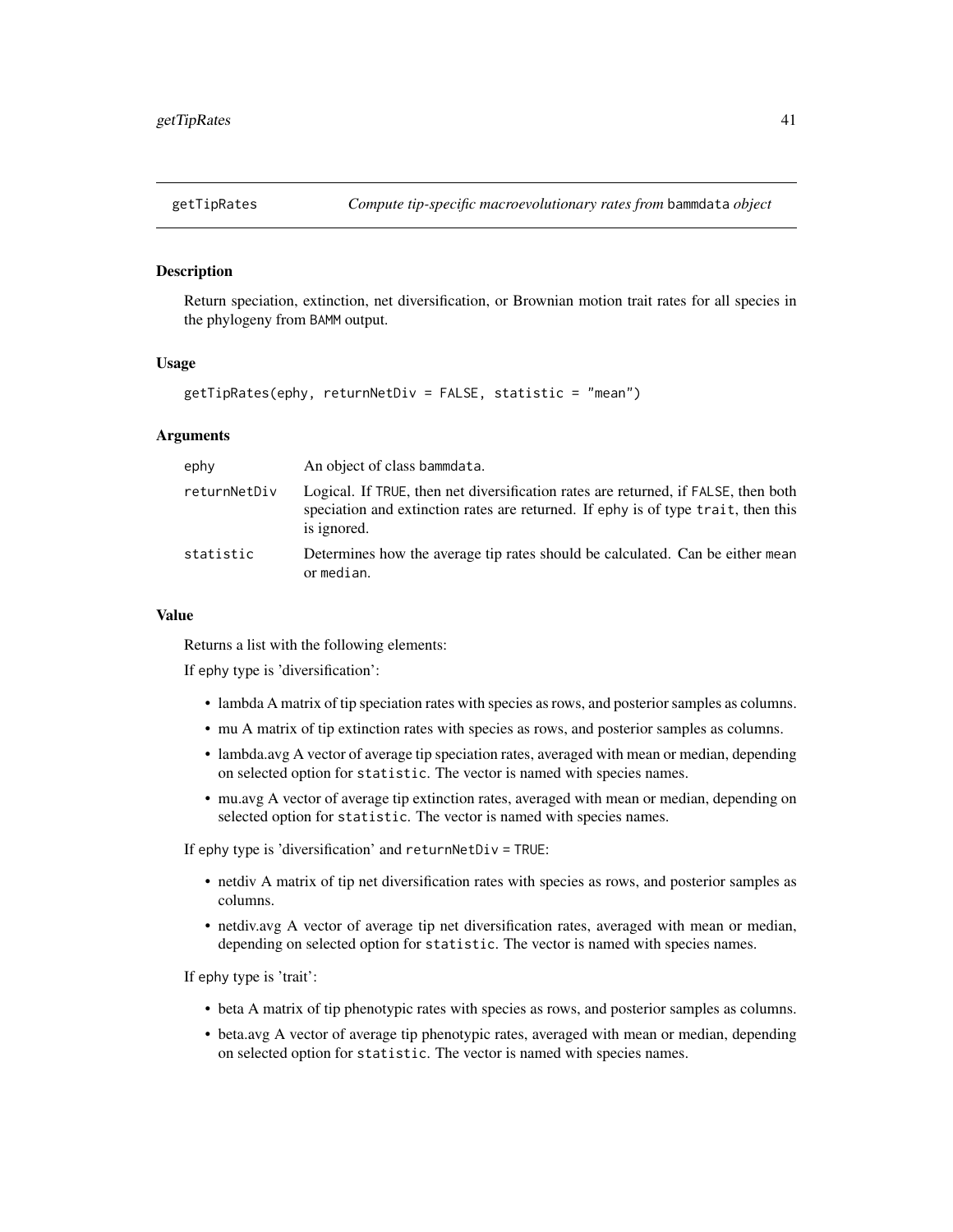### Author(s)

Pascal Title

# See Also

Requires an object of class bammdata as obtained with [getEventData](#page-29-0).

## Examples

```
data(whales, events.whales)
ephy <- getEventData(whales, events.whales, burnin=0.25, nsamples = 500)
# return a vector of average species-specific speciation rates.
meanlam <- getTipRates(ephy, returnNetDiv = FALSE,
                       statistic = 'mean')$lambda.avg
meanlam
# return a vector of median species-specific net diversification rates.
ndr <- getTipRates(ephy, returnNetDiv = TRUE,
                  statistic = 'median')$netdiv.avg
# Return mean species-specific speciation rates from all posterior
# samples in the \code{bamm-data} object.
```

```
lam <- getTipRates(ephy, returnNetDiv = FALSE, statistic = 'mean')$lambda
rowMeans(lam)
```
marginalOddsRatioBranches

*Ratio of (marginal) posterior-to-prior probabilities on individual branches*

# Description

Compute marginal posterior-to-prior odds ratio associated with observing one or more rate shift on a given branch.

# Usage

```
marginalOddsRatioBranches(ephy, expectedNumberOfShifts)
```
## Arguments

ephy An object of class bammdata. expectedNumberOfShifts

Expected number of shifts under the prior alone.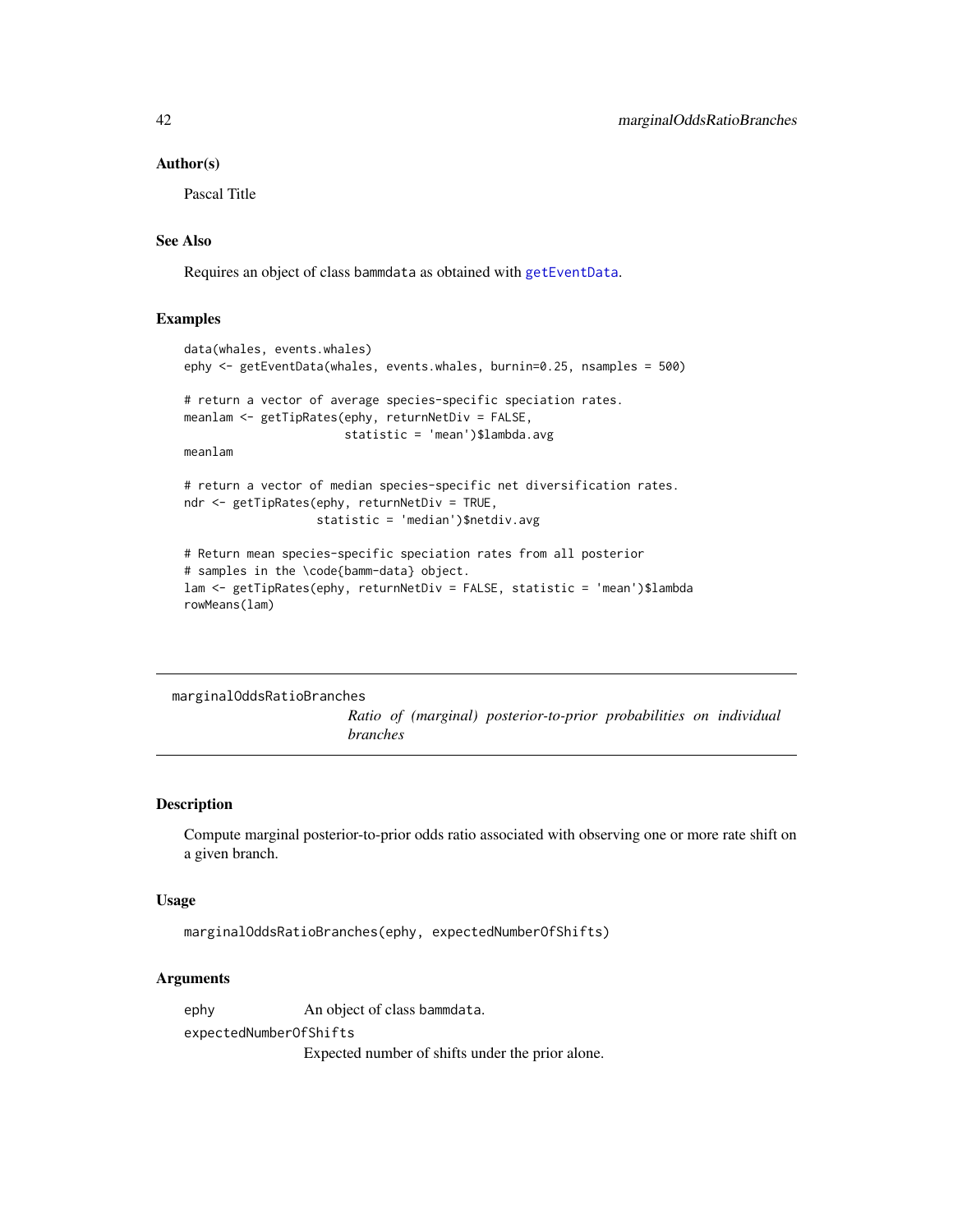This function returns a copy of a phylogenetic tree where each branch length is equal to the marginal odds ratio in favor of a rate shift on a particular branch. These cannot be interpreted as evidence for a rate shift in an absolute sense. As explained on the website, they are a marginal odds ratio. This function is provided primarily for the purpose of distinguishing core and non-core shifts.

# Value

A object of class phylo but where each branch length is equal to the marginal shift odds on each branch.

# Author(s)

Dan Rabosky

### See Also

[getBranchShiftPriors](#page-25-0), [distinctShiftConfigurations](#page-19-0), [credibleShiftSet](#page-14-0)

# Examples

```
data(whales, events.whales)
ed <- getEventData(whales, events.whales, burnin=0.1, nsamples=500)
marginalOddsRatioBranches(ed, expectedNumberOfShifts = 1)
```
<span id="page-42-0"></span>maximumShiftCredibility

*Estimate maximum shift credibility configuration*

### Description

This is one estimate of the "best" rate shift configuration, considering only those shift configurations that were actually sampled using BAMM's reversible jump MCMC simulator. This is analogous to the "maximum clade credibility tree" from a Bayesian phylogenetic analysis. It is not necessarily the same as the shift configuration with the maximum a posteriori probability.

### Usage

```
maximumShiftCredibility(ephy, maximize = "product")
```

| ephy     | An object of class BAMMdata.                                                          |
|----------|---------------------------------------------------------------------------------------|
| maximize | Maximize the marginal probability of the product or sum of branch-specific<br>shifts. |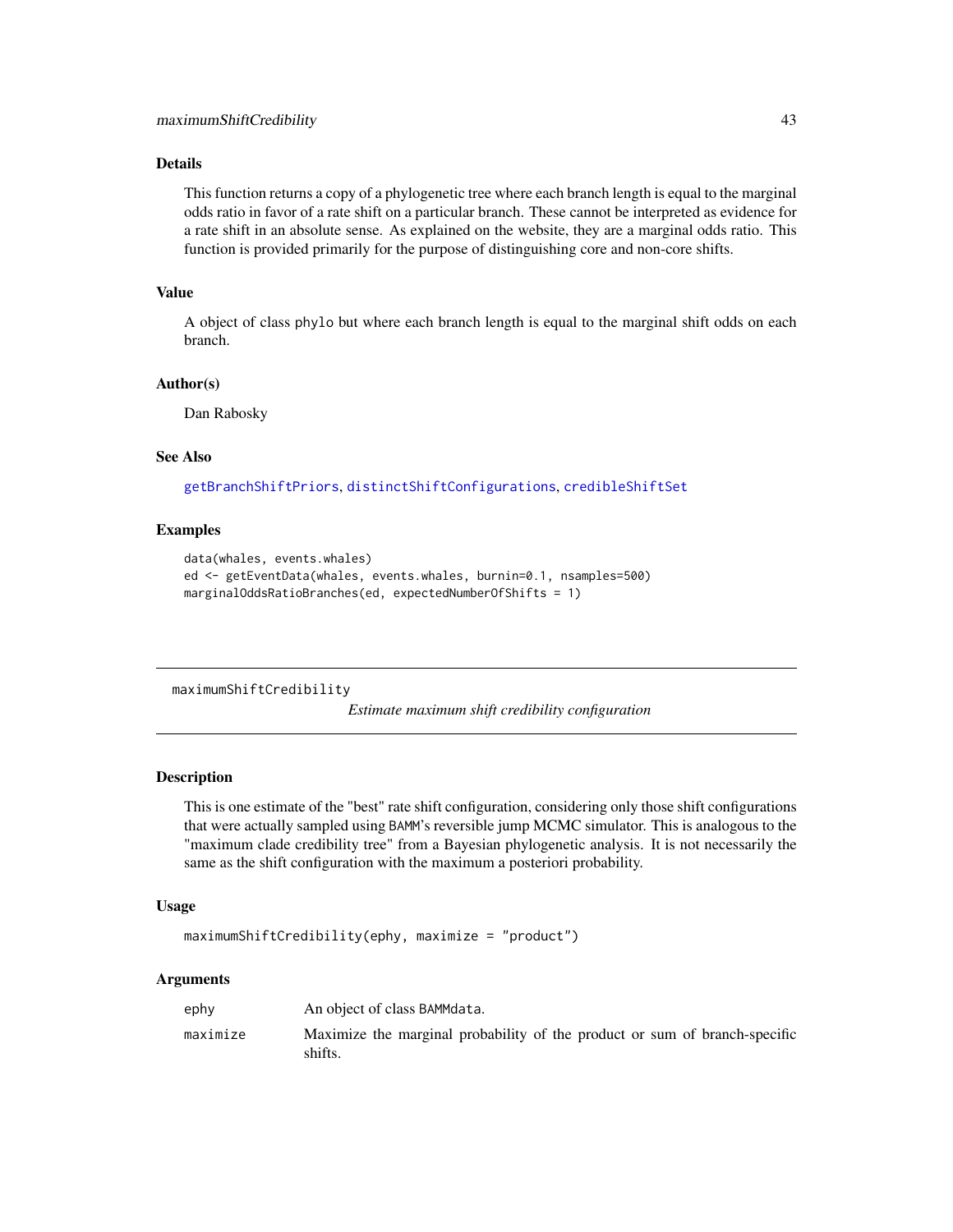This is one point estimate of the overall "best" rate shift configuration. Following an MCMC simulation, the marginal shift probabilities on each individual branch are computed using [marginalShiftProbsTree](#page-18-0). The shift configuration that maximizes the product (or sum, if specified) of these marginal branchspecific shift probabilities is the *maximum shift credibility configuration*.

This option is only recommended if you have no clear "winner" in your credible set of shift configurations (see [credibleShiftSet](#page-14-0)). If you have a number of largely-equiprobable shift configurations in your 95% credible set, you may wish to try this function as an alternative for identifying a single best shift configuration. Otherwise, it is recommended that you present the shift configuration with the maximum a posteriori probability (see [getBestShiftConfiguration](#page-23-0)).

# Value

A list with the following components:

- bestconfigs A vector of the index values of MCMC samples with shift configurations equal to the maximum. Usually, more than one state sampled during the MCMC simulation will have an identical (maximized) marginal probability. All samples given in this vector will have an identical shift configuration.
- scores The optimality score (product or sum of marginal shift probabilities) for all sampled shift configurations in the BAMMdata object.
- optimalityType Whether the product or sum of marginal shift probabilities was used to compute the maximum shift credibility configuration.
- sampleindex A representative sample that is equal to the maximum shift credibility configuration (e.g., this can be plotted with [addBAMMshifts](#page-4-0)).

#### Author(s)

Dan Rabosky

### See Also

```
marginalShiftProbsTree, addBAMMshifts, cumulativeShiftProbsTree, credibleShiftSet,
getBestShiftConfiguration
```

```
data(whales, events.whales)
ed <- getEventData(whales, events.whales, burnin=0.25, nsamples=500)
best_config <- maximumShiftCredibility(ed)
plot(ed)
addBAMMshifts(ed, method='phylogram', index=best_config$sampleindex)
```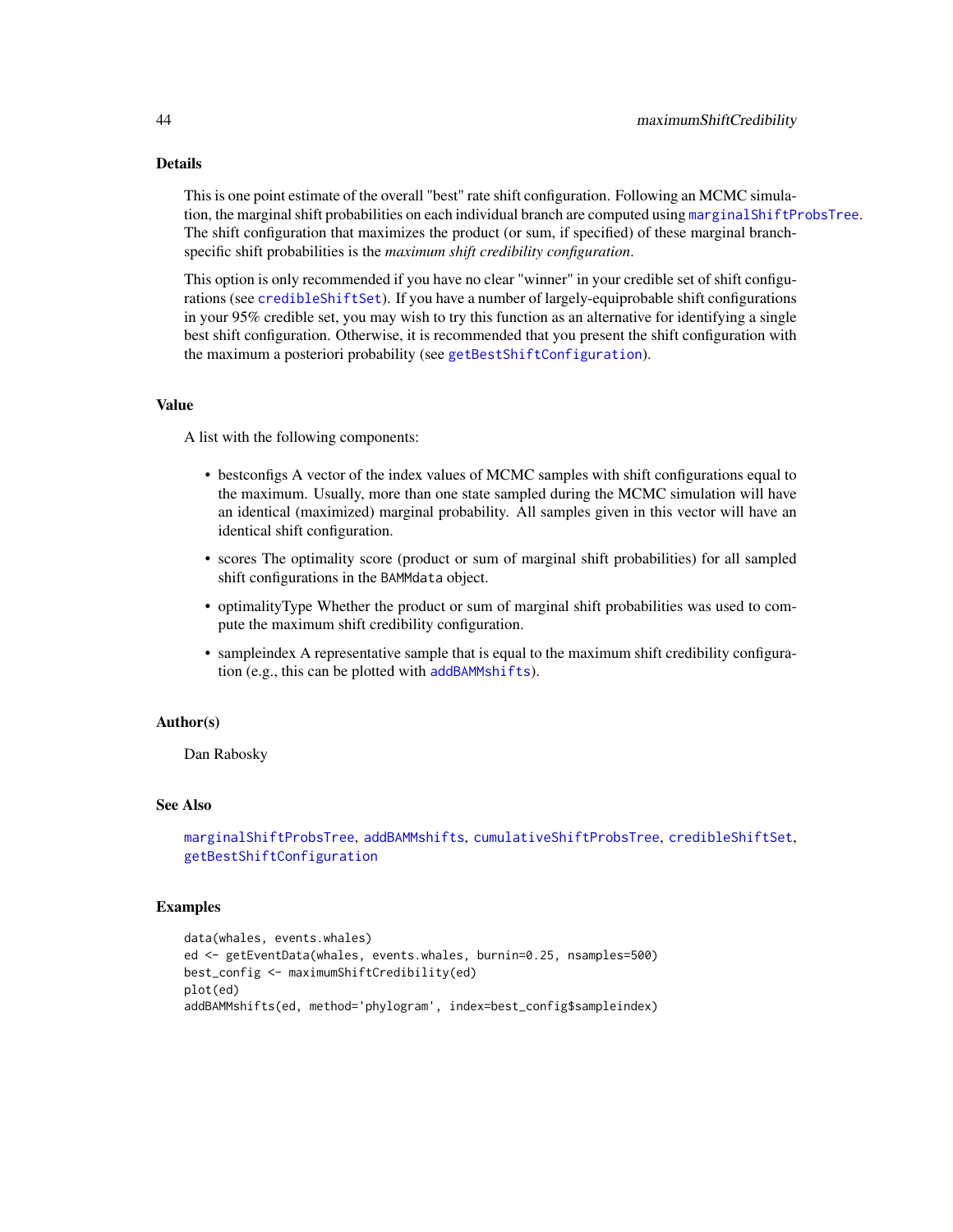<span id="page-44-0"></span>

#### Description

plot.bammdata plots a phylogenetic tree from a bammdata object and colors each branch by the estimated rate of speciation, extinction, or trait evolution. Rates are not assumed to be constant in time, and the function can plot continuously-varying rates along individual branches.

### Usage

```
## S3 method for class 'bammdata'
plot(
  x,
  tau = 0.01,
 method = "phylogram",
 xlim = NULL,
 ylim = NULL,
  vtheta = 5,
  rbf = 0.001,
  show = TRUE,
  labels = FALSE,
  legend = FALSE,
  spec = "s",1wd = 1,
  cex = 1,
 pal = "RdYlBu",
 mask = integer(0),
 maskcolor = gray(0.5),
  colorbreaks = NULL,
  logcolor = FALSE,
  breaksmethod = "linear",
  color.interval = NULL,
  JenksSubset = 20000,
 par.reset = FALSE,
  direction = "rightwards",
  ...
)
```

| x      | An object of class bammdata.                                                                                                                                                                                                                         |
|--------|------------------------------------------------------------------------------------------------------------------------------------------------------------------------------------------------------------------------------------------------------|
| tau    | A numeric indicating the grain size for the calculations. See documentation for<br>dtRates.                                                                                                                                                          |
| method | A character string indicating the method for plotting the phylogenetic tree, method<br>= "phylogram" (default) plots the phylogenetic tree using rectangular coordi-<br>nates. method = "polar" plots the phylogenetic tree using polar coordinates. |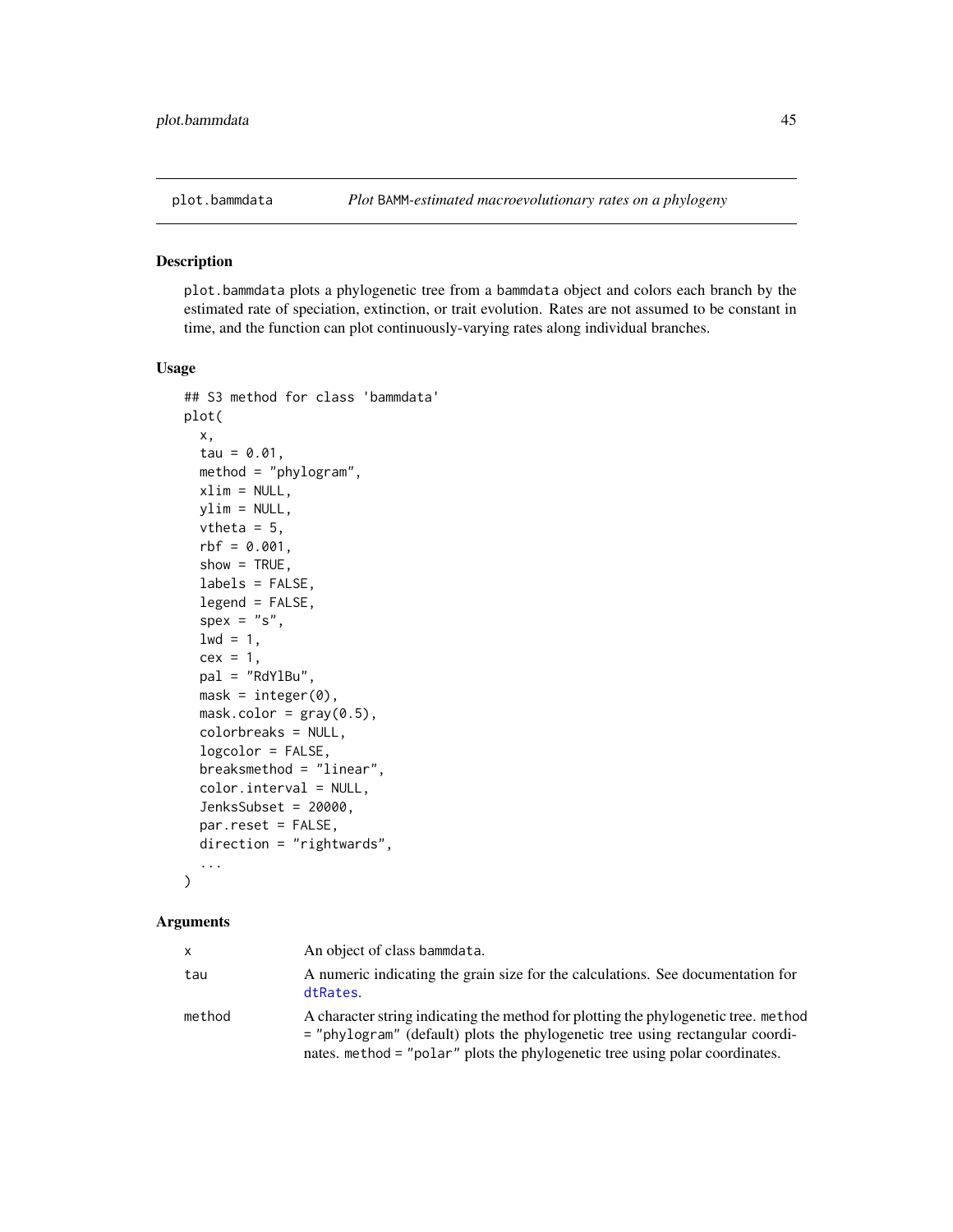| xlim           | A numeric vector of coordinates for the x-axis endpoints. Defaults to NULL, in<br>which case they are calculated automatically. The x-axis corresponds to time<br>when the phylogeny is plotted facing to the left or to the right. The time at the<br>root equals zero.           |
|----------------|------------------------------------------------------------------------------------------------------------------------------------------------------------------------------------------------------------------------------------------------------------------------------------|
| ylim           | A numeric vector of coordinates for the y-axis endpoints. Defaults to NULL, in<br>which case they are calculated automatically. Tips are plotted at integer values<br>beginning from zero and stepping by one when the phylogeny is plotted facing<br>to the left or to the right. |
| vtheta         | A numeric indicating the angular separation (in degrees) of the first and last<br>terminal nodes. Ignored if method = "phylogram".                                                                                                                                                 |
| rbf            | A numeric indicating the length of the root branch as a fraction of total tree<br>height. Ignored if method = "phylogram".                                                                                                                                                         |
| show           | A logical indicating whether or not to plot the tree. Defaults to TRUE.                                                                                                                                                                                                            |
| labels         | A logical indicating whether or not to plot the tip labels. Defaults to FALSE.                                                                                                                                                                                                     |
| legend         | A logical indicating whether or not to plot a legend for interpreting the mapping<br>of evolutionary rates to colors. Defaults to FALSE.                                                                                                                                           |
| spex           | A character string indicating what type of macroevolutionary rates should be<br>plotted. "s" (default) indicates speciation rates, "e" indicates extinction rates,<br>and "netdiv" indicates net diversification rates. Ignored if ephy\$type = "trait".                           |
| lwd            | A numeric specifying the line width for branches.                                                                                                                                                                                                                                  |
| cex            | A numeric specifying the size of tip labels.                                                                                                                                                                                                                                       |
| pal            | A character string or vector of mode character that describes the color palette.<br>See Details for explanation of options.                                                                                                                                                        |
| mask           | An optional integer vector of node numbers specifying branches that will be<br>masked with mask.color when plotted.                                                                                                                                                                |
| mask.color     | The color for the mask.                                                                                                                                                                                                                                                            |
| colorbreaks    | A numeric vector of percentiles delimiting the bins for mapping rates to col-<br>ors. If NULL (default) bins are calculated from the rates that are passed with the<br>bammdata object.                                                                                            |
| logcolor       | Logical. Should colors be plotted on a log scale.                                                                                                                                                                                                                                  |
| breaksmethod   | Method used for determining color breaks. See help file for assignColorBreaks.                                                                                                                                                                                                     |
| color.interval | Min and max value for the mapping of rates. If NULL, then min and max are<br>inferred from the data. NA can also be supplied for one of the two values. See<br>details.                                                                                                            |
| JenksSubset    | If breaksmethod = "jenks", the number of regularly spaced samples to subset<br>from the full rates vector. Only relevant for large datasets. See help file for<br>assignColorBreaks.                                                                                               |
| par.reset      | A logical indicating whether or not to reset the graphical parameters when the<br>function exits. Defaults to FALSE.                                                                                                                                                               |
| direction      | A character string. Options are "rightwards", "leftwards", "upwards", and "down-<br>wards", which determine the orientation of the tips when the phylogeny plotted.                                                                                                                |
| .              | Further arguments passed to par.                                                                                                                                                                                                                                                   |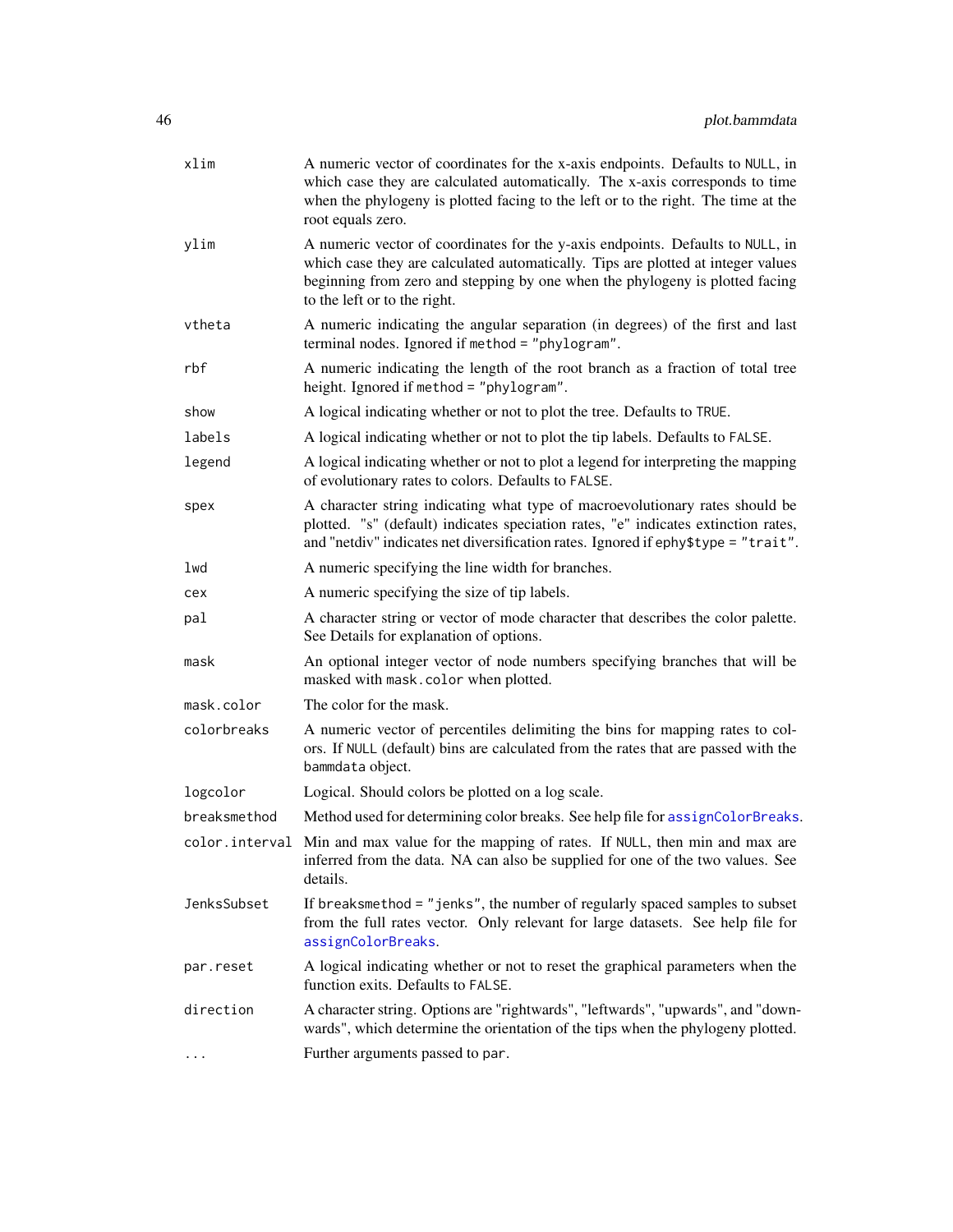## plot.bammdata 47

#### Details

To calculate rates, each branch of the phylogeny is discretized into a number of small segments, and the mean of the marginal posterior density of the rate of speciation/extinction or trait evolution is calculated for each such segment. Rates are mapped to colors such that cool colors represent slow rates and warm colors represent fast rates. When the tree is plotted each of these small segments is plotted so that changes in rates through time and shifts in rates are visible as gradients of color. The spex argument determines the type of rate that will be calculated. spex = "s" will plot speciation rates, spex = "e" will plot extinction rates, and spex = "netdiv" will plot diversification rates (speciation - extinction). Note that if  $x\$ {type} = "trait" the spex argument is ignored and rates of phenotypic evolution are plotted instead. If legend = TRUE the function will plot a legend that contains the mapping of colors to numerical values.

A number of color palettes come built in with BAMMtools. Color-blind friendly options include:

- BrBG
- PiYG
- PRGn
- PuOr
- RdBu
- RdYlBu
- BuOr
- BuOrRd
- DkRdBu
- BuDkOr
- GnPu

Some color-blind unfriendly options include:

- RdYlGn
- Spectral
- temperature
- terrain

Some grayscale options include:

- grayscale
- revgray

For more information about these color palettes visit <https://colorbrewer2.org/> and [https://](https://pjbartlein.github.io/datagraphics/color_scales.html) [pjbartlein.github.io/datagraphics/color\\_scales.html](https://pjbartlein.github.io/datagraphics/color_scales.html) or use the help files of the R packages RColorBrewer and dichromat.

Additionally, any vector of valid named colors may also be used. The only restriction is that the length of this vector be greater than or equal to three (you can provide a single color, but in this case the entire tree will be assigned the same color). The colors should be ordered from cool to warm as the colors will be mapped from low rates to high rates in the order supplied (e.g.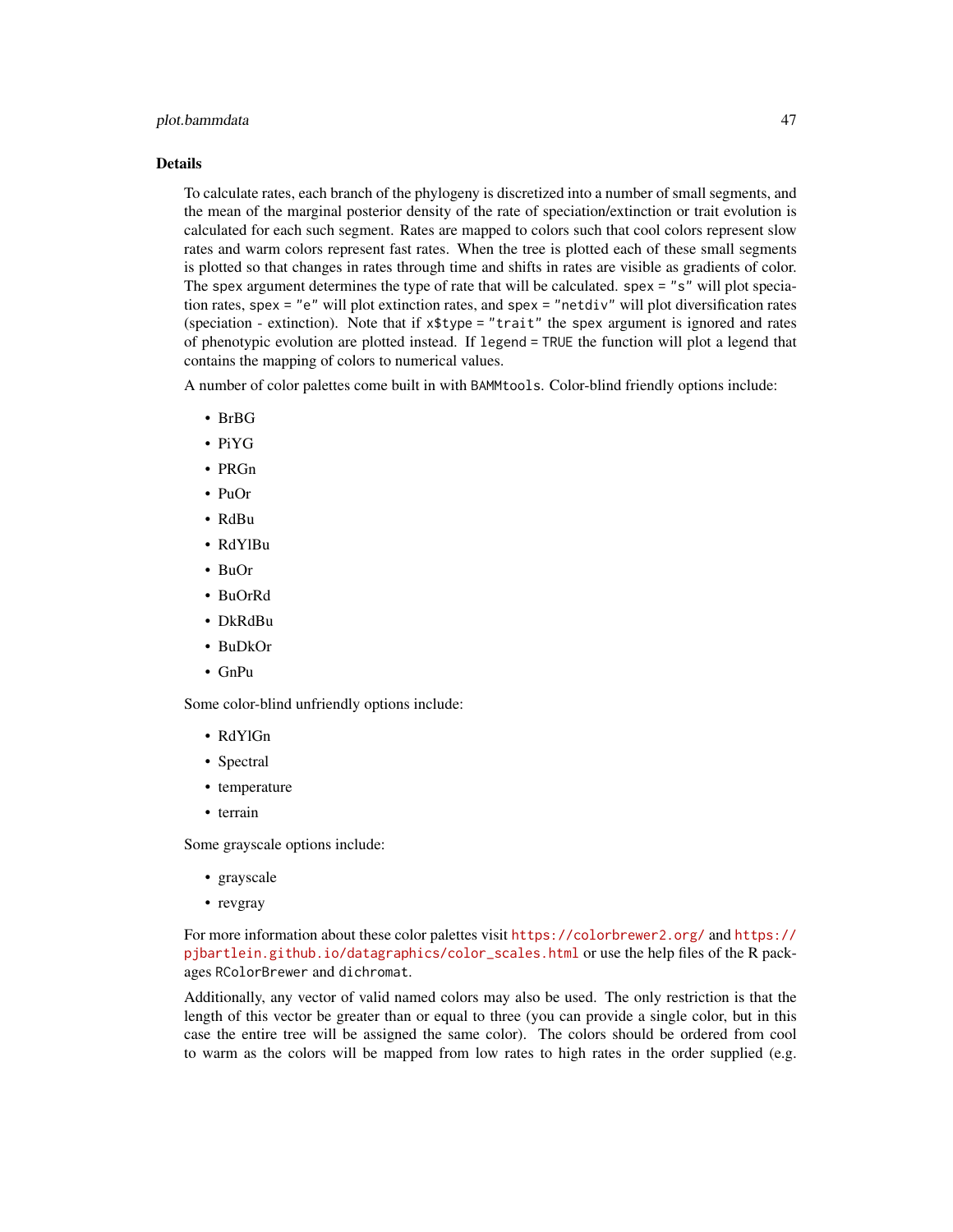pal=c("darkgreen","yellow2","red")). The option pal = "temperature" uses the rich.colors function written by Arni Magnusson for the R package gplots.

Internally plot.bammdata checks whether or not rates have been calculated by looking for a component named "dtrates" in the bammdata object. If rates have not been calculated plot.bammdata calls dtRates with tau. Specifying smaller values for tau will result in smoother-looking rate changes on the tree. Note that smaller values of tau require more computation. If the colorbreaks argument is NULL a map of rates to colors is also made by calling assignColorBreaks with NCOLORS = 64. A user supplied colorbreaks argument can be passed as well. This allows one to plot parts of a tree while preserving the map of rates to colors that was made using rates for the entire tree.

If color.interval is defined, then those min and max values override the automatic detection of min and max. This might be useful if some small number of lineages have very high or very low rates, such that the map of colors is being skewed towards these extremes, resulting in other rate variation being drowned out. If specified, the color ramp will be built between these two color.interval values, and the rates outside of the color interval range will be set to the highest and lowest color. The total number of colors will also be increased such that 64 color bins are found within the color.interval.

If plot.bammdata is called repeatedly with the same bammdata object, computation can be reduced by first calling dtRates in the global environment.

### Value

Returns (invisibly) a list with three components.

- coords A matrix of plot coordinates. Rows correspond to branches. Columns 1-2 are starting  $(x,y)$  coordinates of each branch and columns 3-4 are ending  $(x,y)$  coordinates of each branch. If method = "polar" a fifth column gives the angle(in radians) of each branch.
- colorbreaks A vector of percentiles used to group macroevolutionary rates into color bins.
- colordens A matrix of the kernel density estimates (column 2) of evolutionary rates (column 1) and the color (column 3) corresponding to each rate value.

## Author(s)

Mike Grundler, Pascal Title

# Source

```
https://colorbrewer2.org/, https://pjbartlein.github.io/datagraphics/color_scales.
html
```
### See Also

[dtRates](#page-21-0), [addBAMMshifts](#page-4-0), [assignColorBreaks](#page-5-0), [subtreeBAMM](#page-66-0), [colorRampPalette](#page-0-0)

```
data(whales, events.whales)
ed <- getEventData(whales, events.whales, burnin=0.25, nsamples=500)
# The first call to plot.bammdata
# No calculations or assignments of rates have been made
```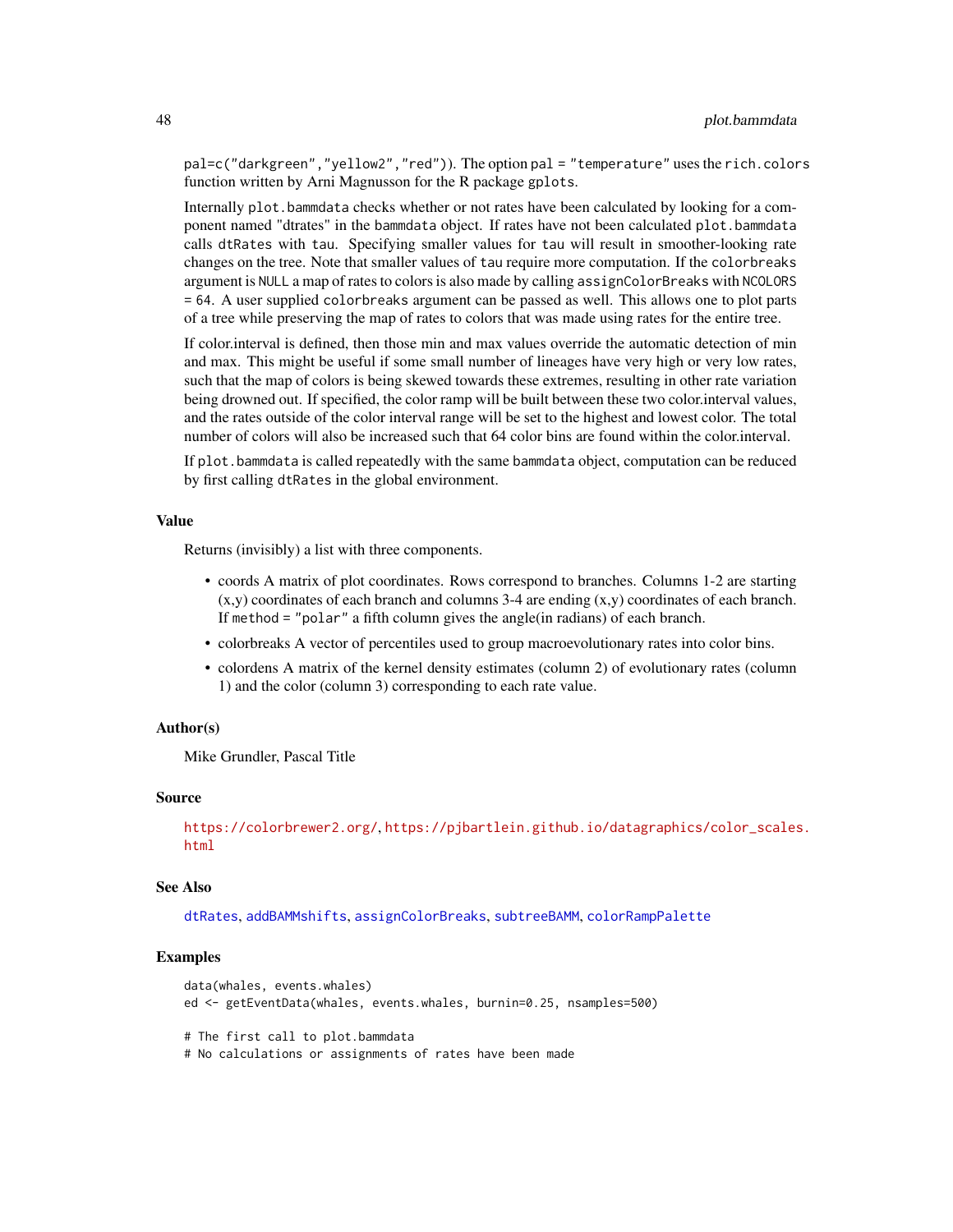## plot.bammdata 49

```
plot(ed, lwd = 3, spex = "s") # calls dtRates & assignColorBreaks
# Compare the different color breaks methods
par(mfrow=c(1,3))
plot(ed, lwd = 3, spex = "s", breaksmethod = "linear")title(main="linear")
plot(ed, lwd = 3, spex = "s", breaksmethod = "quantile")title(main="quantile")
plot(ed, lwd = 3, spec = "s", breaksmethod = "jenks")title(main="jenks")
## Not run:
# now plot.bammdata no longer calls dtRates
ed \leq dtRates(ed, tau = 0.01)
xx \le plot(ed, lwd = 3, spex = "s")
# you can plot subtrees while preserving the original
# rates to colors map by passing the colorbreaks object as an argument
sed <- subtreeBAMM(ed, node = 103)
plot(sed, lwd = 3, colorbreaks = xx$colorbreaks)
sed <- subtreeBAMM(ed, node = 140)
plot(sed, lwd = 3, colorbreaks = xx$colorbreaks)
# note how if we do not pass colorbreaks the map is
# no longer relative to the rest of the tree and the plot is quite
# distinct from the original
plot(sed, lwd = 3)
# if you want to change the value of tau and the rates to colors map for
# the entire tree
ed <- dtRates(ed, tau = 0.002)
xx \le - plot(ed, lwd = 3, spex = "s")
# now you can re-plot the subtrees using this finer tau partition
sed <- subtreeBAMM(ed, node = 103)
sed <- dtRates(sed, 0.002)
plot(sed, lwd = 3, colorbreaks = xx$colorbreaks)
sed <- subtreeBAMM(ed, node = 140)
sed <- dtRates(sed, 0.002)
plot(sed, lwd = 3, colorbreaks = xx$colorbreaks)
# multi-panel plotting and adding shifts of specific posterior samples
par(mfrow=c(2,3))
samples <- sample(1:length(ed$eventData), 6)
ed <- dtRates(ed, 0.005)
# individual plots will have a color map relative to the mean
xx <- plot(ed, show=FALSE)
for (i in 1:6) {
    ed <- dtRates(ed, 0.005, samples[i])
    plot(ed, colorbreaks=xx$colorbreaks)
    addBAMMshifts(ed,index=samples[i],method="phylogram", par.reset=FALSE)
}
dev.off()
# color options
```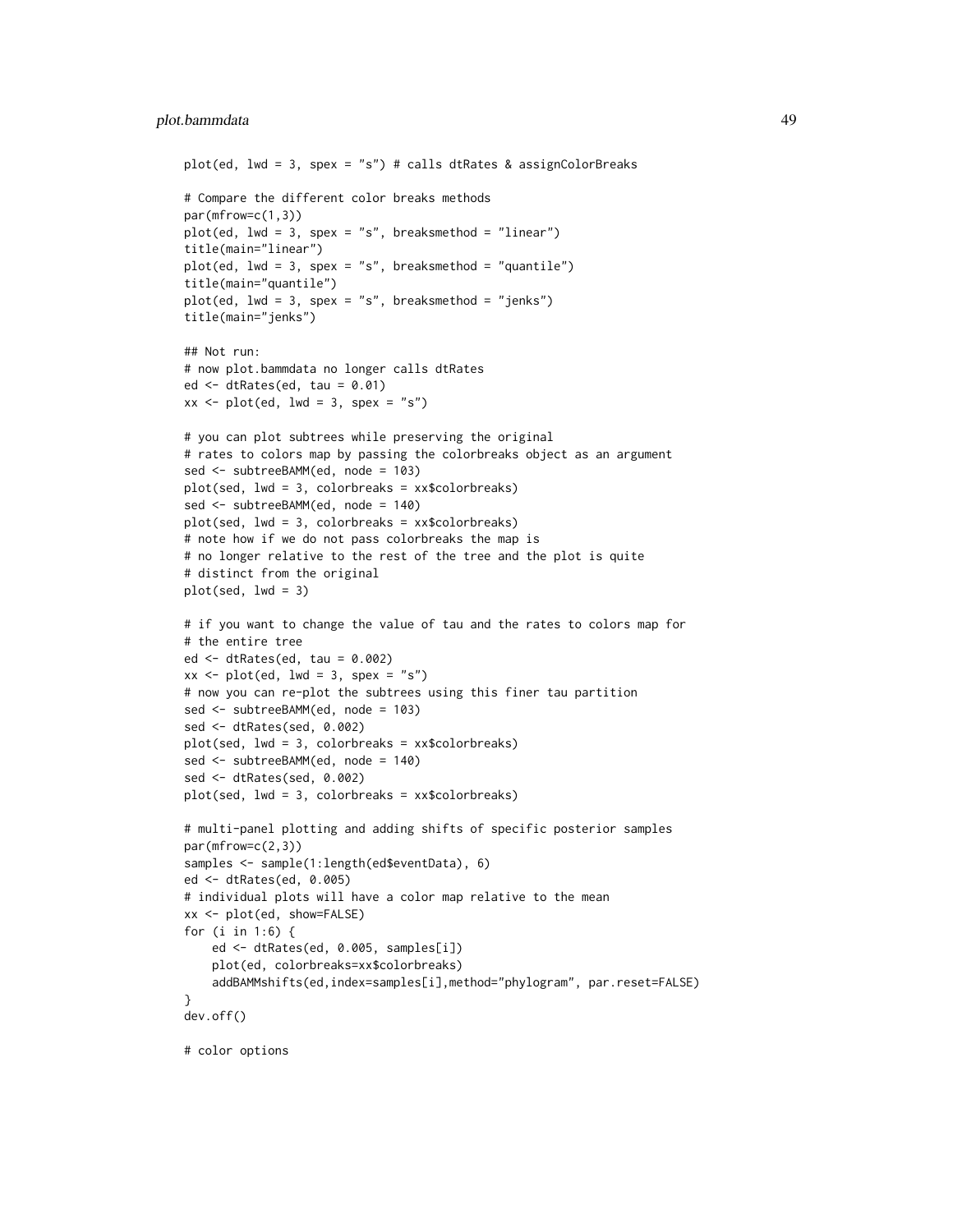```
ed <- dtRates(ed,0.01)
plot(ed, pal="temperature",lwd=3)
plot(ed, pal="terrain",lwd=3)
plot(ed, pal=c("darkgreen","yellow2","red"),lwd=3)
plot(ed,method="polar",pal="Spectral", lwd=3)
plot(ed,method="polar",pal="RdYlBu", lwd=3)
## End(Not run)
```
<span id="page-49-0"></span>plot.bammshifts *Plot distinct rate shift configurations on a phylogeny*

## Description

Plots a random distinct rate shift configuration sampled by BAMM on a phylogeny.

## Usage

```
## S3 method for class 'bammshifts'
plot(
  x,
  ephy,
 method = "phylogram",
 pal = "RdYlBu",
  rank = NULL,index = NULL,
  spec = "s",legend = TRUE,
  add.freq.text = TRUE,
  logcolor = FALSE,
  breaksmethod = "linear",
  color.interval = NULL,
  JenksSubset = 20000,
  ...
)
```

| x      | An object of class bammshifts.                                                                                                      |
|--------|-------------------------------------------------------------------------------------------------------------------------------------|
| ephy   | An object of class bammdata.                                                                                                        |
| method | A character string for which plotting method to use. "phylogram" uses rectan-<br>gular coordinates. "polar" uses polar coordinates. |
| pal    | The color palette to use in plot.bammdata.                                                                                          |
| rank   | The rank of the core shift configuration to plot. For the default (NULL) a random<br>configuration is chosen.                       |
| index  | The posterior sample to plot. For the default (NULL) a random sample is chosen.                                                     |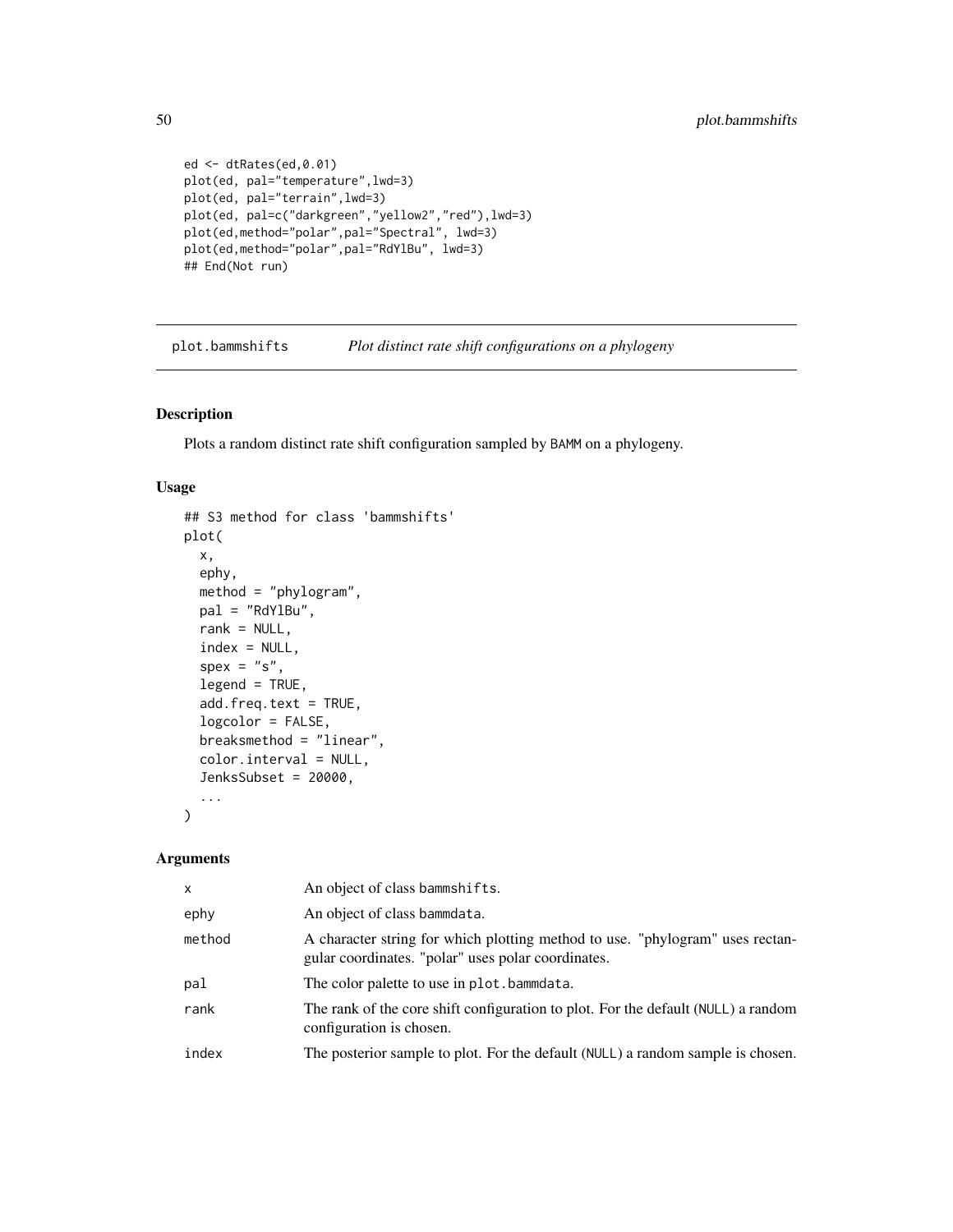| spex          | A character string indicating what type of macroevolutionary rates should be<br>plotted. "s" (default) indicates speciation rates, "e" indicates extinction rates,<br>and 'netdiv' indicates net diversification rates. Ignored if ephy\$type = "trait". |
|---------------|----------------------------------------------------------------------------------------------------------------------------------------------------------------------------------------------------------------------------------------------------------|
| legend        | Logical indicating whether to plot a legend.                                                                                                                                                                                                             |
| add.freq.text | A logical indicating whether the frequency of each sampled shift configuration<br>should be added to each plot.                                                                                                                                          |
| logcolor      | Logical. Should colors be plotted on a log scale.                                                                                                                                                                                                        |
| breaksmethod  | Method used for determining color breaks. See help file for assign Color Breaks.                                                                                                                                                                         |
|               | color interval Min and max value for the mapping of rates. One of the two values can be NA.<br>See details in plot, bammedata for further details.                                                                                                       |
| JenksSubset   | If breaksmethod $=$ "jenks", the number of regularly-spaced samples to subset<br>from the full rates vector. Only relevant for large datasets. See help file for<br>assignColorBreaks.                                                                   |
| $\cdots$      | Other arguments to plot.bammdata.                                                                                                                                                                                                                        |

A rate shift configuration is the set of nodes of the phylogeny where a shift occurs in the macroevolutionary rate dynamic of diversification or trait evolution. Each posterior sample is a potentially distinct rate shift configuration. Different configurations may imply different macroevolutionary scenarios. This function helps visualize the different distinct rate shift configurations sampled by BAMM.

A core shift configuration is defined by a set of nodes that have shift probabilities that are substantially elevated relative to what you expect under the prior alone. These core configurations are inferred in [distinctShiftConfigurations](#page-19-0). It is almost certain that more than one core shift configuration will be sampled by BAMM. Moreover, each core shift configuration may contain many subconfigurations. A subconfiguration contains the core shift node configuration and zero or more additional shift nodes that occur with low marginal probability.

Points are added to the branches subtending the nodes of each rate configuration. The size of the point is proportional to the marginal probability that a shift occurs on a specific branch. If the instantaneous rate at a shift's origin represents an initial increase above the ancestral instantaneous rate the point is red. If the instantaneous rate at a shift's origin represents an initial decrease below the ancestral instantaneous rate the point is blue.

### Author(s)

Mike Grundler, Dan Rabosky

### References

<http://bamm-project.org/>

## See Also

[distinctShiftConfigurations](#page-19-0), [plot.bammdata](#page-44-0)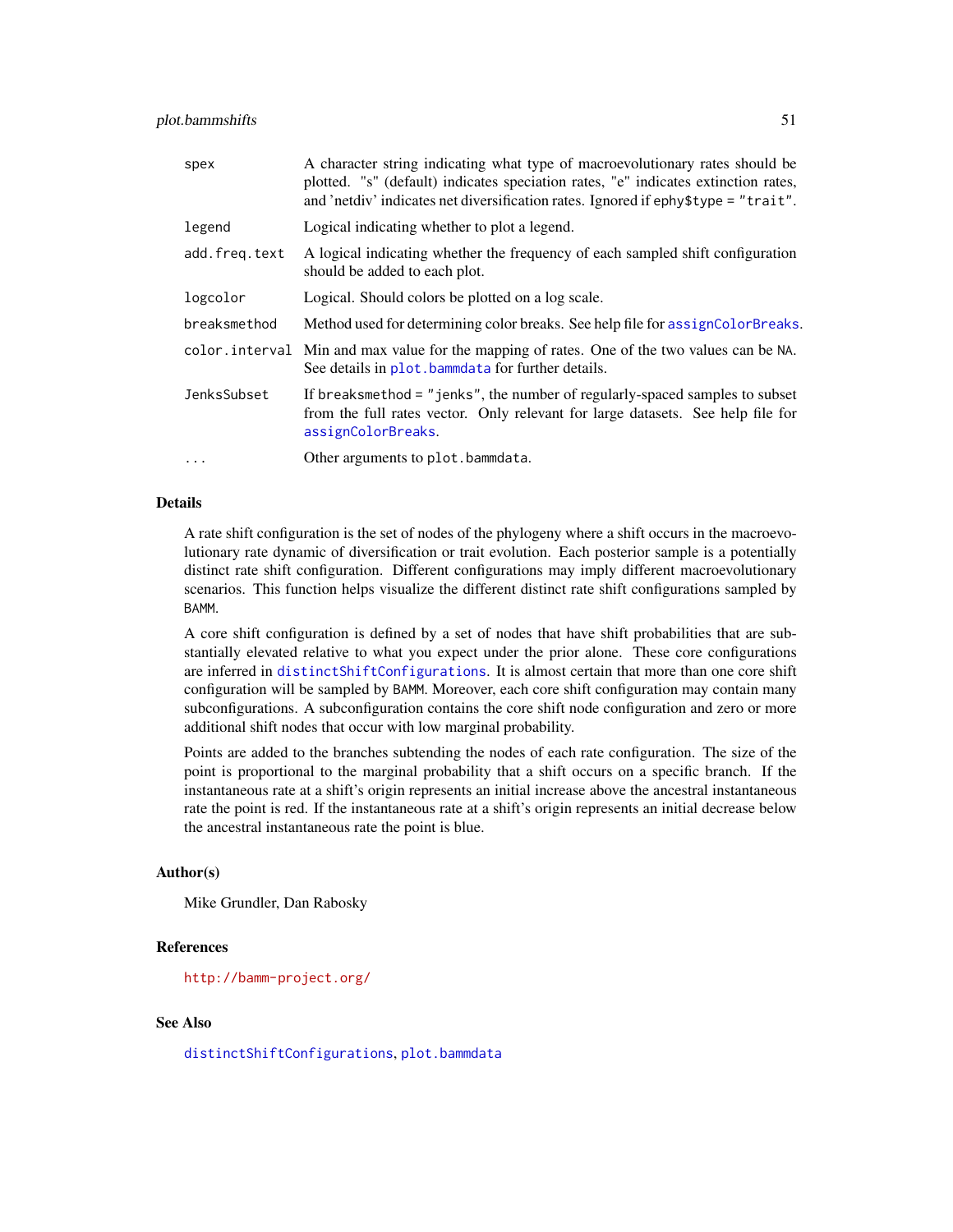# Examples

```
data(whales, events.whales)
ed <- getEventData(whales, events.whales, burnin=0.25, nsamples=500)
sc <- distinctShiftConfigurations(ed, expectedNumberOfShifts = 1,
                                  threshold = 5)
plot(sc, ed)
```
plot.credibleshiftset *Plot credible set of rate shift configurations from* BAMM *analysis*

# Description

Plots the credible set of rate shift configurations from a BAMM analysis on a phylogeny.

## Usage

```
## S3 method for class 'credibleshiftset'
plot(
 x,
 plotmax = 9,
 method = "phylogram",
 pal = "RdYlBu",
  shiftColor = "black",
  spec = "s",add.freq.text = TRUE,
  use.plot.bammdata = TRUE,
  border = TRUE,legend = FALSE,
  send2pdf = FALSE,
  logcolor = FALSE,
  breaksmethod = "linear",
  color.interval = NULL,
  JenksSubset = 20000,
  ...
)
```

|            | An object of class credibleshiftset.                                         |
|------------|------------------------------------------------------------------------------|
| plotmax    | An integer number of plots to display.                                       |
| method     | A coordinate method to use for plotting. Options are "phylogram" or "polar". |
| pal        | A color palette to use with plot.bammdata.                                   |
| shiftColor | Color to use for shift points.                                               |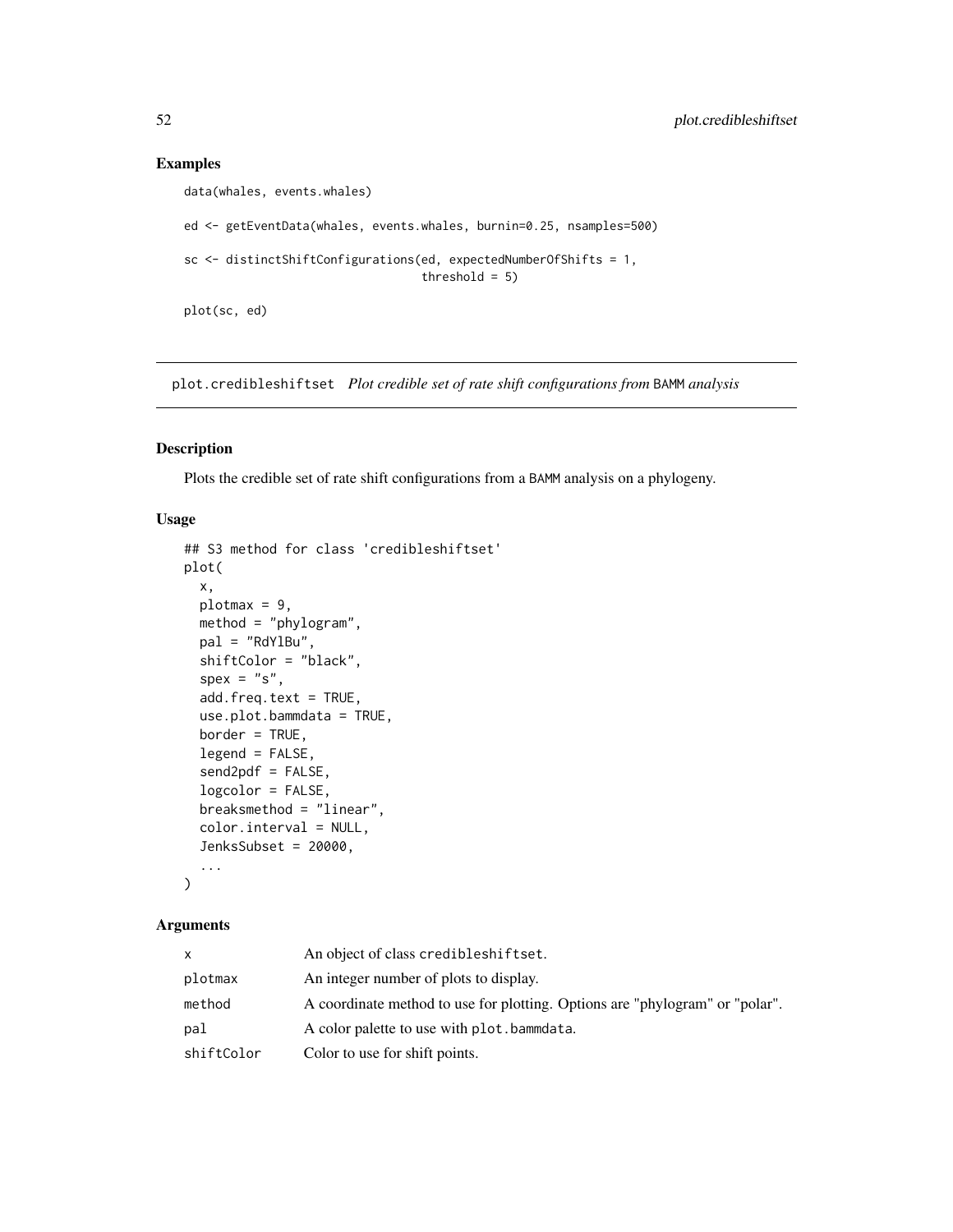| spex              | A character string indicating what type of macroevolutionary rates should be<br>plotted. "s" (default) indicates speciation rates, "e" indicates extinction rates,<br>and "netdiv" indicates net diversification rates. Ignored if ephy\$type = "trait". |
|-------------------|----------------------------------------------------------------------------------------------------------------------------------------------------------------------------------------------------------------------------------------------------------|
| add.freq.text     | A logical indicating whether to add the posterior frequency of each shift config-<br>uration to the plotting region.                                                                                                                                     |
| use.plot.bammdata |                                                                                                                                                                                                                                                          |
|                   | A logical indicating whether to use plot. bammdata (TRUE) or plot. phylo (FALSE).                                                                                                                                                                        |
| border            | A logical indicating whether to frame the plotting region.                                                                                                                                                                                               |
| legend            | A logical indicating whether to plot a legend.                                                                                                                                                                                                           |
| send2pdf          | A logical indicating whether to print the figure to a PDF file.                                                                                                                                                                                          |
| logcolor          | A logical indicating whether the rates should be log-transformed.                                                                                                                                                                                        |
| breaksmethod      | Method used for determining color breaks. See help file for assignColorBreaks.                                                                                                                                                                           |
| color.interval    | Min and max value for the mapping of rates. One of the two values can be NA.<br>See details in plot. bammedata for further details.                                                                                                                      |
| JenksSubset       | If breaksmethod = "jenks", the number of regularly spaced samples to subset<br>from the full rates vector. Only relevant for large datasets. See help file for<br>assignColorBreaks.                                                                     |
| .                 | Further arguments to pass to plot.bammdata.                                                                                                                                                                                                              |

This produces phylorate plots for the plotmax most-probable shift configurations sampled with BAMM. Shift configurations are plotted in a single graphics window. The posterior probability (frequency) of each rate shift configuration in the posterior is shown (omitted with argument add. freq.text  $=$  FALSE).

Points are added to the branches subtending the nodes of each rate configuration. The size of the point is proportional to the marginal probability that a shift occurs on a specific branch.

# Author(s)

Mike Grundler

# References

<http://bamm-project.org/>

### See Also

[credibleShiftSet](#page-14-0), [distinctShiftConfigurations](#page-19-0), [plot.bammdata](#page-44-0), [plot.bammshifts](#page-49-0)

```
data(events.whales)
data(whales)
ed <- getEventData(whales, events.whales, nsamples=500)
cset <- credibleShiftSet(ed, expectedNumberOfShifts = 1, threshold = 5)
plot(cset)
```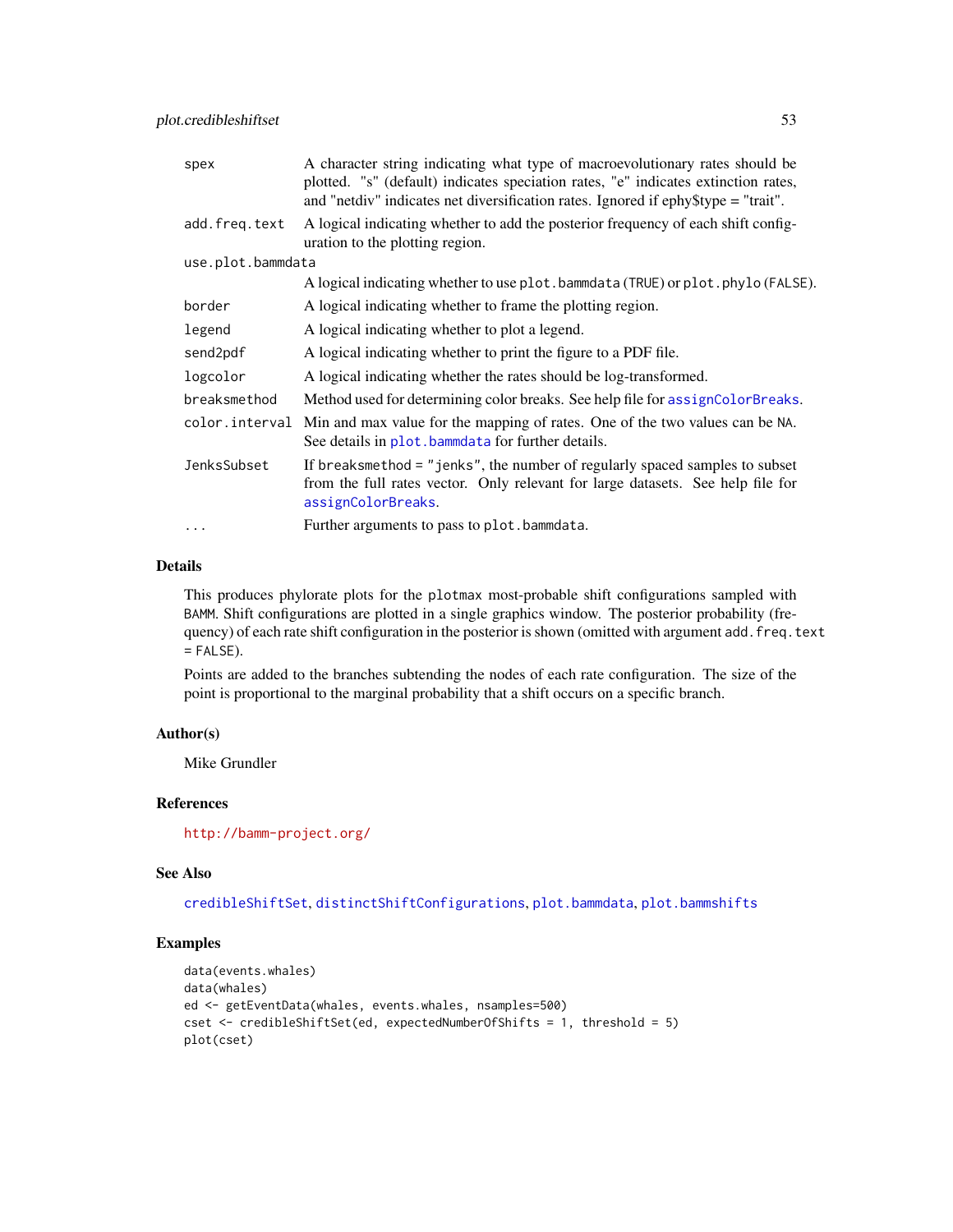# Description

Generates a barplot of the prior and posterior distributions of the number of shifts.

# Usage

```
plotPrior(
 mcmc,
  expectedNumberOfShifts = 1,
 burnin = 0.15,
 priorCol = "light blue",
 postCol = "red",
  legendPos = "topright",
  ...
\mathcal{L}
```
# Arguments

| mcmc                   | A dataframe of the mcmc_out file from a BAMM run, or the filename. |
|------------------------|--------------------------------------------------------------------|
| expectedNumberOfShifts |                                                                    |
|                        | Expected number of shifts under the prior.                         |
| burnin                 | The fraction of samples to discard as burn-in.                     |
| priorCol               | Color for the prior distribution.                                  |
| postCol                | Color for the posterior distribution.                              |
| legendPos              | Placement of the legend, see legend.                               |
|                        | Additional parameters that are passed to barplot.                  |

# Value

Invisibly returns a matrix with the probability of each shift number under the prior and the posterior.

# Author(s)

Pascal Title

```
data(mcmc.whales)
plotPrior(mcmc.whales, expectedNumberOfShifts = 1, burnin = 0.15)
```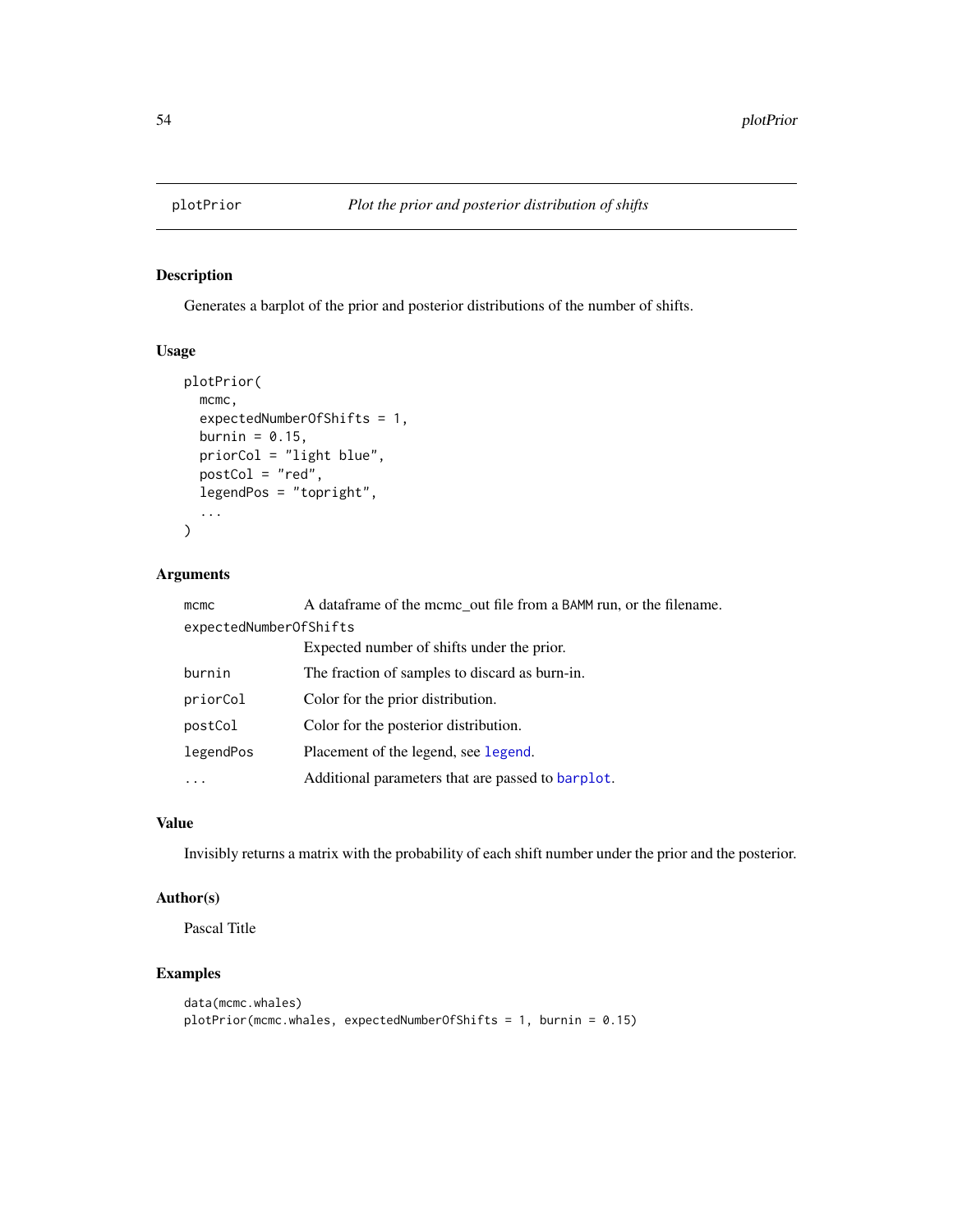### <span id="page-54-0"></span>Description

Generates a plot of diversification or phenotypic rate through time with confidence intervals.

## Usage

```
plotRateThroughTime(
  ephy,
  useMedian = TRUE,
  intervals = seq(from = 0, to = 1, by = 0.01),
  ratetype = "auto",
  nBins = 100,
  smooth = FALSE,
  smoothParam = 0.2,
  opacity = 0.01,intervalCol = "blue",
  avgCol = "red",start.time = NULL,
  end.time = NULL,
  node = NULL,
  nodetype = "include",
 plot = TRUE,
  cex. axis = 1,cex.1ab = 1.3,
  1wd = 3,
  xline = 3.5,
 yline = 3.5,
 mar = c(6, 6, 1, 1),xticks = NULL,
 yticks = NULL,
 xlim = "auto",ylim = "auto",
 add = FALSE,axis.labels = TRUE
```
# )

| ephy      | Object of class bammdata or bamm-ratematrix.                                                                                    |
|-----------|---------------------------------------------------------------------------------------------------------------------------------|
| useMedian | A logical: will plot median if TRUE, mean if FALSE.                                                                             |
| intervals | If NULL, no intervals will be plotted, otherwise a vector of quantiles must be<br>supplied (these will define shaded polygons). |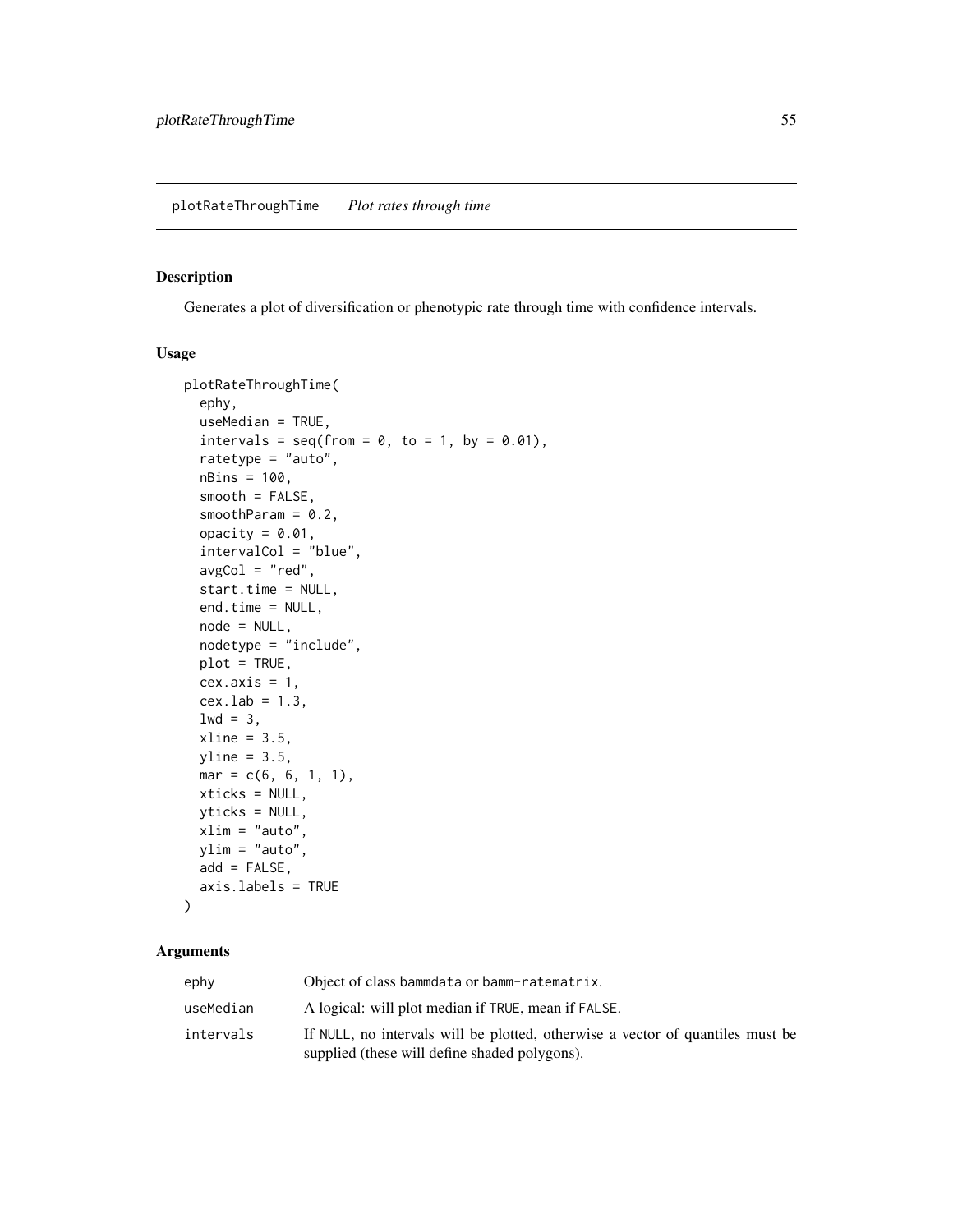| ratetype    | If 'auto', defaults to speciation (for diversification) or beta (for traits). Can<br>alternatively specify 'netdiv' or 'extinction'.                                        |
|-------------|-----------------------------------------------------------------------------------------------------------------------------------------------------------------------------|
| nBins       | Number of time slices used to generate rates through time.                                                                                                                  |
| smooth      | A logical: whether or not to apply loess smoothing.                                                                                                                         |
| smoothParam | Loess smoothing parameter, ignored if smooth = FALSE.                                                                                                                       |
| opacity     | Opacity of color for interval polygons.                                                                                                                                     |
| intervalCol | Color for interval polygons.                                                                                                                                                |
| avgCol      | Color for mean/median line (line will not be plotted if $avgCol = NULL$ ).                                                                                                  |
| start.time  | Start time (in units before present). If NULL, starts at root.                                                                                                              |
| end.time    | End time (in units before present). If NULL, ends at present.                                                                                                               |
| node        | If supplied, the clade descended from this node will be used or ignored, depend-<br>ing on nodetype.                                                                        |
| nodetype    | If 'include', rates will be plotted only for the clade descended from node. If<br>'exclude', the clade descended from node will be left out of the calculation of<br>rates. |
| plot        | A logical: if TRUE, a plot will be returned, if FALSE, the data for the plot will be<br>returned.                                                                           |
| cex.axis    | Size of axis tick labels.                                                                                                                                                   |
| cex.lab     | Size of axis labels.                                                                                                                                                        |
| lwd         | Line width of the average rate.                                                                                                                                             |
| xline       | Margin line for placing x-axis label.                                                                                                                                       |
| yline       | Margin line for placing y-axis label.                                                                                                                                       |
| mar         | Passed to par () to set plot margins.                                                                                                                                       |
| xticks      | Number of ticks on the x-axis, automatically inferred if NULL.                                                                                                              |
| yticks      | Number of ticks on the y-axis, automatically inferred if NULL.                                                                                                              |
| xlim        | Vector of length $2$ with min and max times for $x$ axis. $X$ axis is time since<br>present, so if plotting till the present, $x \lim[2] == 0$ . Can also be 'auto'.        |
| ylim        | Vector of length 2 with min and max rates for y axis. Can also be 'auto'.                                                                                                   |
| add         | A logical: should rates be added to an existing plot.                                                                                                                       |
| axis.labels | A logical: if TRUE, axis labels will be plotted.                                                                                                                            |

If the input ephy object has been generated by [getEventData](#page-29-0) and is of class bammdata, then start.time, end.time, node, and nodetype can be specified. If the input ephy object has been generated by [getRateThroughTimeMatrix](#page-36-0) and is of class bamm-ratematrix, then those arguments cannot be specified because they are needed to generate the rate matrix, which in this case has already happened.

The user has complete control of the plotting of the confidence intervals. Confidence intervals will not be plotted at all if intervals=NULL. If a single confidence interval polygon is desired, rather than overlapping polygons, then intervals can specify the confidence interval bounds, and opacity should be set to 1 (see examples).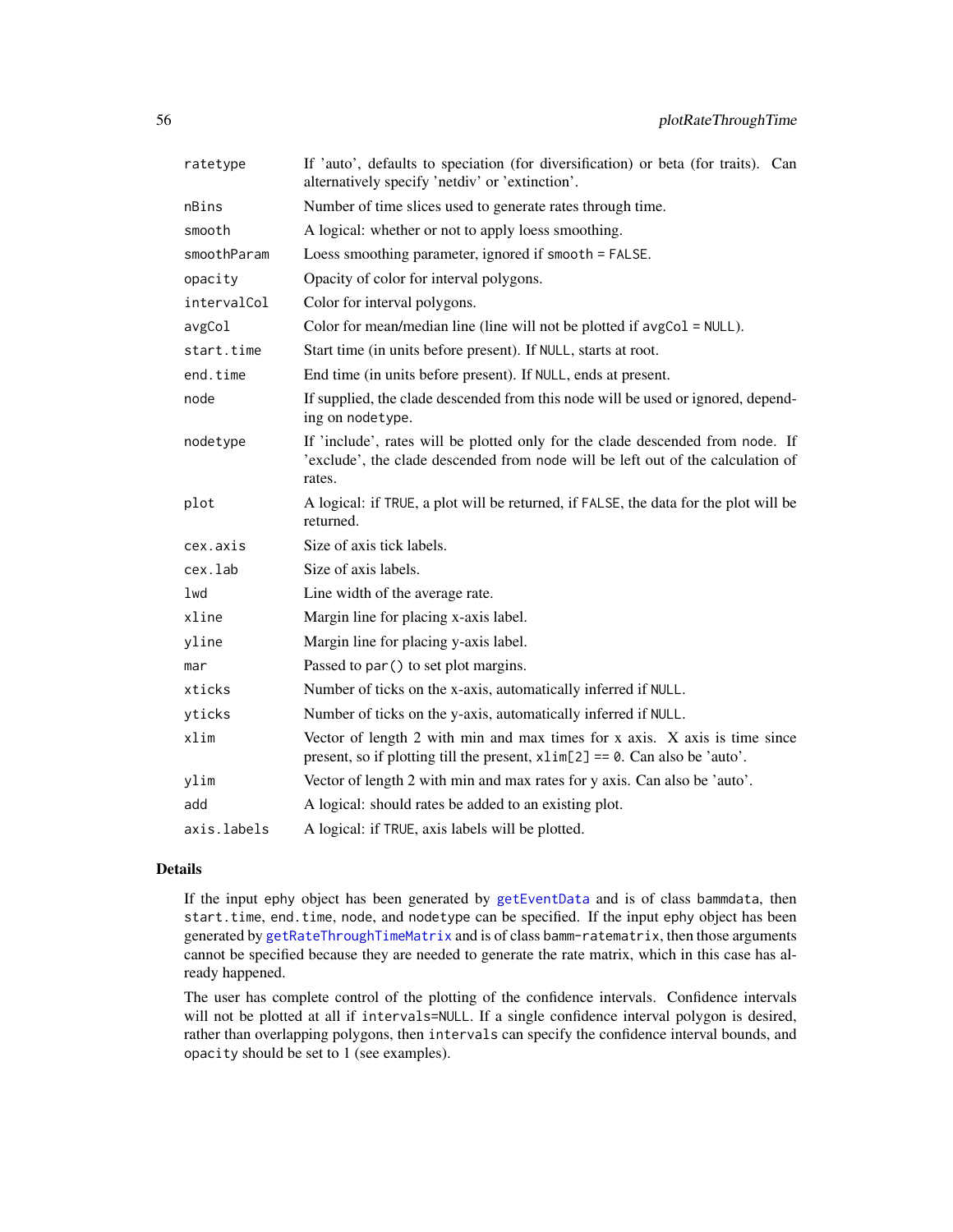If working with a large dataset, we recommend first creating a bamm-ratematrix object with [getRateThroughTimeMatrix](#page-36-0) and then using that object as input for plotRateThroughTime. This way, the computation of rates has already happened and will not slow the plotting function down, making it easier to adjust plotting parameters.

### Value

If plot = FALSE, then a list is returned with the following components:

- poly A list of matrices, where each matrix contains the coordinates that define each overlapping confidence interval polygon.
- avg A vector of y-coordinates for mean or median rates used to plot the average rates line.
- times A vector of time values, used as x-coordinates in this plot function.

### Author(s)

Pascal Title

# See Also

See [getEventData](#page-29-0) and [getRateThroughTimeMatrix](#page-36-0) to generate input data.

```
## Not run:
data(events.whales)
data(whales)
ephy <- getEventData(whales,events.whales)
# Simple plot of rates through time with default settings
plotRateThroughTime(ephy)
# Plot two processes separately with 90% CI and loess smoothing
plotRateThroughTime(ephy, intervals = seq(from = 0, 0.9, by = 0.01), smooth = TRUE,
                    node = 141, nodetype = 'exclude', ylim = c(\theta, 1.2))
plotRateThroughTime(ephy, intervals = seq(from = 0, 0.9, by = 0.01), smooth = TRUE,
                    node = 141, nodetype = 'include', add = TRUE,
                    intervalCol = 'orange')
legend('topleft', legend = c('Dolphins','Whales'), col = 'red',
    fill = c('orange', 'blue'), border = FALSE, lty = 1, lwd = 2, merge = TRUE,seg.len=0.6)
# Same plot, but from bamm-ratematrix objects
rmat1 <- getRateThroughTimeMatrix(ephy, node = 141, nodetype = 'exclude')
rmat2 <- getRateThroughTimeMatrix(ephy, node = 141, nodetype = 'include')
plotRateThroughTime(rmat1, intervals=seq(from = 0, 0.9, by = 0.01),
    smooth = TRUE, ylim = c(0, 1.2)
```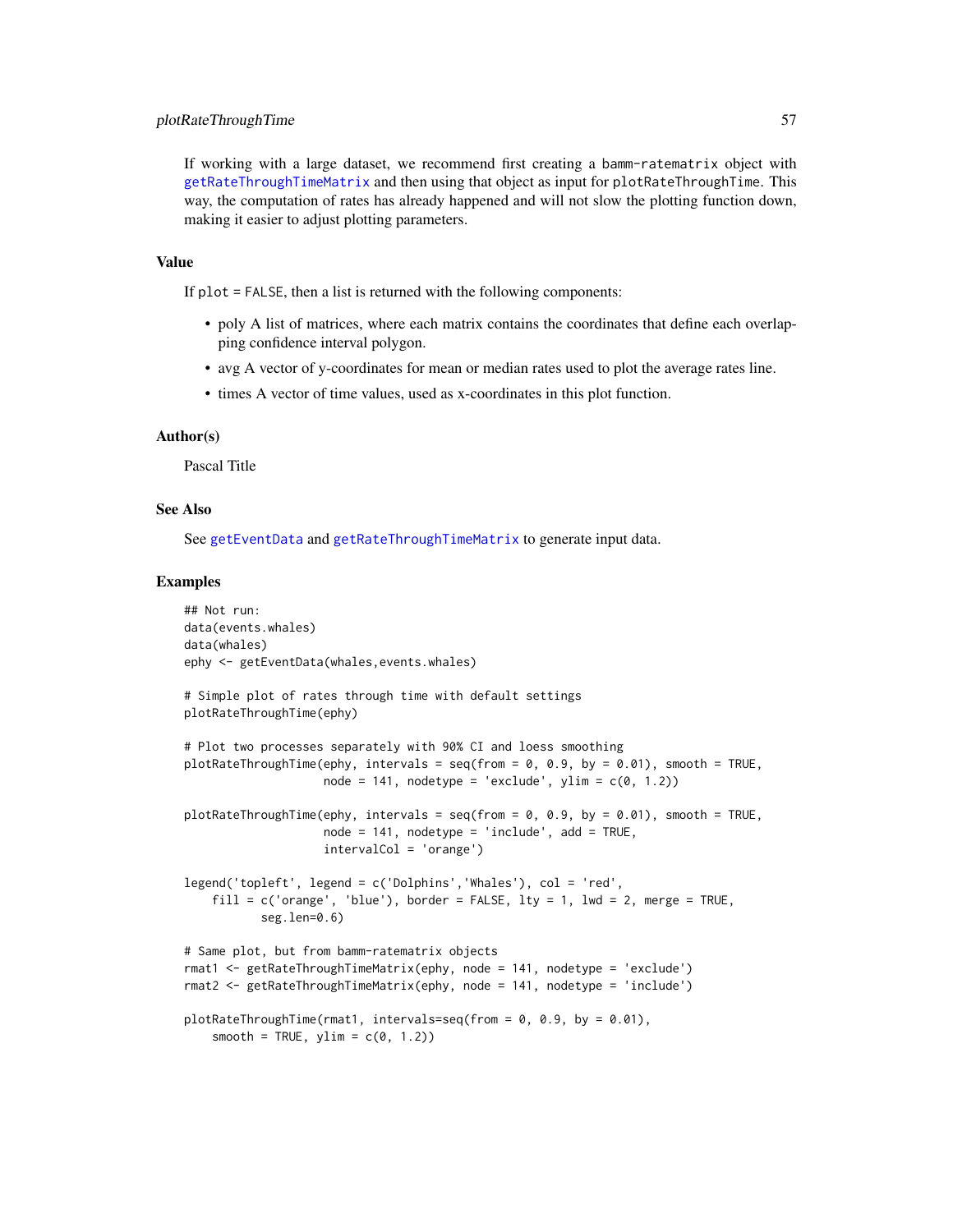```
plotRateThroughTime(rmat2, intervals = seq(from = 0, 0.9, by = 0.01),
    smooth = TRUE, add = TRUE, intervalCol = 'orange')
# To plot the mean rate without the confidence envelope
plotRateThroughTime(ephy, useMedian = FALSE, intervals = NULL)
# To plot the mean rate, with a single 95% confidence envelope, grayscale
plotRateThroughTime(ephy, useMedian = FALSE, intervals = c(0.05, 0.95),
    intervalCol = 'gray70', avgCol = 'black', opacity = 1)# To not plot, but instead return the plotting data generated in this
# function, we can make plot = FALSE
plotRateThroughTime(ephy, plot = FALSE)
## End(Not run)
```
ratesHistogram *Histogram of* BAMM *rate frequencies*

# Description

Plots a histogram of the frequency of rate values across the phylogeny.

### Usage

```
ratesHistogram(
 phylorates,
 plotBrks = TRUE,
 xlab = "speciation rate",
 ylab = "density",
 1wd = 0.2,
 \frac{1}{1}brksCol = "black",
  ...
)
```

| phylorates | A saved plot.bammdata object.                           |
|------------|---------------------------------------------------------|
| plotBrks   | Boolean, should breaks be plotted over the histogram.   |
| xlab       | x-axis label.                                           |
| ylab       | y-axis label.                                           |
| lwd        | Line width for breaks.                                  |
| lty        | Line style for breaks.                                  |
| brksCol    | Color of breaks lines.                                  |
|            | Additional arguments passed on to metx for axis labels. |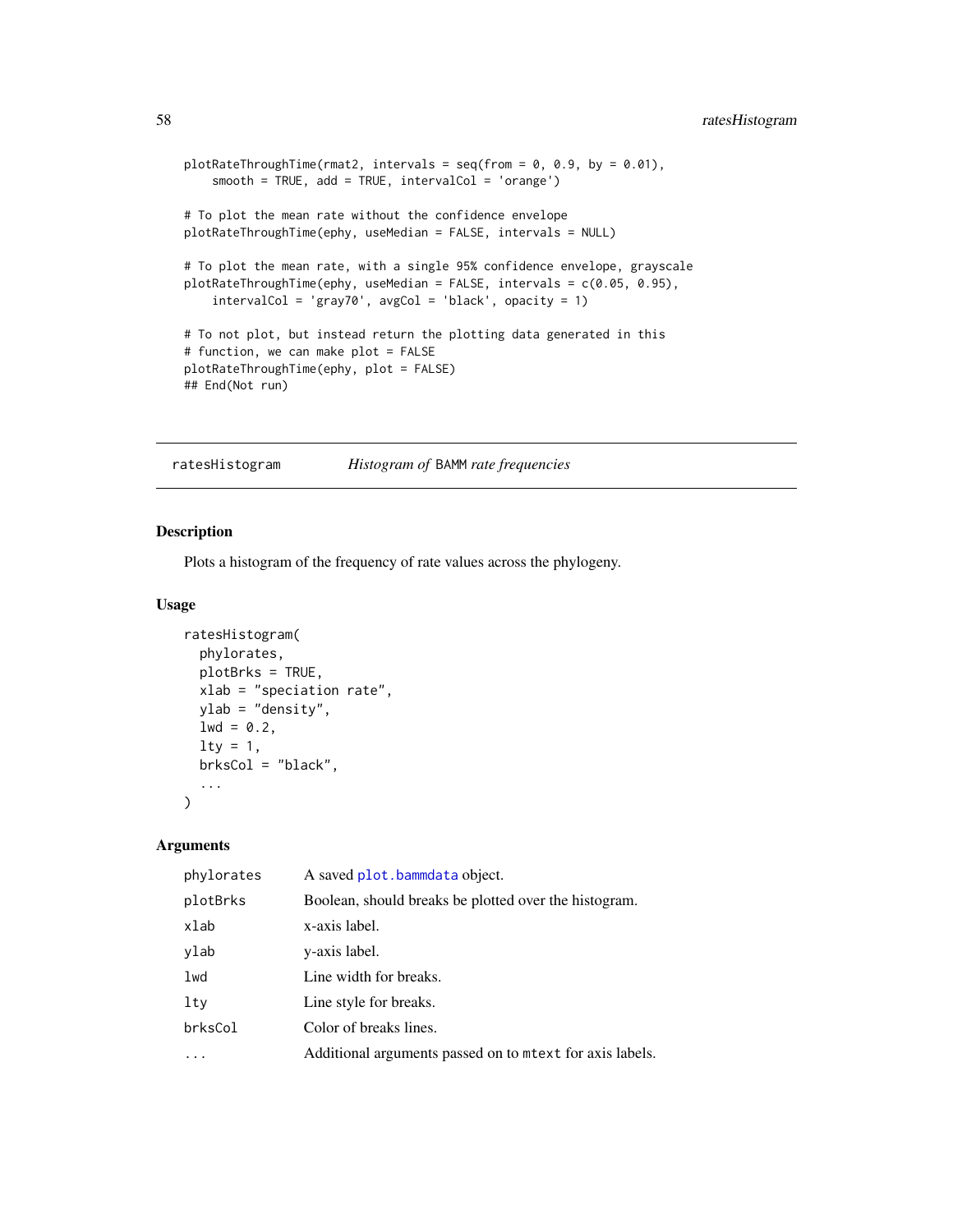#### richColors 59

# Details

With this function, a histogram is plotted that shows the frequency of rates present in the dataset. The color scheme plotted is taken from the saved plot.bammdata object that is the main input. Therefore, the mapping of colors to rates in the histogram corresponds exactly to what is plotted in the phylorate plot. If plotBrks = TRUE, then the color breaks used for the phylorates plot are shown.

This function can be a useful tool for exploring different plot.bammdata options. Please see [http:](http://bamm-project.org/colorbreaks.html) [//bamm-project.org/colorbreaks.html](http://bamm-project.org/colorbreaks.html) on the bamm-project website for more information on the utility of this function.

#### Author(s)

Pascal Title

# References

<http://bamm-project.org/>

### See Also

[plot.bammdata](#page-44-0)

# Examples

```
data(primates, events.primates)
ed <- getEventData(primates, events.primates, burnin=0.25, nsamples=500,
                   type = 'trait')
```
# create phylorate plot with the jenks breaks method to generate output phylorates <- plot(ed, breaksmethod='jenks', show = FALSE)

ratesHistogram(phylorates, plotBrks = TRUE, xlab = 'trait rates')

richColors *Rich color palette*

### Description

Deprecated function. Please use [rich.colors](#page-0-0) instead.

### Usage

```
richColors(n)
```
#### Arguments

n The number of desired colors.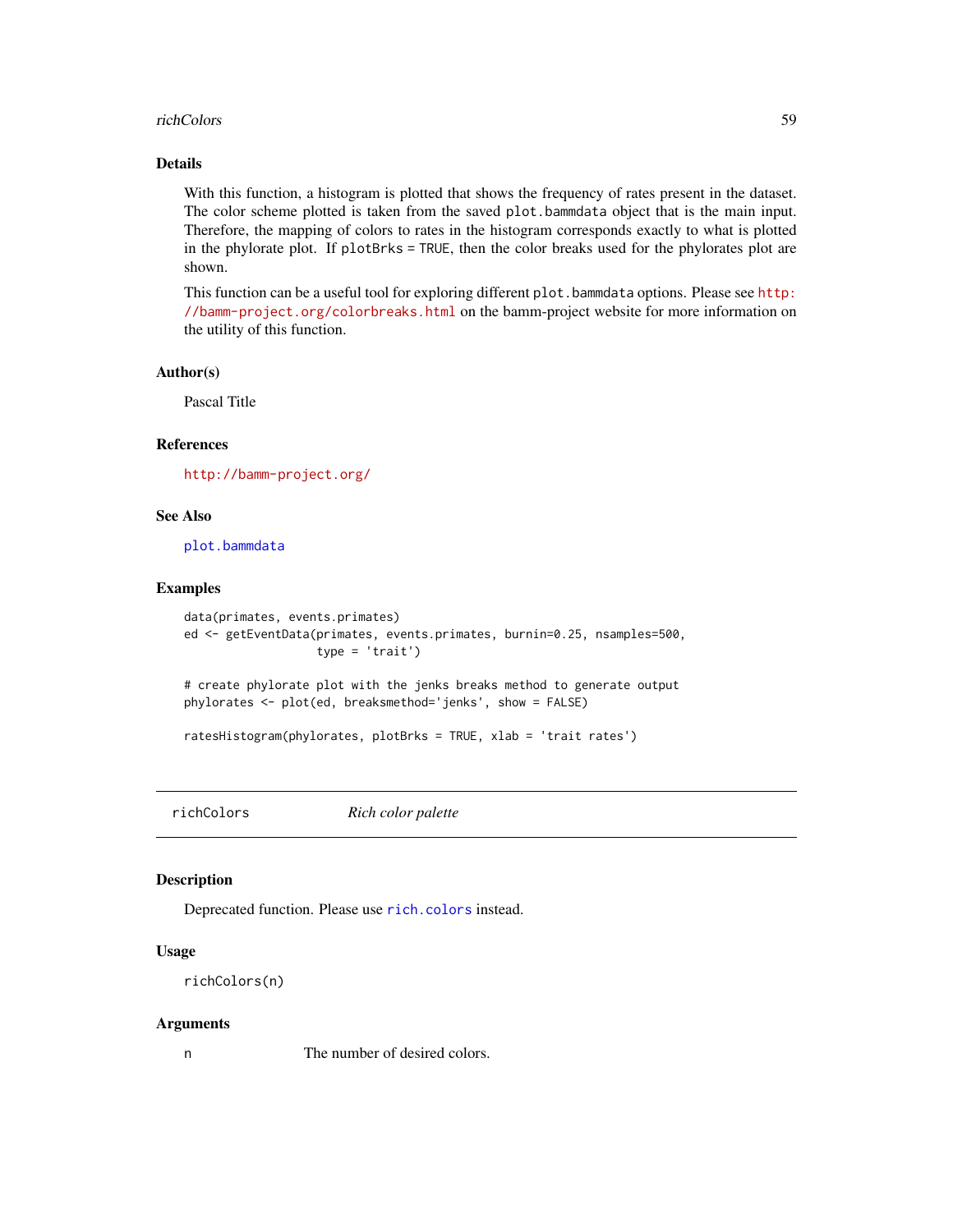# See Also

[rich.colors](#page-0-0)

samplingProbs *Creates clade-specific sampling fractions*

# Description

If the user would like to specify species sampling on a clade-by-clade basis, a sampling probability table can be provided to BAMM.

### Usage

```
samplingProbs(
  tree,
  cladeTable,
  cladeRichness = NULL,
  globalSampling,
 output,
 writeToDisk = TRUE
)
```
## Arguments

| tree          | An object of class phylo.                                                                |
|---------------|------------------------------------------------------------------------------------------|
| cladeTable    | A dataframe with one column of species names and a second column of group<br>assignment. |
| cladeRichness | Either NULL or a vector of species counts, named by clade names.                         |
|               | globalSampling percent sampling for the backbone of the phylogeny.                       |
| output        | Path + output file name.                                                                 |
| writeToDisk   | A logical, should the table be written to disk, defaults to TRUE.                        |

# Details

This function handles two types of input: The cladeTable can either contain the species found in the phylogeny, along with clade assignment of those species, or it can contain more species than found in the phylogeny. If the table only contains those species in the phylogeny, then a vector cladeRichness must be provided that contains known clade richness. If the cladeTable contains more than the species in the phylogeny, then cladeRichness should be set to NULL. The globalSampling value should represent the overall completeness of species sampling in terms of major clades. See <http://bamm-project.org/> for additional details.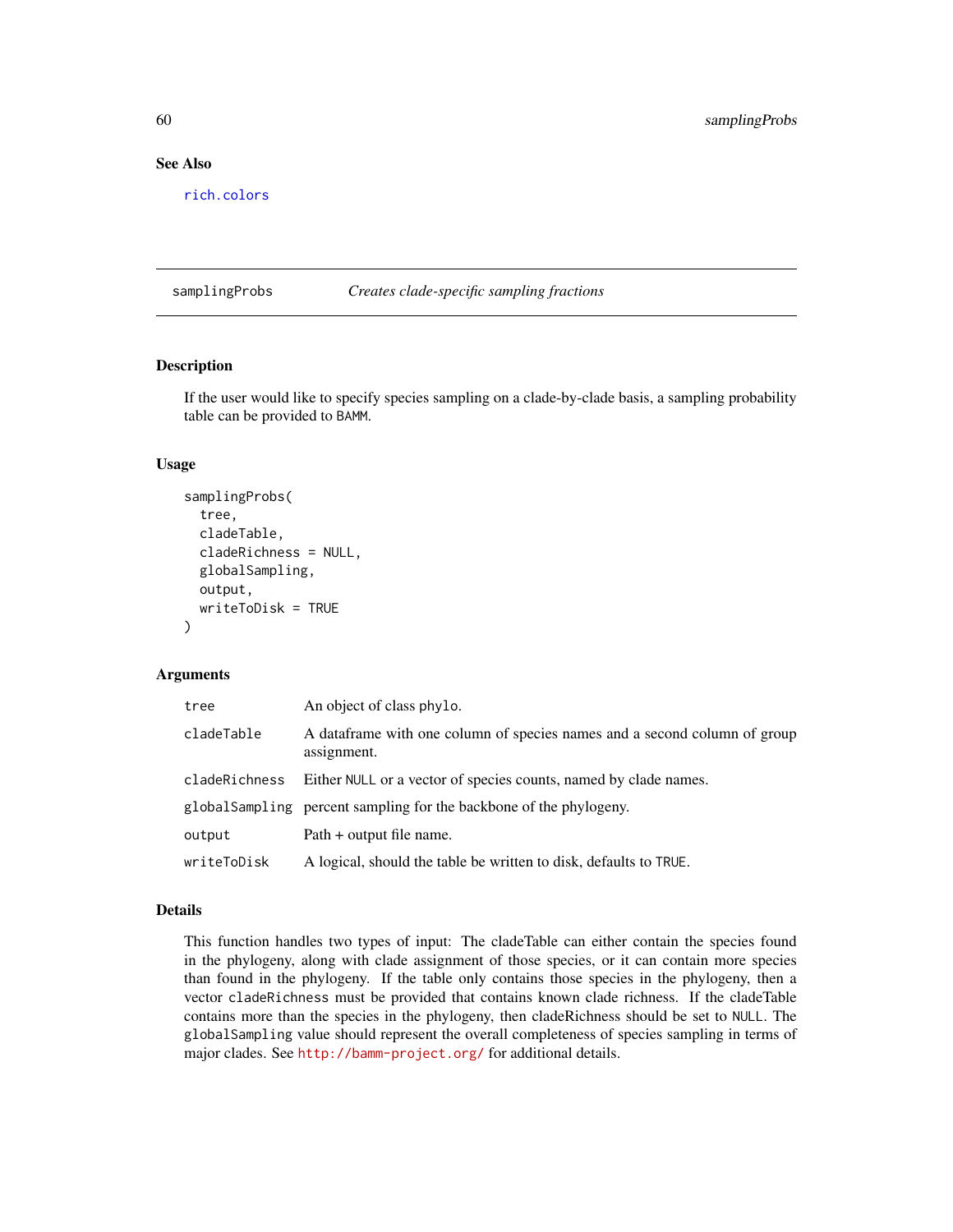### setBAMMpriors 61

## Value

If writeToDisk = TRUE, then no object is returned. If writeToDisk = FALSE, then a dataframe is returned. The resultant table must contain one row for each species in the phylogeny, along with clade assignment, and sampling fraction. The first line must contain the overall sampling fraction for the phylogeny and must be written as tab-delimited, with no headers.

## Author(s)

Pascal Title

# Examples

```
# Generate dummy data
tree <- read.tree(text="(((t1:2,(t2:1,t3:1):1):1,((t4:1,t5:1):1,t6:2):1)
                  :1,(t7:3,(t8:2,t9:2):1):1);")
tree$tip.label <- paste(rep('Species',9),1:9,sep='')
spTable <- as.data.frame(matrix(nrow=9,ncol=2))
spTable[,1] <- tree$tip.label
spTable[1:3,2] <- 'cladeA'
spTable[4:6,2] <- 'cladeB'
spTable[7:9,2] <- 'cladeC'
richnessVec <- c(cladeA=5, cladeB=4, cladeC=12)
# Option 1: We have a table of clade assignment for the species in the
# tree, along with a vector of known clade richness
spTable
richnessVec
samplingProbs(tree, cladeTable = spTable, cladeRichness = richnessVec,
             globalSampling = 1, writeToDisk = FALSE)
# Option 2: We have a table of known species, beyond the sampling in the
# phylogeny
spTable <- rbind(spTable, c('Species10','cladeA'),c('Species11','cladeA'),
                c('Species12','cladeC'), c('Species13','cladeC'),
                c('Species14','cladeC'))
spTable
samplingProbs(tree, cladeTable = spTable, cladeRichness = NULL,
              globalSampling = 0.9, writeToDisk = FALSE)
```
setBAMMpriors *Set BAMM Priors*

#### Description

Set priors for BAMM analysis.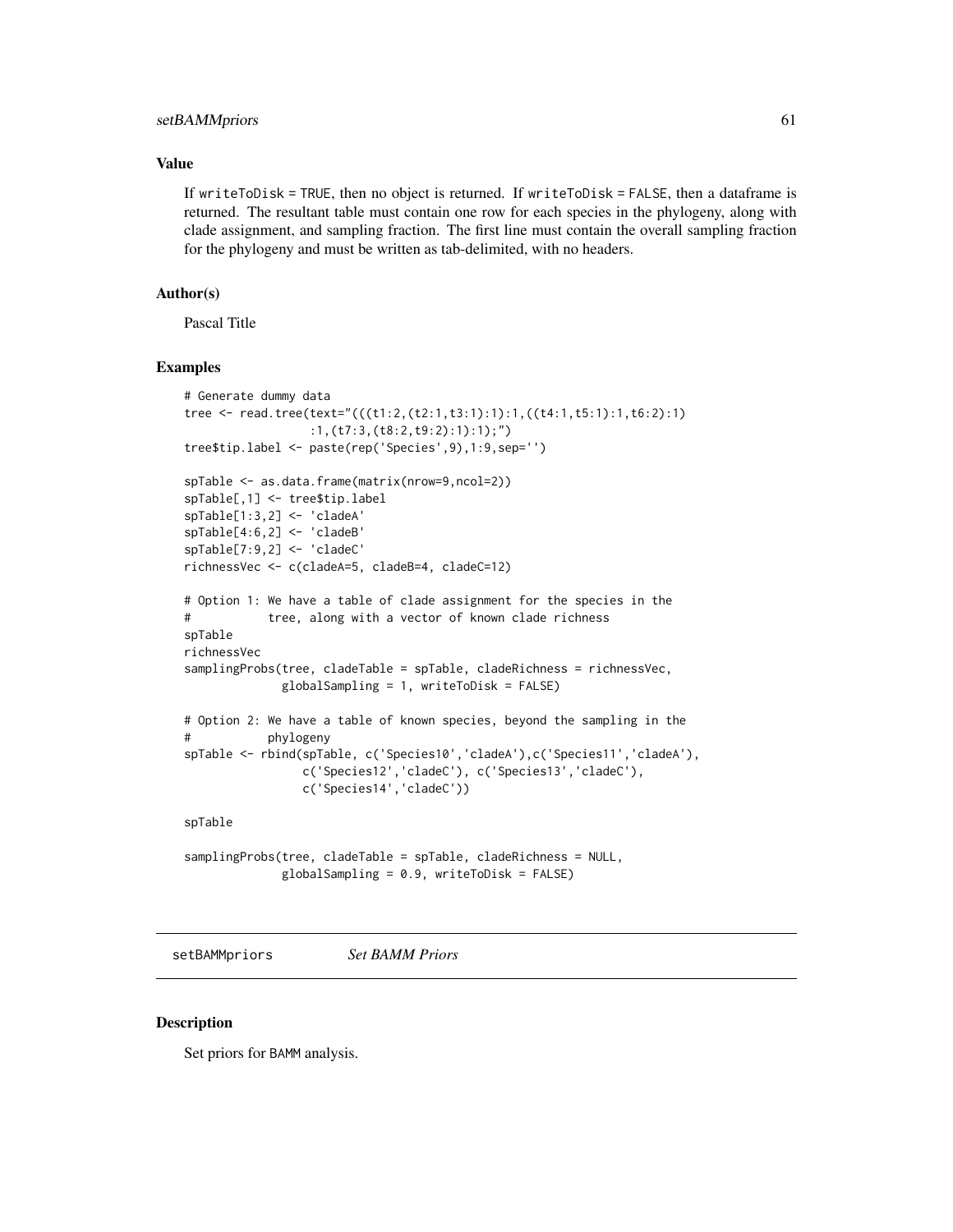### Usage

```
setBAMMpriors(
 phy,
  total.taxa = NULL,
  traits = NULL,
  outfile = "myPriors.txt",
 Nmax = 1000,
  suppressWarning = FALSE
)
```
#### Arguments

| phy             | An object of class phylo, e.g., the phylogenetic tree you will analyze with BAMM.                                                                                                      |
|-----------------|----------------------------------------------------------------------------------------------------------------------------------------------------------------------------------------|
| total.taxa      | If doing speciation-extinction analysis, the total number of taxa in your clade. If<br>your tree contains all taxa in the clade (100% sampling), then leave this as NULL.              |
| traits          | A filename where the trait data (BAMM format) are stored, or a numeric vector<br>named according to the tips in phy. Leave NULL if doing a speciation-extinction<br>analysis.          |
| outfile         | Filename for outputting the sample priors block. If NULL, then a vector is re-<br>turned instead.                                                                                      |
| Nmax            | If analyzing a very large tree for phenotypic evolution, uses only this many taxa<br>to estimate priors for your dataset. Avoid matrix inversion issues with large<br>numbers of tips. |
| suppressWarning |                                                                                                                                                                                        |
|                 | Logical If TPUE then the warning about setting the Poisson rate prior is sup-                                                                                                          |

Logical. If TRUE, then the warning about setting the Poisson rate prior is suppressed. Only applies if outfile = NULL.

### Details

This is a "quick and dirty" tool for identifying approximately acceptable priors for a BAMM analysis. We have found that choice of prior can have a substantial impact on BAMM analyses. It is difficult to simply set a default prior that applies across datasets, because users often have trees with branch lengths in very different units (e.g., numbers of substitutions versus millions of years). Hence, without some careful attention, you can inadvertently specify some very bad prior distributions. This function is designed to at least put you in the right ballpark for decent prior distributions, but there are no guarantees that these are most appropriate for your data.

# The general rules applied here are:

For the lambdaInitPrior, we estimate the speciation rate of the data under a pure birth model. We then set this prior to give an exponential distribution with a mean five times greater than this computed pure birth speciation estimate.

The lambdaShiftPrior is the standard deviation of the normal prior on the exponential change parameter k. We set the prior distribution based on the age of the root of the tree. We set the standard deviation of this distribution such that 2 standard deviations give a parameter that will yield a 90% decline in the initial speciation rate between the root of the tree and the tips. The basic model is lambda(t) = lambda\_0  $*$  exp(k  $*$  t). This is a straightforward calculation: let x = -log(0.1) / TMAX, where TMAX is the age of the tree. Then set the standard deviation equal to  $(x / 2)$ .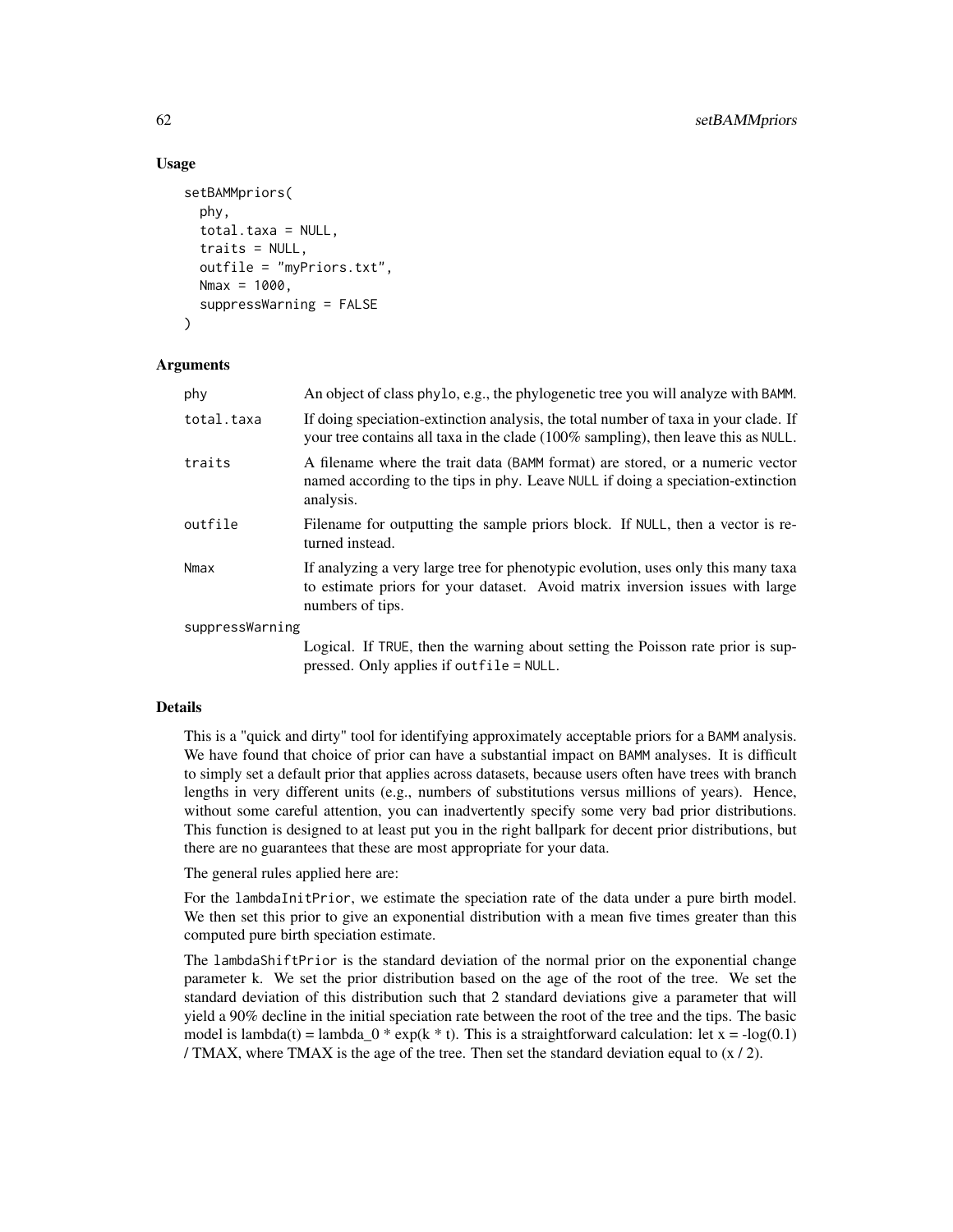We set muInitPrior equal to lambdaInitPrior.

For trait evolution, we first compute the maximum likelihood estimate of the variance of a Brownian motion process of trait evolution. The prior betaInitPrior is then set to an exponential distribution with a mean 5 times greater than this value (similar to what is done for lambda and mu, above).

This function generates an output file containing a prior parameters block that can be pasted directly into the priors section of your BAMM control file.

# Value

The function does not return anything. It simply performs some calculations and writes formatted output to a file. However, if outfile = NULL, then a named vector is returned.

### Author(s)

Dan Rabosky

### Examples

```
data(whales)
setBAMMpriors(phy = whales, total.taxa = 89, outfile = NULL)
```
speciesByRatesMatrix *Compute species-specific rate through time trajectories*

#### Description

Computes the mean of the marginal posterior density of speciation/extinction or phenotypic rates for equally spaced points along the root to tip path for each species.

### Usage

```
speciesByRatesMatrix(ephy, nslices, index = NULL, spex = "s")
```

| ephy    | An object of class bammdata.                                                                                                                                                        |
|---------|-------------------------------------------------------------------------------------------------------------------------------------------------------------------------------------|
| nslices | An integer number of time slices. This determines the number of equally spaced<br>points in time at which rates are computed for each species.                                      |
| index   | An integer or vector of mode integer indicating which posterior samples to use<br>in the calculation. If NULL (default) all samples are used.                                       |
| spex    | A character string. "s" (default) calculates speciation rates; "e" calculates ex-<br>tinction rates; "netdiv" calculates diversification rates. Ignored if ephy\$type =<br>"trait". |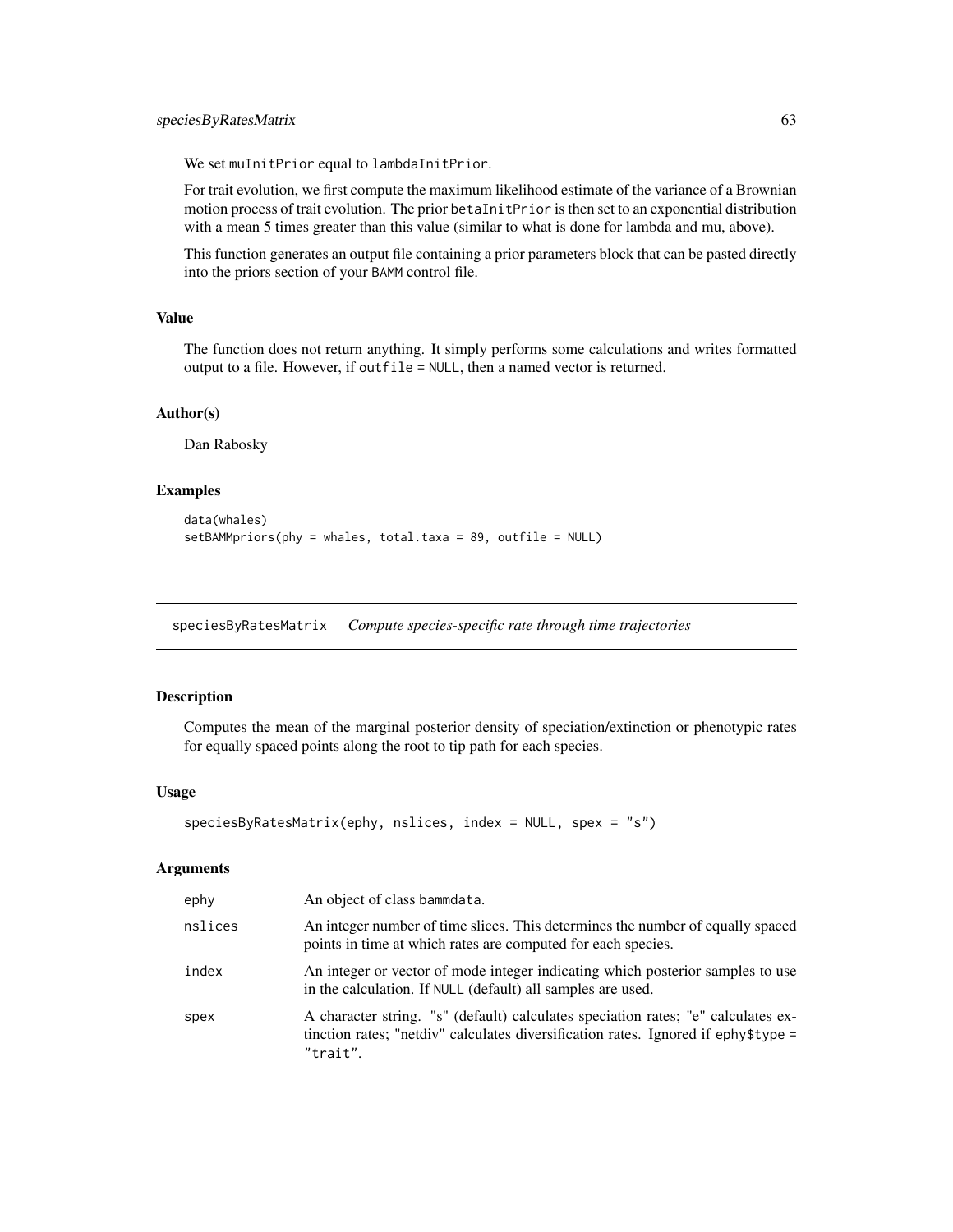### Value

A list with two components:

- times A vector of time points where rates were calculated.
- rates A species X times matrix of rate through time trajectories.

### Author(s)

Mike Grundler

# References

<http://bamm-project.org/>

# See Also

[getRateThroughTimeMatrix](#page-36-0)

### Examples

```
data(whales, events.whales)
ed <- getEventData(whales, events.whales, burnin=0.25, nsamples=500)
ratemat <- speciesByRatesMatrix(ed, nslices = 100)
dolphins <- extract.clade(whales, 140)$tip.label
plot.new()
plot.window(xlim = c(0, 35), ylim = c(0, 0.8))for (i in 1:nrow(ratemat$rates)) {
if (whales$tip.label[i] %in% dolphins) {
lines(ratemat$times, ratemat$rates[i,], lwd = 2, col = 4)
} else {
lines(ratemat$times, ratemat$rates[i,], lwd = 2, col = 8)
}
}
axis(1, seq(-5, 35, 5))
axis(2, seq(-0.2, 0.8, 0.2), las = 1)
mtext("Time since root", 1, line = 2.5)
mtext("Speciation rate", 2, line = 2.5)
```
stepBF *Identify the optimal number of shifts using Bayes factors*

### Description

stepBF is a function to determine the overall best fitting number of shifts using Bayes factor evidence.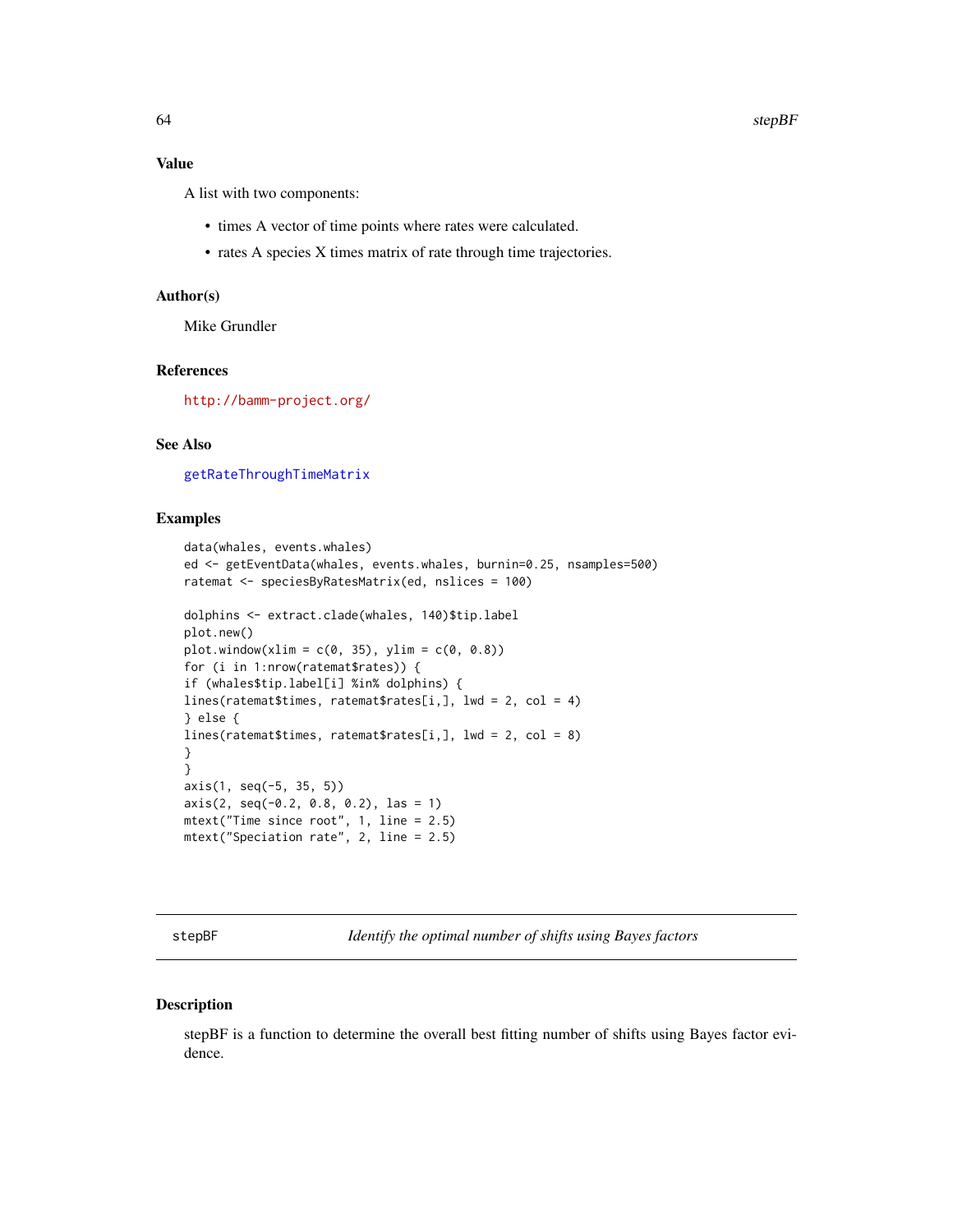### $stepBF$  65

## Usage

```
stepBF(BFmat, step.size = 20, expectedNumberOfShifts = 1, inputType = "matrix")
```
### Arguments

| <b>BFmat</b>           | square Bayes factor matrix or a named vector of posterior probabilities               |
|------------------------|---------------------------------------------------------------------------------------|
| step.size              | how much Bayes factor support is required to accept a more complex model, see         |
|                        | <b>Details</b>                                                                        |
| expectedNumberOfShifts |                                                                                       |
|                        | expected number of shifts under the prior (only needed for $inputType = 'postProb'$ ) |
| inputType              | describes the input: 'matrix' or 'postProb'                                           |

# Details

stepBF takes either a square Bayes factor matrix (such as output by [computeBayesFactors](#page-12-0)) or a named vector of posterior probabilities. If posterior probabilities are supplied, the model prior (expectedNumberOfShifts) must also be provided. If the input is a Bayes factor matrix, specify inputType = 'matrix', otherwise if the input is a named vector of posterior probabilities, specify inputType = 'postProb'.

The step.size argument is how much Bayes factor support is needed to accept a more complex model. By default, this value is 1, so any more complex model that has a better Bayes factor than the previous model will be accepted. Increasing the step size greatly reduces the Type I error at the cost of inflating Type II error. So, with increasing step.size, you will infer fewer shifts.

## Value

a list of 3 items: the number of shifts for the best model, the number of shifts for the second best model, and the Bayes factor support for the best model over the second best.

# Author(s)

Jonathan Mitchell

# References

<http://bamm-project.org/>

## See Also

[computeBayesFactors](#page-12-0)

```
data(mcmc.whales)
# remove 10% burnin
mcmc.whales <- mcmc.whales[floor(0.1 * nrow(mcmc.whales)):nrow(mcmc.whales), ]
# from a square matrix of Bayes factor values (inputType = 'matrix')
bfmat <- computeBayesFactors(mcmc.whales, expectedNumberOfShifts = 1, burnin = 0)
stepBF(bfmat, step.size = 1, inputType = 'matrix')
```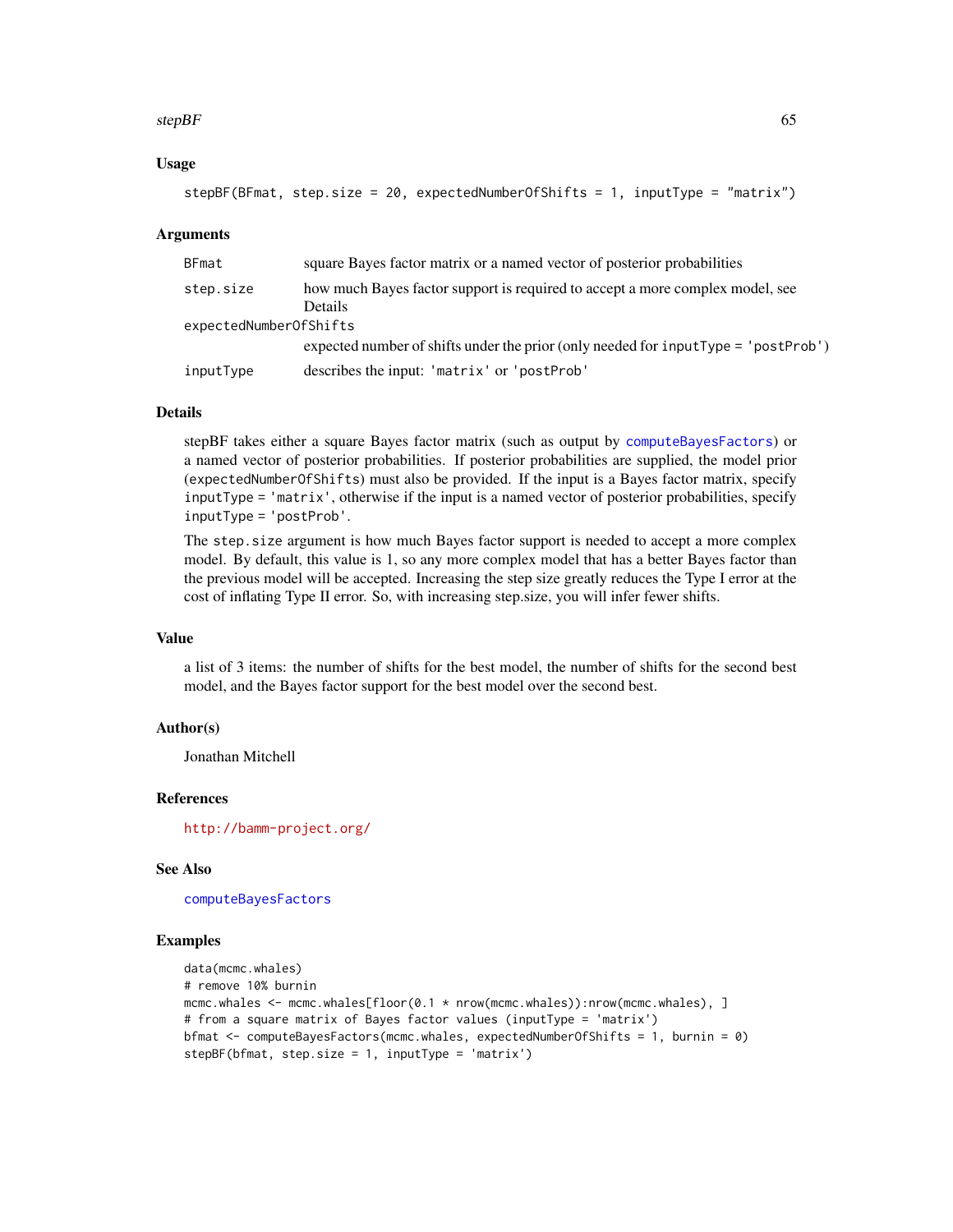```
# or from a vector of posterior probabilities (inputType = 'postProb')
postProb <- table(mcmc.whales$N_shifts) / nrow(mcmc.whales)
stepBF(postProb, step.size = 1, inputType = 'postProb')
```
subsetEventData *Subset a* bammdata *object*

#### Description

Subsets a bammdata object. Returns a bammdata object after extracting a specified set of samples from the posterior.

#### Usage

subsetEventData(ephy, index)

# Arguments

| ephy  | An object of class bammdata.                                                     |
|-------|----------------------------------------------------------------------------------|
| index | A vector of integers corresponding to samples to be extracted from the posterior |
|       | distribution of shift configurations included in the bammedata object.           |

## Details

This will result in an error if you attempt to access samples that do not exist in the ephy data object. For example, if your bammdata object includes 100 samples from a posterior distribution sampled with BAMM, you can only attempt to subset with index values 1:100.

#### Author(s)

Dan Rabosky

## See Also

[plot.bammdata](#page-44-0), [getCohortMatrix](#page-28-0), [image](#page-0-0)

```
data(whales, events.whales)
ed <- getEventData(whales, events.whales, nsamples=500)
ed2 <- subsetEventData(ed, index=1)
plot(ed2)
addBAMMshifts(ed2, cex=2)
```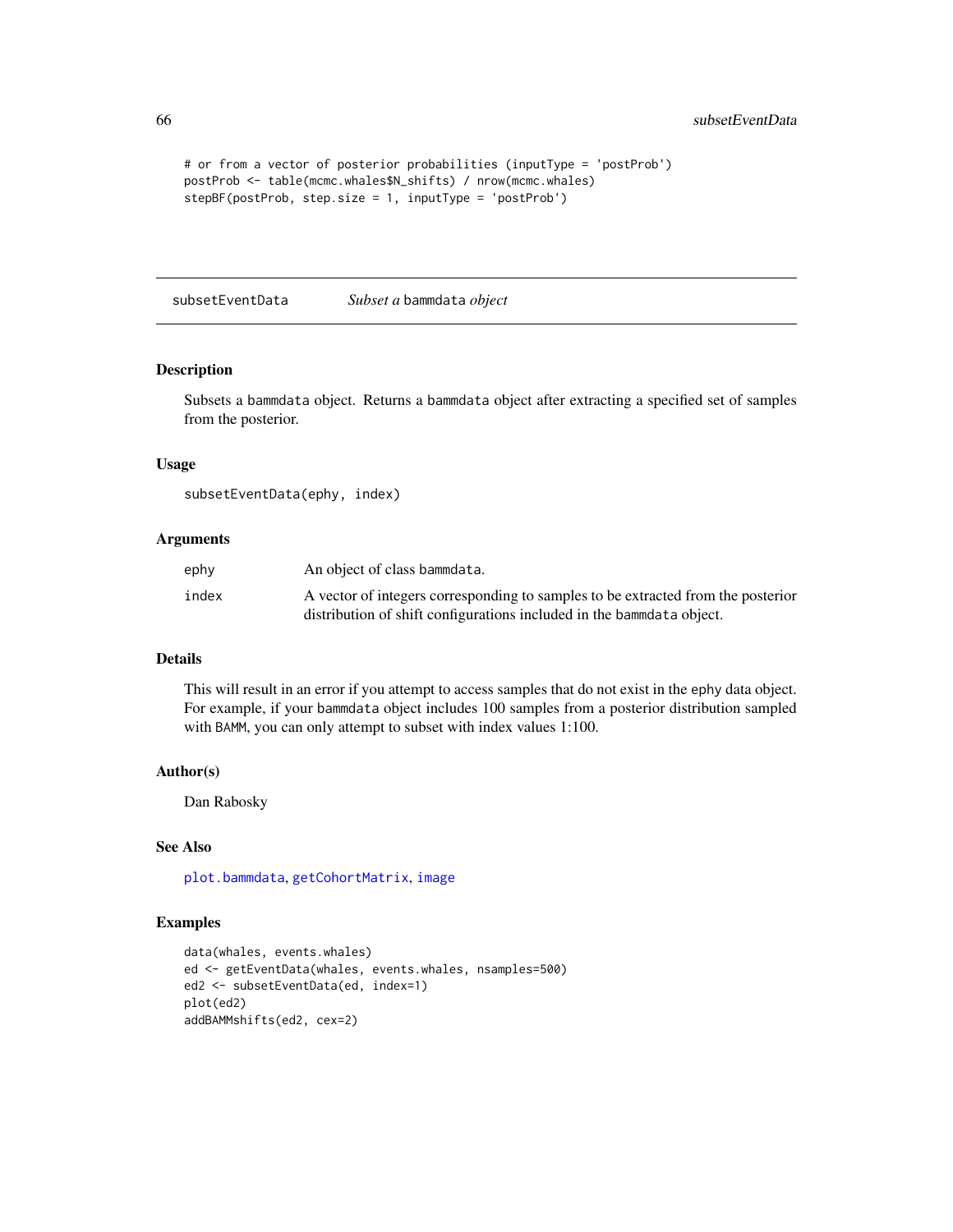<span id="page-66-0"></span>

# Description

Given a set of tips or a node, this function extracts the corresponding subtree from the bammdata object. User should specify either a set of tips or a node, and the node will overwrite the tips if both are given.

## Usage

```
subtreeBAMM(ephy, tips = NULL, node = NULL)
```
### Arguments

| ephy | An object of class bammdata.                                                                                            |
|------|-------------------------------------------------------------------------------------------------------------------------|
| tips | An integer or character vector indicating which tips (more than one) to be in-<br>cluded in the subtree.                |
| node | An integer indicating the root of the subtree to be extracted, and it must corre-<br>spond to an innernode on the tree. |

# Details

This function allows users to extract a subtree from a big bammdata object, and examine the subset using [plot.bammdata](#page-44-0)

#### Value

An object of class bammdata.

### Author(s)

Huateng Huang

### See Also

[getmrca](#page-35-0), [plot.bammdata](#page-44-0)

```
data(whales, events.whales)
ephy <- getEventData(whales, events.whales, burnin=0.25, nsamples=500)
# specify a set of tips for the subtree
tips <- sample(ephy$tip.label,size=20,replace=FALSE)
subphy <- subtreeBAMM(ephy,tips=tips)
# specify a innernode for subsetting
```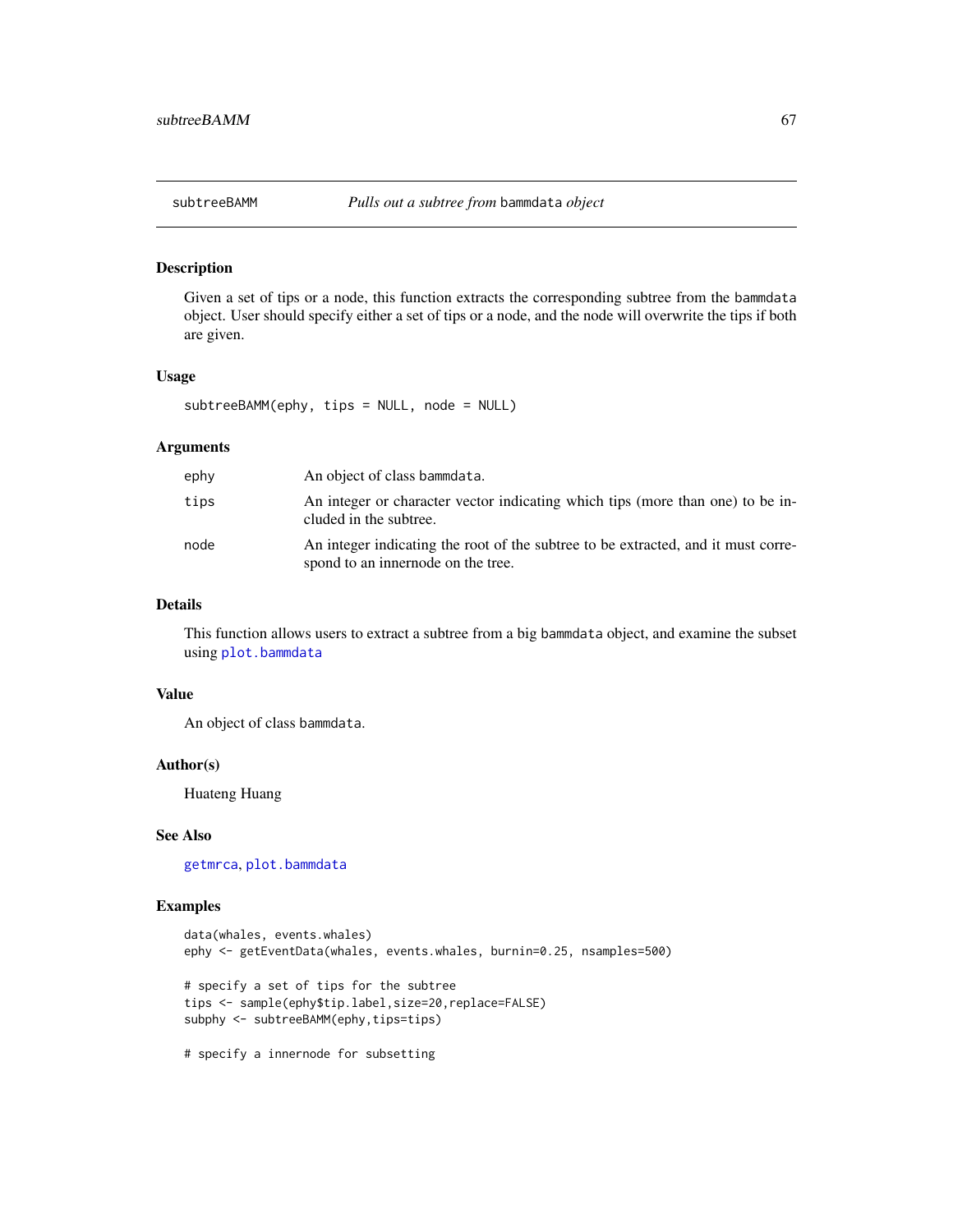```
subphy <- subtreeBAMM(ephy, node=103)
# plot the subtree
plot(subphy)
```
summary.bammdata *Summary of rate shift results from* BAMM *analysis*

## Description

Summarizes the posterior distribution on the number of shifts.

# Usage

```
## S3 method for class 'bammdata'
summary(object, display = 10, print = T, ...)
```
### Arguments

| object                  | An object of class bammdata.                                   |
|-------------------------|----------------------------------------------------------------|
| display                 | An integer for the number of rows of the posterior to display. |
| print                   | Print summary of shift distribution in console window?         |
| $\cdot$ $\cdot$ $\cdot$ | Additional arguments (currently unused).                       |

## Details

Prints to console the number of posterior samples and the posterior distribution on the number of shifts, which is just the fraction of samples in the posterior having 0, 1, 2,...n shifts.

### Value

Returns (invisibly) a dataframe with 2 components:

| shifts | The number of shifts.                                                                     |
|--------|-------------------------------------------------------------------------------------------|
| prob   | The corresponding posterior probability of a model with a given number of rate<br>shifts. |

## Author(s)

Mike Grundler, Dan Rabosky

# References

<http://bamm-project.org/>

```
data(whales, events.whales)
ephy <- getEventData(whales, events.whales, nsamples=100)
summary(ephy)
```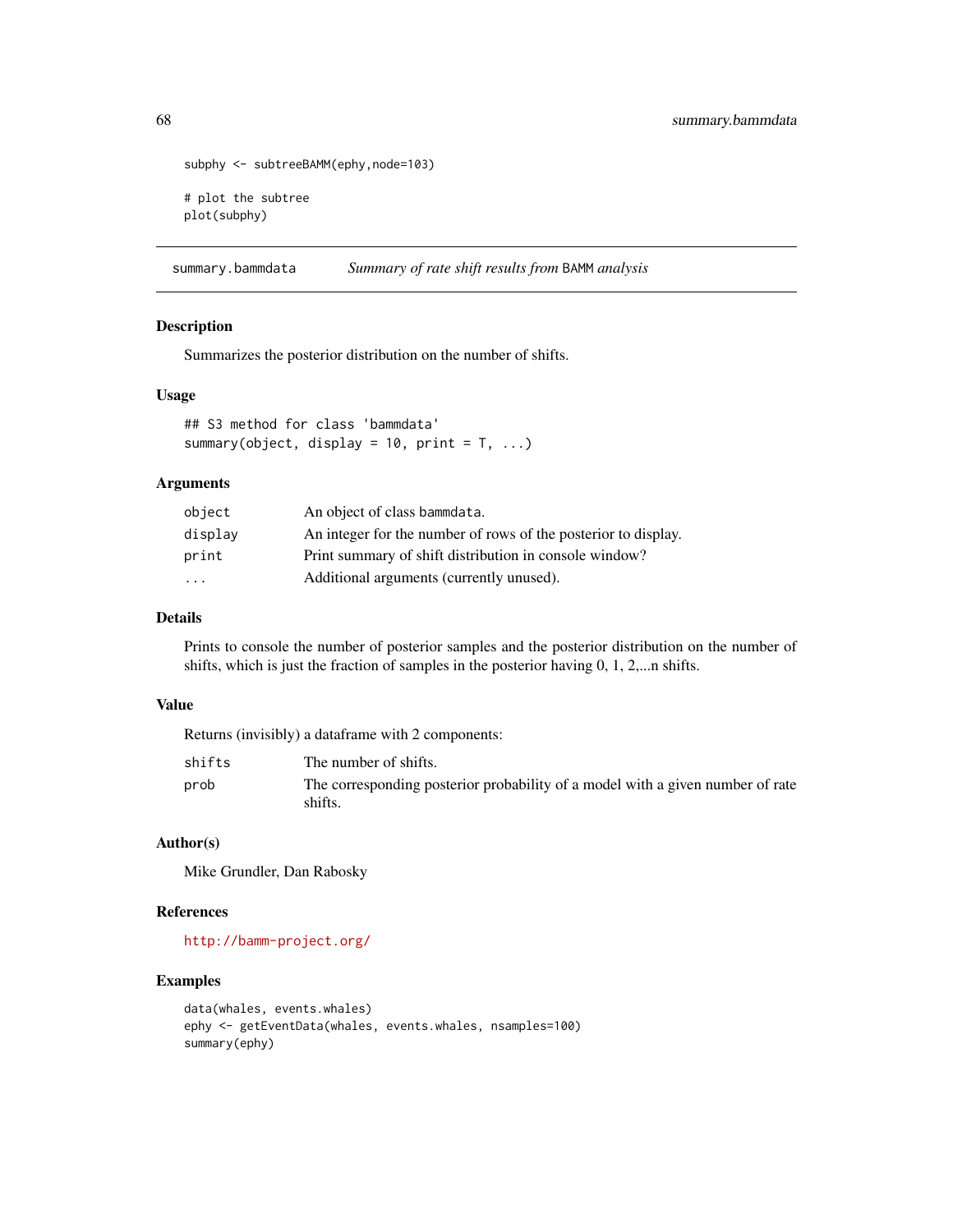summary.credibleshiftset

*Summary of credible set of shift configurations from a* BAMM *analysis*

# Description

Prints summary attributes of the BAMM credible set of shift configurations.

# Usage

```
## S3 method for class 'credibleshiftset'
summary(object, ...)
## S3 method for class 'credibleshiftset'
print(x, \ldots)
```
# Arguments

| object, x | An object of class credibleshiftset. |
|-----------|--------------------------------------|
| $\cdots$  | Additional arguments (unused).       |

#### Details

Prints to console summary attributes of the XX% credible set of shift configurations sampled using BAMM. Attributes printed include: the number of distinct configurations in the XX% credible set and the posterior probability, cumulative probability, and number of rate shifts in the 9 most-probable shift configurations.

# Value

summary.credibleshiftset returns (invisibly) a dataframe with a number of rows equal to the number of shift configurations in the credible set and four columns:

| rank        | The ranked index of each shift configuration (ranked by posterior probability). |
|-------------|---------------------------------------------------------------------------------|
| probability | The posterior probability of each shift configuration.                          |
| cumulative  | The cumulative probability of each shift configuration.                         |
| N shifts    | The number of rate shifts in each shift configuration (can be zero).            |

## Author(s)

Dan Rabosky

### References

<http://bamm-project.org/>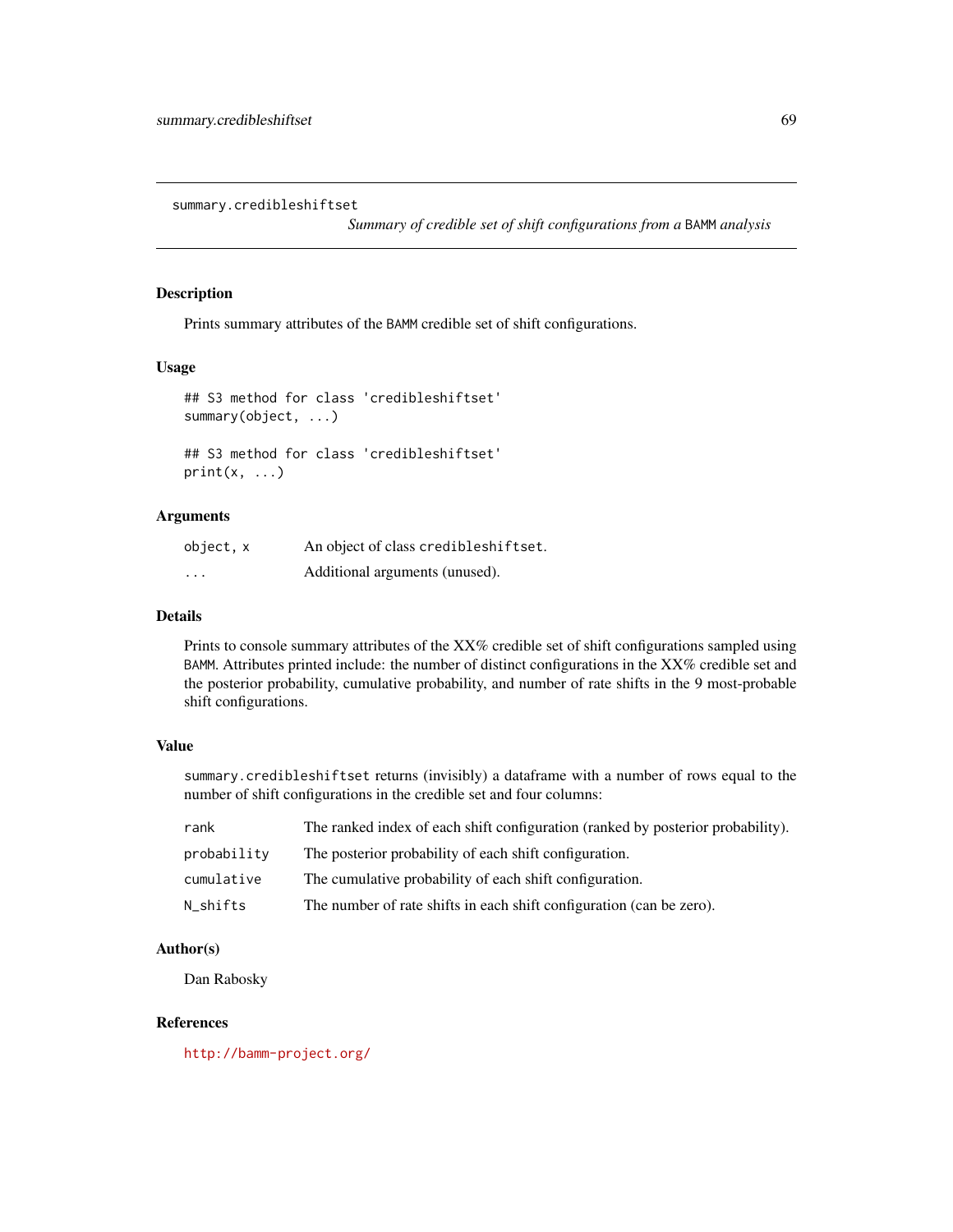# See Also

```
distinctShiftConfigurations, plot.bammshifts, credibleShiftSet
```
#### Examples

```
data(whales, events.whales)
ed <- getEventData(whales, events.whales, nsamples = 500)
cset <- credibleShiftSet(ed, expectedNumberOfShifts = 1, threshold = 5)
summary(cset)
```
testTimeVariableBranches

*Evaluate evidence for temporal rate variation across tree*

### **Description**

For each branch in a phylogenetic tree, evaluates the evidence (posterior probability or Bayes factor) that macroevolutionary rates have varied through time.

#### Usage

```
testTimeVariableBranches(ephy, prior_tv = 0.5, return.type = "posterior")
```
### **Arguments**

| ephy        | An object of class bammdata.                                                                                        |
|-------------|---------------------------------------------------------------------------------------------------------------------|
| prior_tv    | The prior probability that rate shifts lead to a new time-varying rate process<br>(versus a time-constant process). |
| return.type | Either "posterior" or "bayesfactor", depending on which form of evidence<br>you would like.                         |

#### Details

In BAMM 2.0, rate shifts on trees can lead to time-varying or constant-rate diversification processes. In other words, the model will incorporate temporal variation in rates only if there is sufficient evidence in the data to favor it. The function testTimeVariableBranches enables the user to extract the evidence in favor of time-varying rates on any branch of a phylogenetic tree from a bammdata object.

The function returns a copy of the original phylogenetic tree, but where branch lengths have been replaced by either the posterior probability (return.type = "posterior") or the Bayes factor evidence (return.type = "bayesfactor") that the macroevolutionary rate regime governing each branch is time-variable. Consider a particular branch X on a phylogenetic tree. If the length of this branch is 0.97 and return.type = "posterior", this implies that branch X was governed by a time-varying rate dynamic in 97% of all samples in the posterior. Alternatively, only 3% of samples specified a constant rate dynamic on this branch.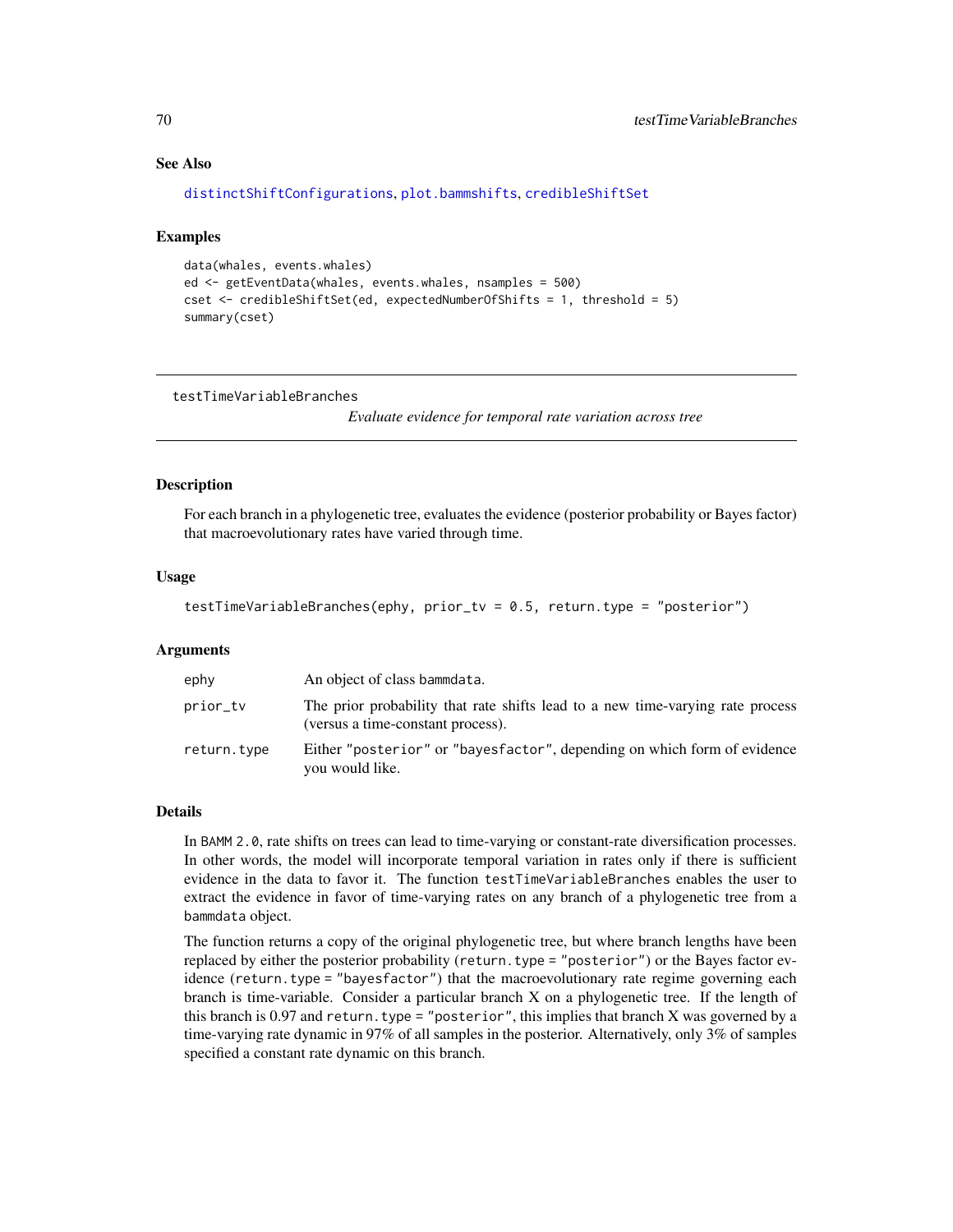## testTimeVariableBranches 71

The function also provides an alternative measure of support if return. type = "bayesfactor". In this case, the Bayes factor evidence for temporal rate variation is computed for each branch. We simply imagine that diversification rates on each branch can be explained by one of two models: either rates vary through time, or they do not. In the above example (branch X), the Bayes factor would be computed as follows, letting *Prob\_timevar* and *Prior\_timevar* be the posterior and prior probabilities that a particular branch is governed by a time-varying rate process:

*( Prob\_timevar) / (1 - Prob\_timevar)* \* *(1 - prior\_timevar) / (prior\_timevar)*

The Bayes factor is not particularly useful under uniform prior odds (e.g., prior\_tv =  $0.5$ ), since this simply reduces to the ratio of posterior probabilities. Note that the prior must correspond to whatever you used to analyze your data in BAMM. By default, time-variable and time-constant processes are assumed to have equal prior odds.

This function can be used several ways, but this function allows the user to quickly evaluate which portions of a phylogenetic tree have "significant" evidence for rate variation through time (see Examples below).

### Value

An object of class phylo, but where branch lengths are replaced with the desired evidence (posterior probability or Bayes factor) that each branch is governed by a time-varying rate dynamic.

### Author(s)

Dan Rabosky

#### References

<http://bamm-project.org/>

# See Also

[getRateThroughTimeMatrix](#page-36-0)

```
# Load whale data:
data(whales, events.whales)
ed <- getEventData(whales, events.whales, burnin=0.1, nsamples=200)
# compute the posterior probability of
# time-varying rates on each branch
tree.pp <- testTimeVariableBranches(ed)
# Plot tree, but color all branches where the posterior
# probability of time-varying rates exceeds 95\%:
colvec <- rep("black", nrow(whales$edge))
colvec[tree.pp$edge.length >= 0.95] <- 'red'
plot.phylo(whales, edge.color=colvec, cex=0.5)
```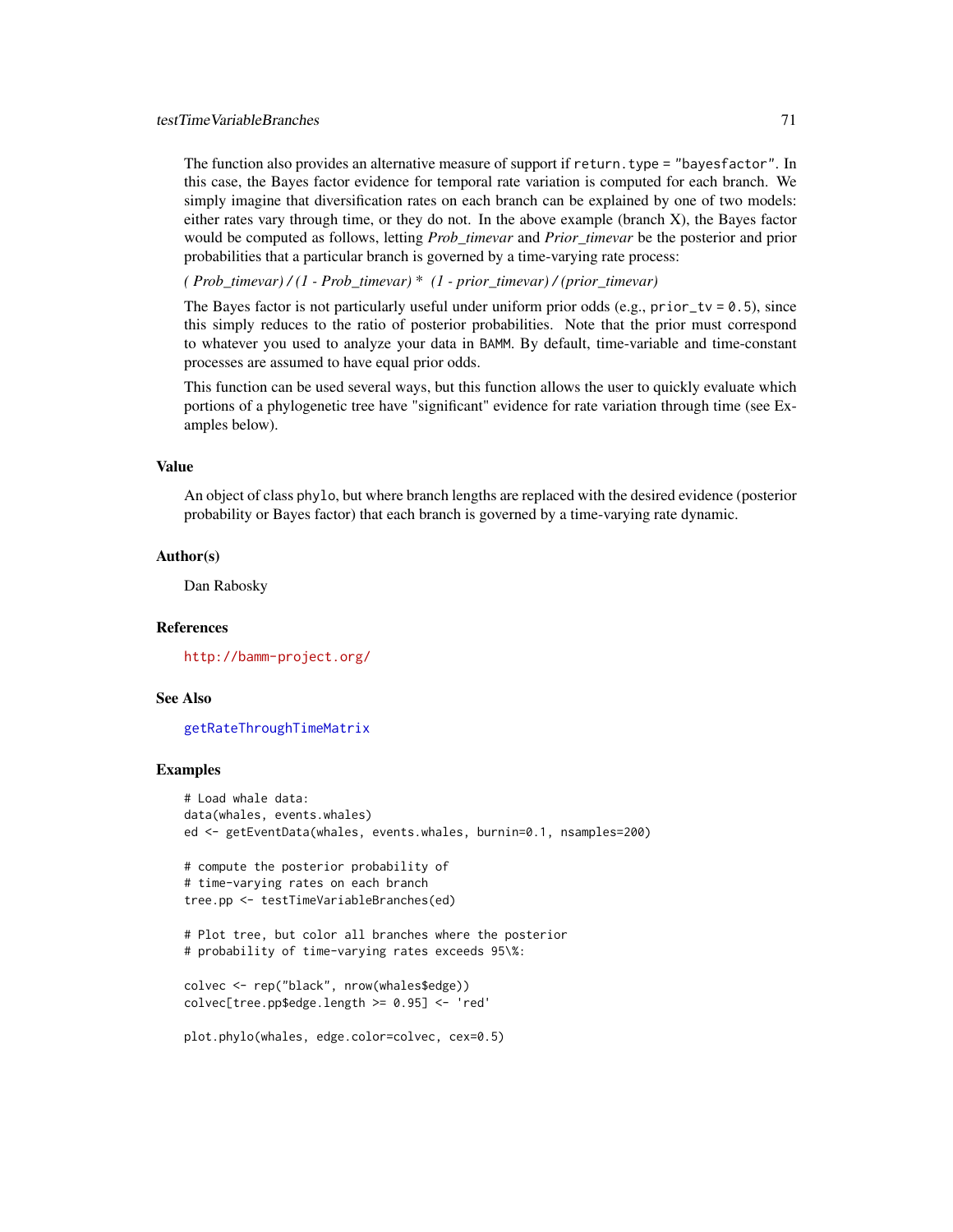```
# now, compute Bayes factors for each branch:
tree.bf <- testTimeVariableBranches(ed, return.type = "bayesfactor")
# now, assume that our prior was heavily stacked in favor
# of a time-constant process:
tree.bf2 <- testTimeVariableBranches(ed, prior_tv = 0.1,
                                     return.type = "bayesfactor")
# Plotting the branch-specific Bayes factors against each other:
plot.new()
par(mar=c(5,5,1,1))
plot.window(xlim=c(0, 260), ylim=c(0, 260))
points(tree.bf2$edge.length, tree.bf$edge.length, pch=21, bg='red',
      cex=1.5)
axis(1)
axis(2, las=1)mtext(side=1, text="Bayes factor: prior_tv = 0.1", line=3, cex=1.5)
mtext(side = 2, text = "Bayes factor: uniform prior odds", line=3,
     cex=1.5)
# and you can see that if your prior favors CONSTANT RATE dynamics
# you will obtain much stronger Bayes factor support for time varying
# rates.
# IF the evidence is present in your data to support time variation.
# To be clear, the Bayes factors in this example were computed from the
# same posterior probabilities: it is only the prior odds that differed.
```
traitDependentBAMM *STRAPP: STructured Rate Permutations on Phylogenies*

### Description

Given a bammdata object and a vector of (continuous) trait data, assess whether the correlation between the trait and bamm estimated speciation, extinction or net diversification rate is significant using permutation. A set of posterior samples is randomly drawn from the bammdata object. If the trait is continuous, this function calculates the correlation coefficients between the trait and tip rates (observed correlation), as well as that with permuted rates for each posterior sample. In a onetailed test for positive correlations, the reported p-value is the proportion of the posterior samples in which the observed correlation is larger than the correlations calculated with permuted rates. In a two-tailed test, the reported p-value is the proportion of the posterior samples in which the null correlation is as extreme as the correlation observed. If the trait is binary, the U statistic of the Mann-Whitney test is calculated instead of correlation coefficients to assess whether there is a significant difference in rate between the two trait states. For categorical traits with more than two states, the Kruskal-Wallis rank sum statistic is used.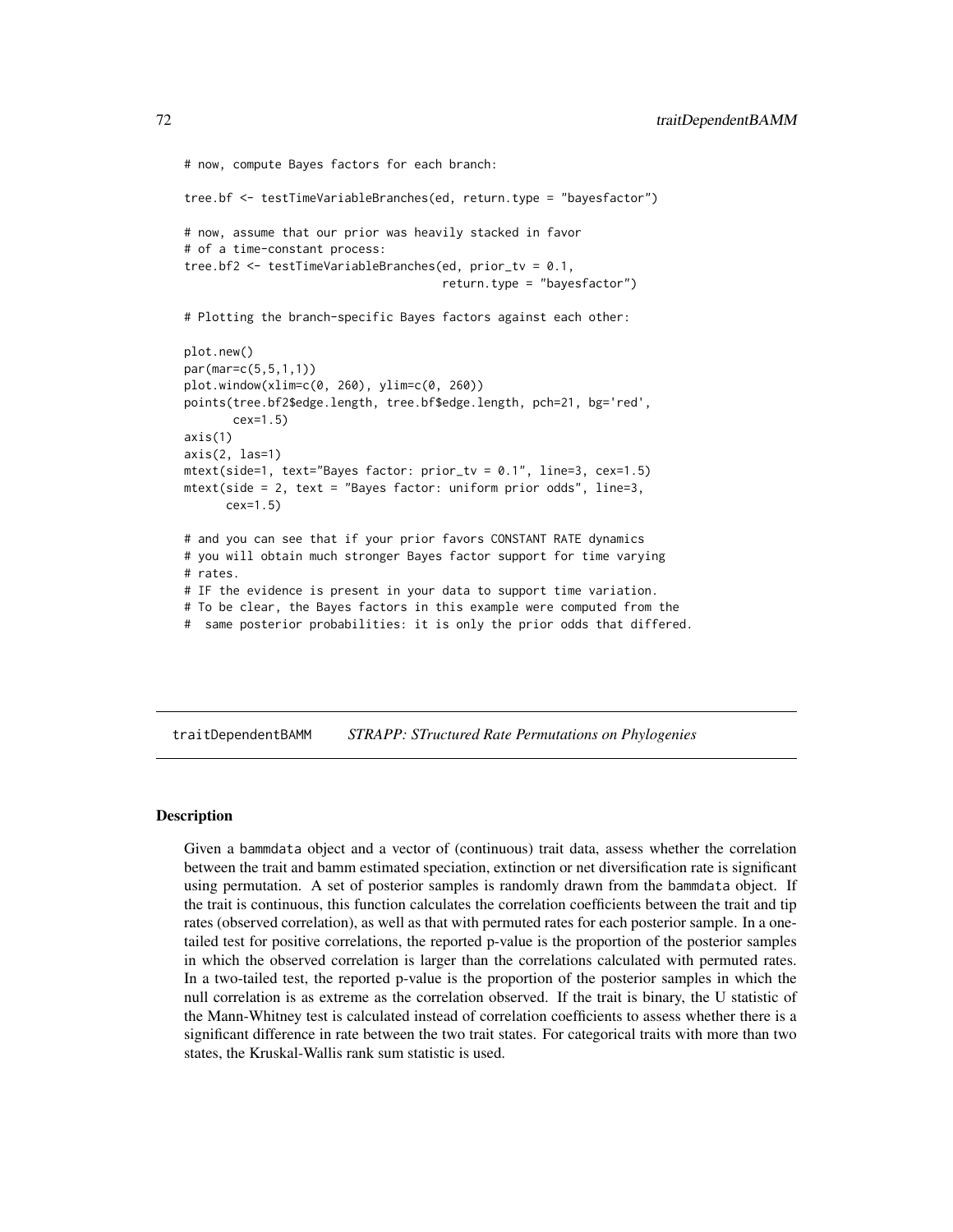# Usage

```
traitDependentBAMM(
 ephy,
 traits,
 reps,
 rate = "speciation",return.full = FALSE,
 method = "spearman",
 logrates = TRUE,
  two.tailed = TRUE,
 traitorder = NA,
 nthreads = 1
\mathcal{L}
```
# Arguments

| ephy        | An object of class bammdata.                                                                                                                                                                                                                                                                                                                                                                                                                          |  |
|-------------|-------------------------------------------------------------------------------------------------------------------------------------------------------------------------------------------------------------------------------------------------------------------------------------------------------------------------------------------------------------------------------------------------------------------------------------------------------|--|
| traits      | A vector of trait data, with names corresponding to tips in the bammdata object.<br>It can be numeric or categorical.                                                                                                                                                                                                                                                                                                                                 |  |
| reps        | An integer specifying the number of permutations (i.e., the number of posterior<br>samples to randomly draw with replacement from the bammdata object).                                                                                                                                                                                                                                                                                               |  |
| rate        | A character string specifying which estimated rate from the bammdata object to<br>use for testing correlation, must be one of 'speciation', 'extinction', 'net diversi-<br>fication' or 'trait'. Defaults to 'speciation'. You can specify just the initial letter.<br>Ignored for trait event data.                                                                                                                                                  |  |
| return.full | A logical. If TRUE, the list of posterior samples, the observed correlation for<br>each posterior sample, and the null distribution will be included in the returned<br>object. Defaults to FALSE.                                                                                                                                                                                                                                                    |  |
| method      | A character string, must be one of 'spearman', 'pearson', 'mann-whitney', or<br>'kruskal'. Defaults to 'spearman'. You can specify just the initial letter.                                                                                                                                                                                                                                                                                           |  |
| logrates    | A logical. If TRUE log-transform the rates before analysis. Defaults to TRUE.<br>This can only matter for the pearson correlation.                                                                                                                                                                                                                                                                                                                    |  |
| two.tailed  | A logical, used for continuous trait data. If TRUE, perform a two-tailed statistical<br>test (i.e., if the null distribution is symmetric, it is equivalent to doubling the<br>p-value). Defaults to TRUE.                                                                                                                                                                                                                                            |  |
| traitorder  | A character string specifying the direction of correlation for the alternative hy-<br>pothesis. For continuous traits, it must be either "positive" or "negative"; only<br>the initial letter is needed. For binary traits, it must be a string indicating states<br>with increasing rate under the alternative hypothesis, separated by comma (e.g.,<br>'A, B'). One-tailed test for categorical data with more than two states is not<br>supported. |  |
| nthreads    | Number of threads to use for parallelization of the function. The R package<br>parallel must be loaded for nthreads > 1.                                                                                                                                                                                                                                                                                                                              |  |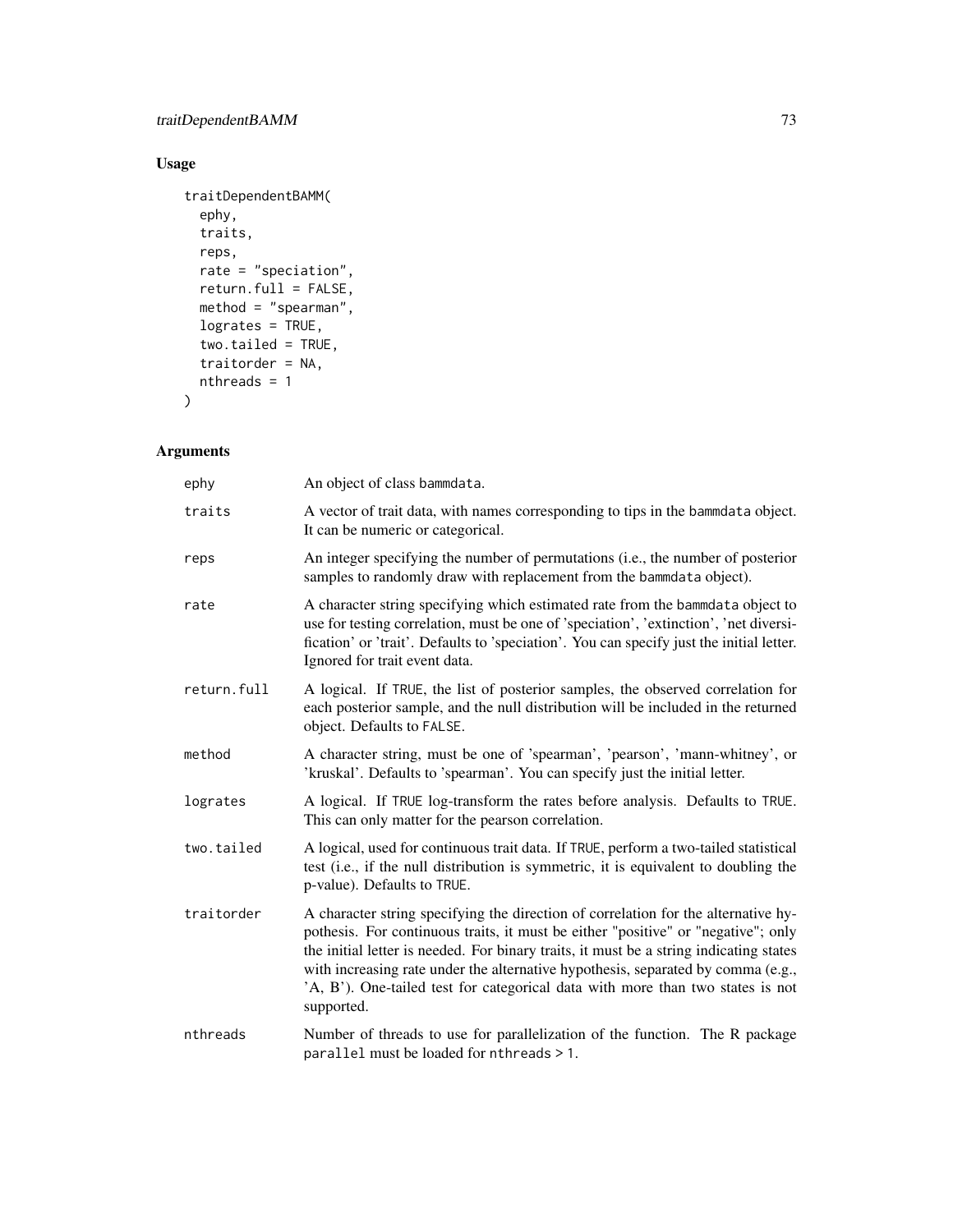#### <span id="page-73-0"></span>Details

Tip rates –trait, speciation, extinction, or net diversification rates– are permuted in a way such that pairwise covariances in rates between species are maintained. That is, tips with the same tipStates still have the same rate after permutation. Posterior samples are randomly selected with replacement from the bammdata object, so reps could be smaller or larger than the total number of samples in the object.

This function expects that the bamm-data object and the trait data have the same taxon set. It may be necessary to subset the trait data and/or run [subtreeBAMM](#page-66-0) on the bamm-data object in order to meet this requirement.

#### Value

A list with the following components:

- estimate A numeric value for continous trait data: the average observed correlation between tip rates and the trait across the posterior samples. For categorical traits, it is a list showing the median species-specific rates for each trait state.
- p.value A numeric value. The probability that the observed correlation is less than or equal to a sample from the null distribution.
- method A character string, as input.
- rate A character string, as input.
- two.tailed A logical, as input.
- gen An integer vector, recording which posterior samples were selected. Only present when return.full is TRUE.
- obs.corr A numeric vector, the observed correlation coefficents for each posterior sample. Only present when return.full is TRUE. For binary traits, centered U statistics  $(U - n1^*)$ n2/2; where n1 and n2 are the number of species in each state of the binary trait) is reported.
- null A numeric vector. The null distribution of correlation coefficients (or centered U statistics for binary traits) from permutation. Only present when return. full is TRUE.

#### Author(s)

Dan Rabosky, Huateng Huang

#### References

#### <http://bamm-project.org/>

Rabosky, D. L. and Huang, H., 2015. A Robust Semi-Parametric Test for Detecting Trait-Dependent Diversification. Systematic Biology 65: 181-193.

Rabosky, D. L. 2014. Automatic detection of key innovations, rate shifts, and diversity-dependence on phylogenetic trees. PLoS ONE 9:e89543.

Rabosky, D. L., F. Santini, J. T. Eastman, S. A. Smith, B. L. Sidlauskas, J. Chang, and M. E. Alfaro. 2013. Rates of speciation and morphological evolution are correlated across the largest vertebrate radiation. Nature Communications DOI: 10.1038/ncomms2958.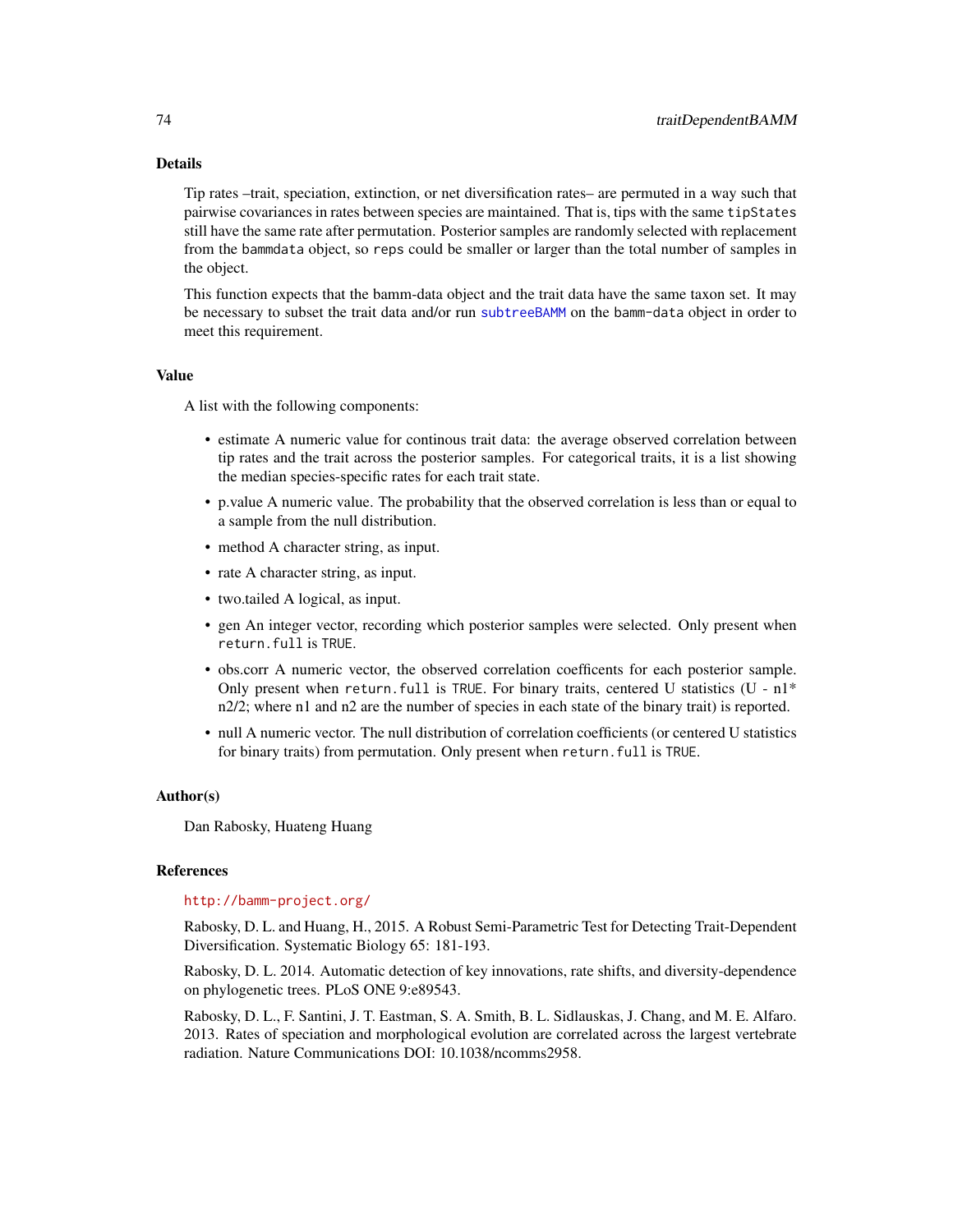### <span id="page-74-0"></span>transparentColor 75

#### See Also

[subtreeBAMM](#page-66-0)

### Examples

```
# using a small subset of the fish data set (300 taxa) in Rabosky et al.
# 2013. Nat. Com. paper
data(fishes, events.fishes)
xx <- getEventData(phy = fishes, eventdata = events.fishes,
      nsamples = 500, type = "diversification")
# traits.fishes is the trait -- body size
data(traits.fishes)
x <- traitDependentBAMM(ephy = xx, traits = traits.fishes, reps = 1000,
                        return.full = TRUE, method = 's', logrates = TRUE,
                        two.tailed = TRUE)
```
transparentColor *Define colors with transparency*

#### Description

Converts a named color and opacity and returns the proper RGB code.

#### Usage

```
transparentColor(namedColor, alpha = 0.8)
```
#### Arguments

| namedColor | A color name.                                                              |
|------------|----------------------------------------------------------------------------|
| alpha      | A transparency value between $0$ and $1$ , where $0$ is fully transparent. |

#### Details

This function is used internally by [plotRateThroughTime](#page-54-0).

#### Value

Returns the transparent color in RGB format.

#### Author(s)

Pascal Title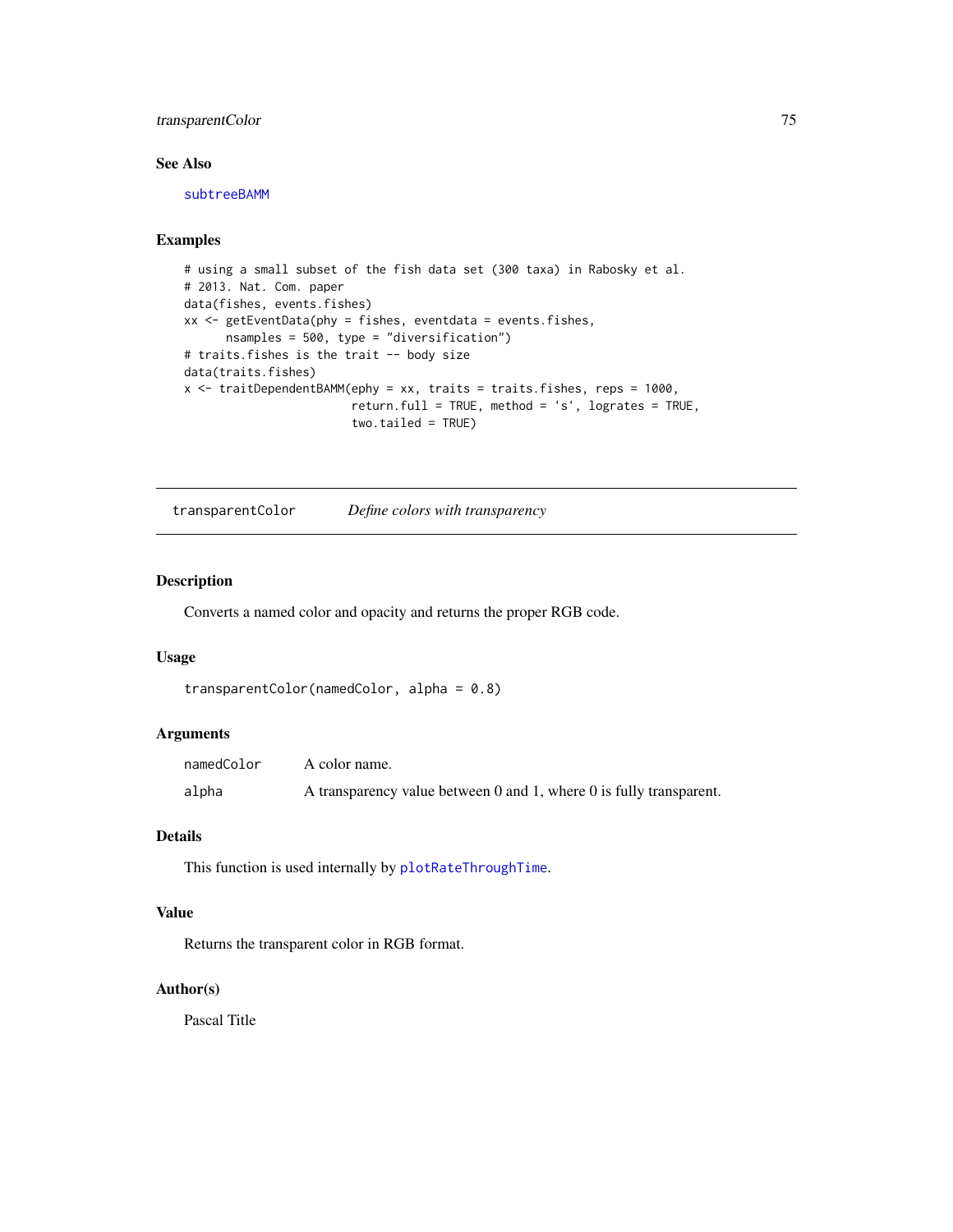<span id="page-75-0"></span>

# Description

Takes a bammdata object and re-writes it back into a treefile and an event csv file.

### Usage

writeEventData(ephy, outtreefile, outeventfile, ...)

# Arguments

| ephy         | A bammdata object.                               |
|--------------|--------------------------------------------------|
| outtreefile  | The file name for outputting the tree.           |
| outeventfile | The file name for outputting the event csv file. |
|              | Additional arguments to pass to write.csv.       |

### See Also

[subtreeBAMM](#page-66-0)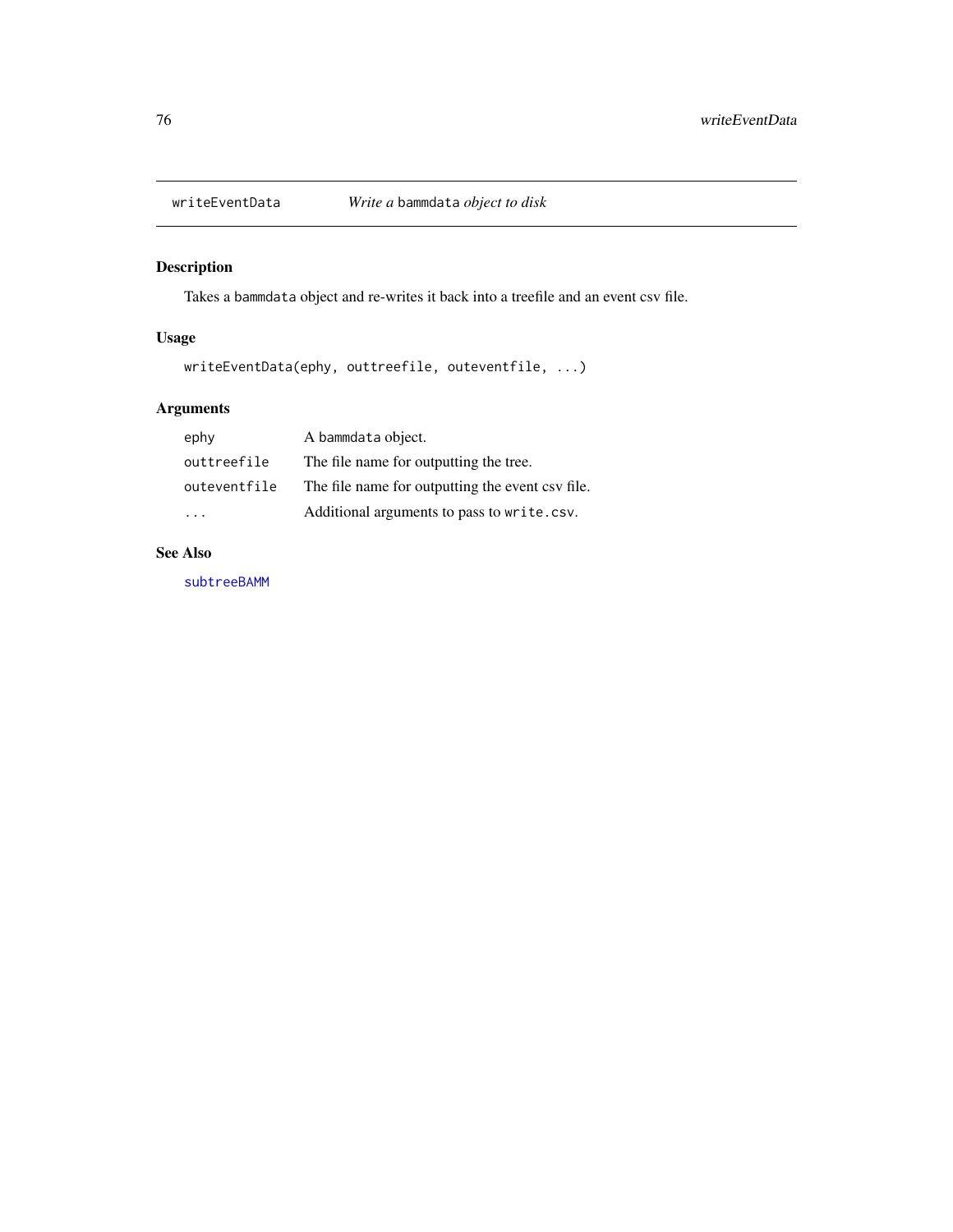# **Index**

∗ datasets BAMMtools-data, [10](#page-9-0) ∗ graphics addBAMMshifts, [5](#page-4-0) assignColorBreaks, [6](#page-5-0) cumulativeShiftProbsTree, [19](#page-18-0) dtRates, [22](#page-21-0) getJenksBreaks, [33](#page-32-0) maximumShiftCredibility, [43](#page-42-0) plot.bammdata, [45](#page-44-0) subtreeBAMM, [67](#page-66-1) ∗ manip getmrca, [36](#page-35-0) maximumShiftCredibility, [43](#page-42-0) subsetEventData, [66](#page-65-0) transparentColor, [75](#page-74-0) ∗ models computeBayesFactors, [13](#page-12-0) credibleShiftSet, [15](#page-14-0) getBestShiftConfiguration, [24](#page-23-0) getBranchShiftPriors, [26](#page-25-0) getCladeRates, [27](#page-26-0) getCohortMatrix, [29](#page-28-0) getEventData, [30](#page-29-0) getMarginalBranchRateMatrix, [34](#page-33-0) getMeanBranchLengthTree, [35](#page-34-0) getRateThroughTimeMatrix, [37](#page-36-0) getShiftNodesFromIndex, [39](#page-38-0) getTipRates, [41](#page-40-0) plot.bammdata, [45](#page-44-0) setBAMMpriors, [61](#page-60-0) speciesByRatesMatrix, [63](#page-62-0) summary.bammdata, [68](#page-67-0) summary.credibleshiftset, [69](#page-68-0) ∗ nonparametric traitDependentBAMM, [72](#page-71-0) ∗ package BAMMtools, [10](#page-9-0)

addBAMMlegend, [3](#page-2-0)

addBAMMshifts, [5,](#page-4-0) *[25](#page-24-0)*, *[40](#page-39-0)*, *[44](#page-43-0)*, *[48](#page-47-0)* assignColorBreaks, [6,](#page-5-0) *[33,](#page-32-0) [34](#page-33-0)*, *[46](#page-45-0)*, *[48](#page-47-0)*, *[51](#page-50-0)*, *[53](#page-52-0)* axis, *[3](#page-2-0)*

BAMMlikelihood, [8](#page-7-0) BAMMtools, [10](#page-9-0) BAMMtools-data, [10](#page-9-0) barplot, *[54](#page-53-0)*

cohorts, [12](#page-11-0) colorRampPalette, *[48](#page-47-0)* computeBayesFactors, [13,](#page-12-0) *[65](#page-64-0)* credibleShiftSet, [15,](#page-14-0) *[21](#page-20-0)*, *[25](#page-24-0)*, *[27](#page-26-0)*, *[43,](#page-42-0) [44](#page-43-0)*, *[53](#page-52-0)*, *[70](#page-69-0)* cumulativeShiftProbsTree, [19,](#page-18-0) *[44](#page-43-0)*

distinctShiftConfigurations, *[18](#page-17-0)*, [20,](#page-19-0) *[27](#page-26-0)*, *[43](#page-42-0)*, *[51](#page-50-0)*, *[53](#page-52-0)*, *[70](#page-69-0)* dtRates, [22,](#page-21-0) *[33](#page-32-0)*, *[45](#page-44-0)*, *[48](#page-47-0)*

events.fishes *(*BAMMtools-data*)*, [10](#page-9-0) events.primates *(*BAMMtools-data*)*, [10](#page-9-0) events.whales *(*BAMMtools-data*)*, [10](#page-9-0)

fishes *(*BAMMtools-data*)*, [10](#page-9-0)

generateControlFile, [23](#page-22-0) getBestShiftConfiguration, [24,](#page-23-0) *[44](#page-43-0)* getBranchShiftPriors, *[18](#page-17-0)*, [26,](#page-25-0) *[43](#page-42-0)* getCladeRates, [27](#page-26-0) getCohortMatrix, *[13](#page-12-0)*, [29,](#page-28-0) *[66](#page-65-0)* getEventData, *[17](#page-16-0)*, *[25](#page-24-0)*, [30,](#page-29-0) *[36](#page-35-0)*, *[42](#page-41-0)*, *[56,](#page-55-0) [57](#page-56-0)* getJenksBreaks, [33](#page-32-0) getMarginalBranchRateMatrix, [34](#page-33-0) getMeanBranchLengthTree, [35](#page-34-0) getmrca, [36,](#page-35-0) *[67](#page-66-1)* getRateThroughTimeMatrix, [37,](#page-36-0) *[56,](#page-55-0) [57](#page-56-0)*, *[64](#page-63-0)*, *[71](#page-70-0)* getShiftNodesFromIndex, *[6](#page-5-0)*, [39](#page-38-0) getTipRates, [41](#page-40-0)